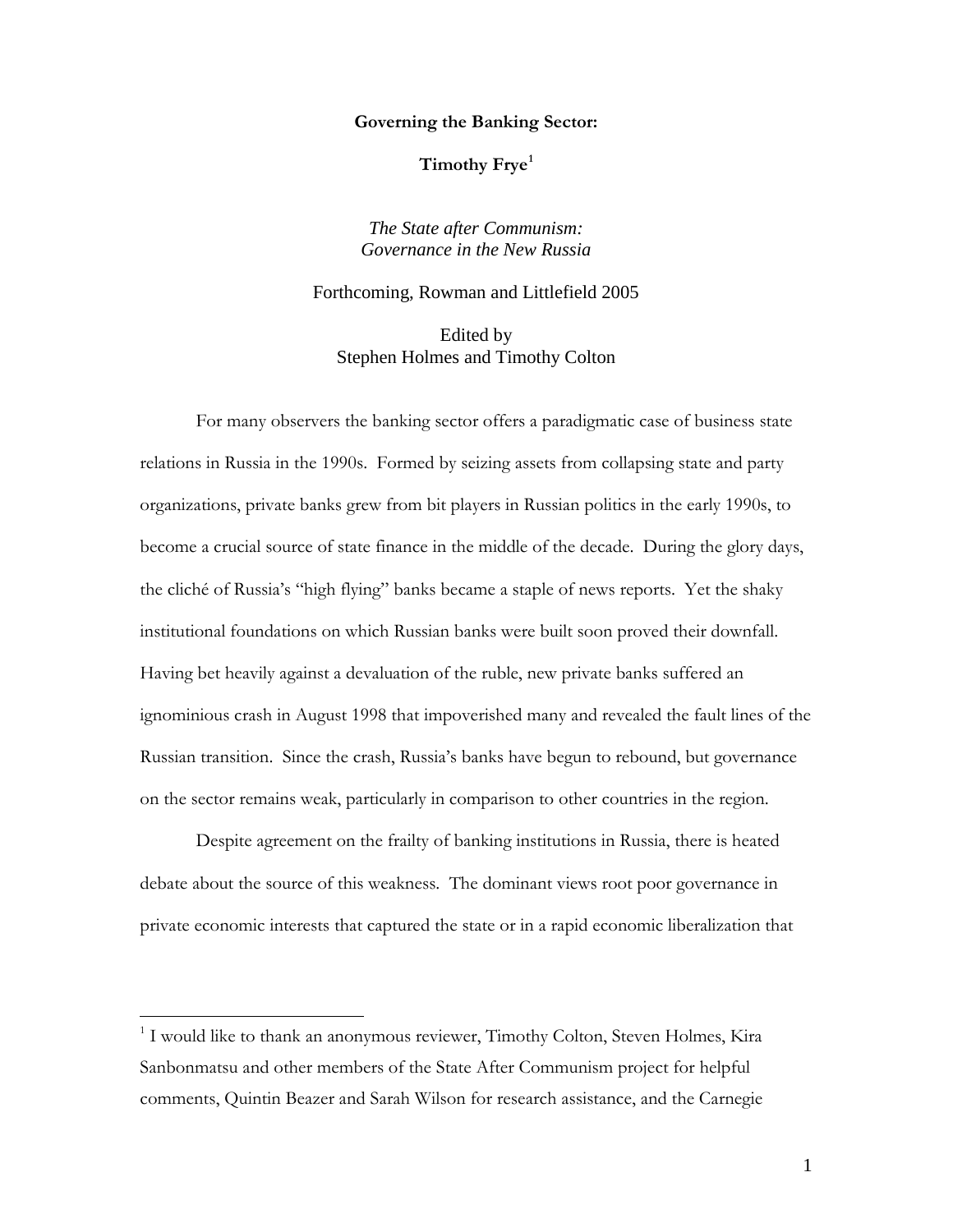impoverished the state. $^{2}$  $^{2}$  $^{2}$  Evidence from the region, however, casts doubt on important elements of these arguments. The former raises as many questions as it answers, while the latter has little empirical support.

This essay traces how budget deficits, political struggles between neo-communist and anti-communist elites, and state ownership of banks shaped the incentives of bankers and state officials to strengthen (or more often weaken) regulatory institutions in Russia. It finds that budget deficits generated largely by subsidies to other sectors of the economy encouraged private banks to lend to the state rather than to private firms. As a result, banks expressed little interest demand for institutions to protect their property rights or to promote lending to the private sector. A focus on how banks translated budget deficits generated by other, more powerful interest groups in the early 1990s into leverage over policy later in the decade offers a twist on traditional capture theory. Relatively weak social groups can come to have vast influence over policy by feeding off the rents created by other groups.

In addition, intense political struggles between powerful neo-communist and anticommunist elites not only blocked the passage of legislation to strengthen regulatory institutions; they also heightened policy uncertainty by increasing the possibility of sharp swings in policy. Policy uncertainty encouraged banks and regulators to adopt strategies at

Foundation and the Center for Law and Public Policy in Moscow for financial and logistical support.

 $\overline{a}$ 

<span id="page-1-0"></span><sup>2</sup> Joel Hellman, "Winners Take All: The Pitfalls of Partial Reform," *World Politics*, 50:2, (Winter 1998); Joel Hellman, Geraint Jones, Daniel Kaufman, "Seize the State, Seize the Day," World Bank Policy Research Working Paper #2444; (Washington, D.C.: World Bank, 2000); Joseph Stiglitz, "Whither Reform: Ten Years of the Transition," *Annual Bank Conference on Development Economics* (Washington, D.C.: World Bank, 2000); Juliet Johnson, *A*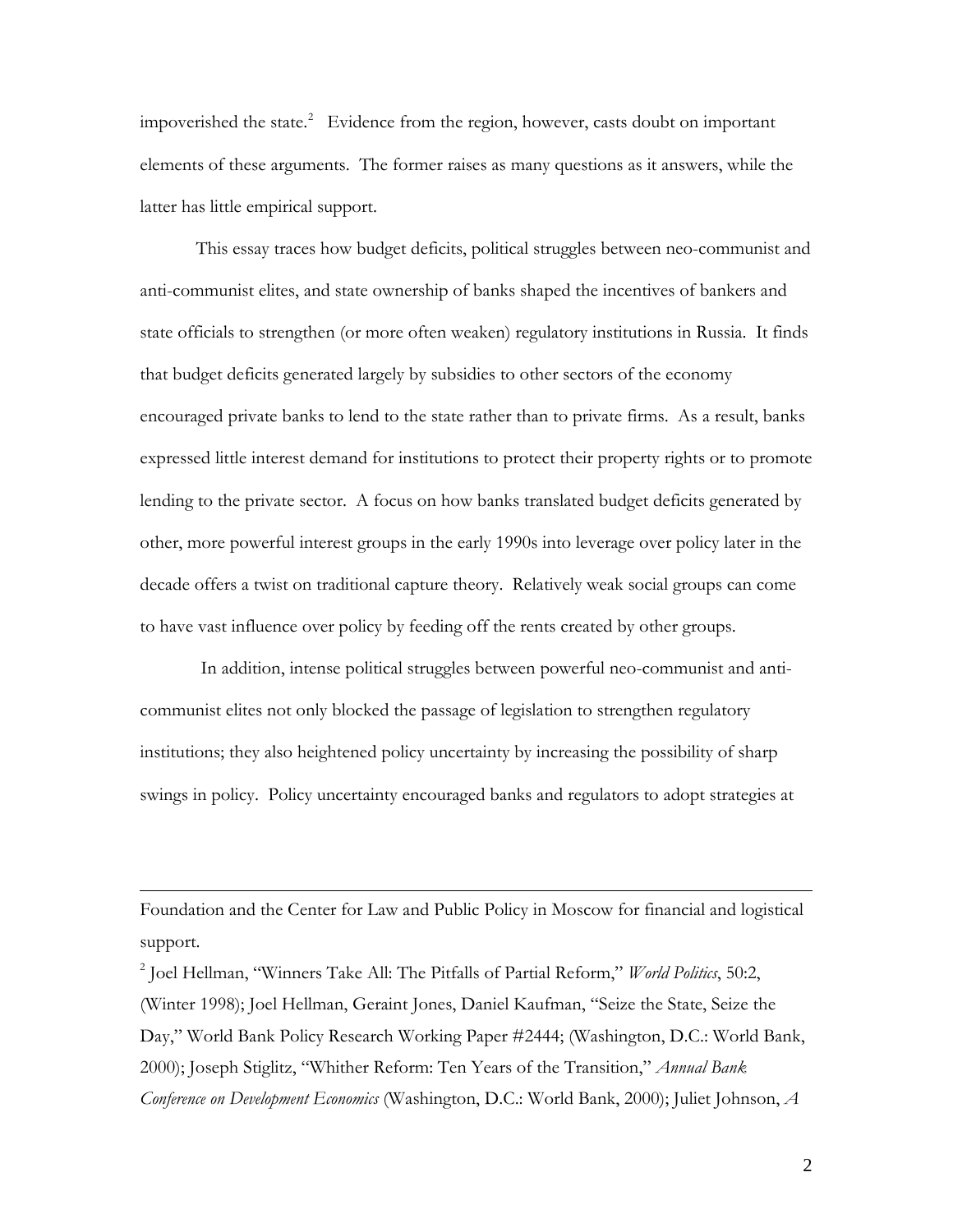odds with the long-term requirements of building strong state institutions. This intense political polarization between neo-communists and anti-communist elites sheds light on why, in contrast to many theories of regulation, private banks continued to weaken state institutions even after they grew wealthy and politically influential.

Finally, state ownership undermined governance by allowing state banks to use their privileged access to the state to inhibit competition, while it also exacerbated conflicts of interest between regulators and the regulated. This insight reinforces the importance of drawing sharp boundaries between public and private entities in transition environments. The ongoing influence of state ownership also provides a partial answer for why governance on the banking sector has improved only marginally in recent years, despite a drop in the political power of private banks after the financial crash of August 1998.

## **1. The Quality of Governance**

 $\overline{a}$ 

Well-governed banking sectors have high levels of transparency, clearly defined property rights between borrowers and savers, and a level playing field for market participants. The organization best able to govern banks is the state due to its economies of scope and scale and monopoly on coercion.<sup>[3](#page-2-0)</sup> To promote good governance, states protect property rights inherent in contracts between banks and their clients, and also ensure that banks abide by a set of prudential norms that reduce systemic risks. This is no easy task as indicated by the frequency of banking crises in middle-income countries, the savings and loan debacle in the U.S., and the repeated bail-outs of banks in Japan in the 1990s. Creating

Fistful of Rubles: The Rise and Fall of the Russian Banking System (Ithaca, NY: Cornell University Press, 2000), pp. 18-25.

<span id="page-2-0"></span><sup>3</sup> Joseph Stiglitz, *The Economic Role of the State* (New York: Basil Blackwell, 1990).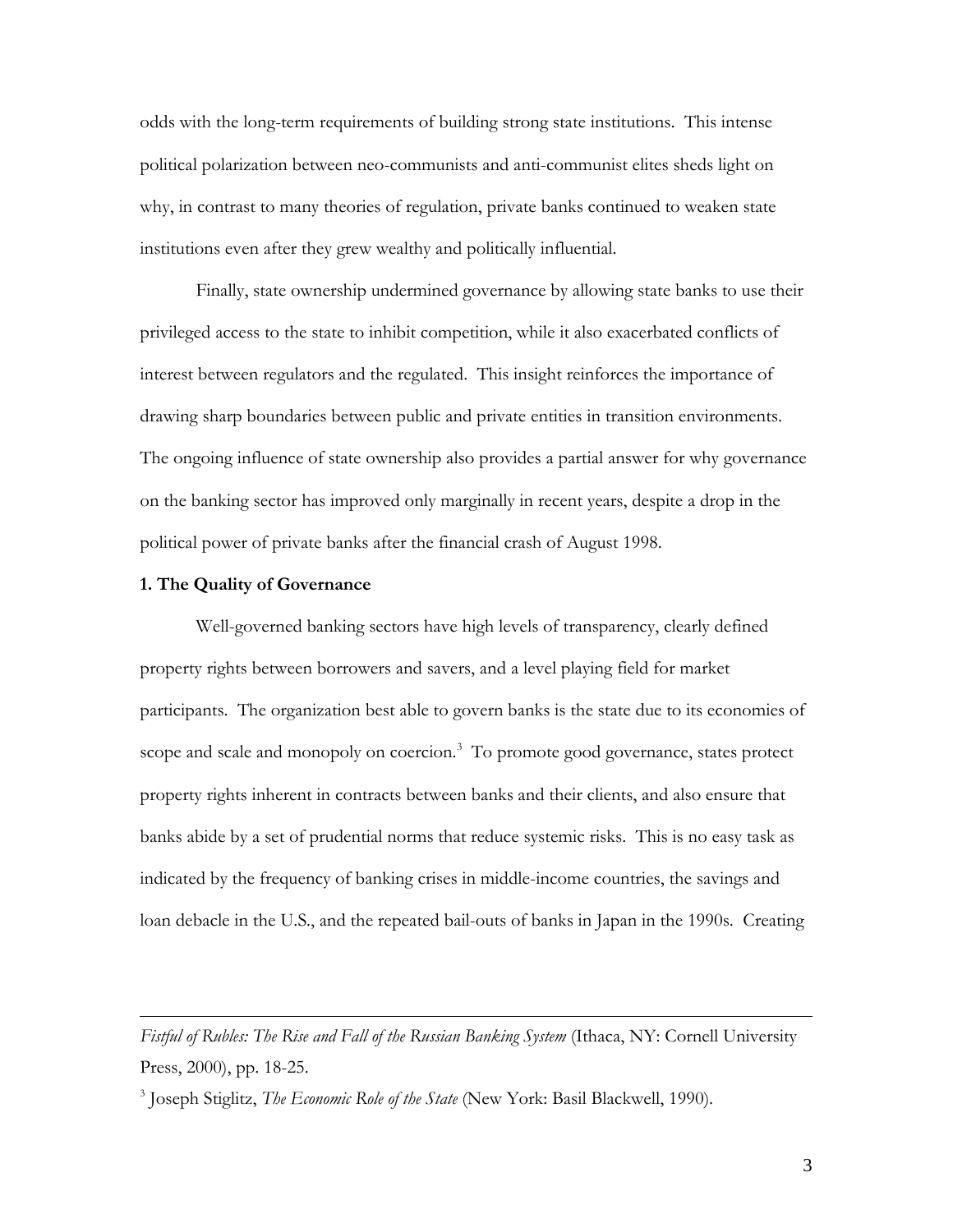good governance on financial markets in the postcommunist world has been more difficult than expected, especially in Russia.<sup>[4](#page-3-0)</sup>

As in all command economies, the Soviet Union operated with a monobank system consisting of a state bank (Gosbank SSSR) that operated both as a central bank and a commercial bank, but primarily performed accounting functions for the state plan. In 1988 the government created a handful of "spetz" banks, such as Agroprombank and Promstroibank to fund specific state programs in agriculture and industry, respectively. Through the 1988 Law on Cooperatives, the government allowed the creation of "zero banks" that were formed ostensibly from private capital, but reportedly were often financed by elements of the Communist Party. In addition, it permitted firms to open "pocket banks" that acted as accounting (or money laundering) agents for their founding companies. Pocket banks lent almost exclusively to their founding companies. When Russia achieved statehood in 1992, the number of licensed banks exceeded 1300, including hundreds of small, pocket banks, hundreds of weakly capitalized "zero" banks, hundreds of banks closely attached to state bodies, and a few large state banks.<sup>[5](#page-3-1)</sup>

Primary responsibility for governing these banks fell to the Central Bank of Russia (CBR). According to the law "On Banks" passed in 1990 with amendments in 1995, the CBR is responsible for regulating financial organizations. Yet this task was complicated as

<span id="page-3-0"></span><sup>&</sup>lt;sup>4</sup> Erik Berglof and Patrick Bolton, "The Great Divide and Beyond: Financial Architecture in Transition," *The Journal of Economic Perspectives*, 16:1, (Winter, 2002), pp. 77-100.

<span id="page-3-1"></span><sup>&</sup>lt;sup>5</sup> As banks were highly profitable in the early 1990s, allowing a powerful regional official or enterprise to open a bank was a means of gaining some political support. In addition, the granting of licenses offered a rich environment for corruption of CBR officials. Author interview with Alexander Khandruyev, former First Deputy of the Central Bank of Russia, September 19, 2001.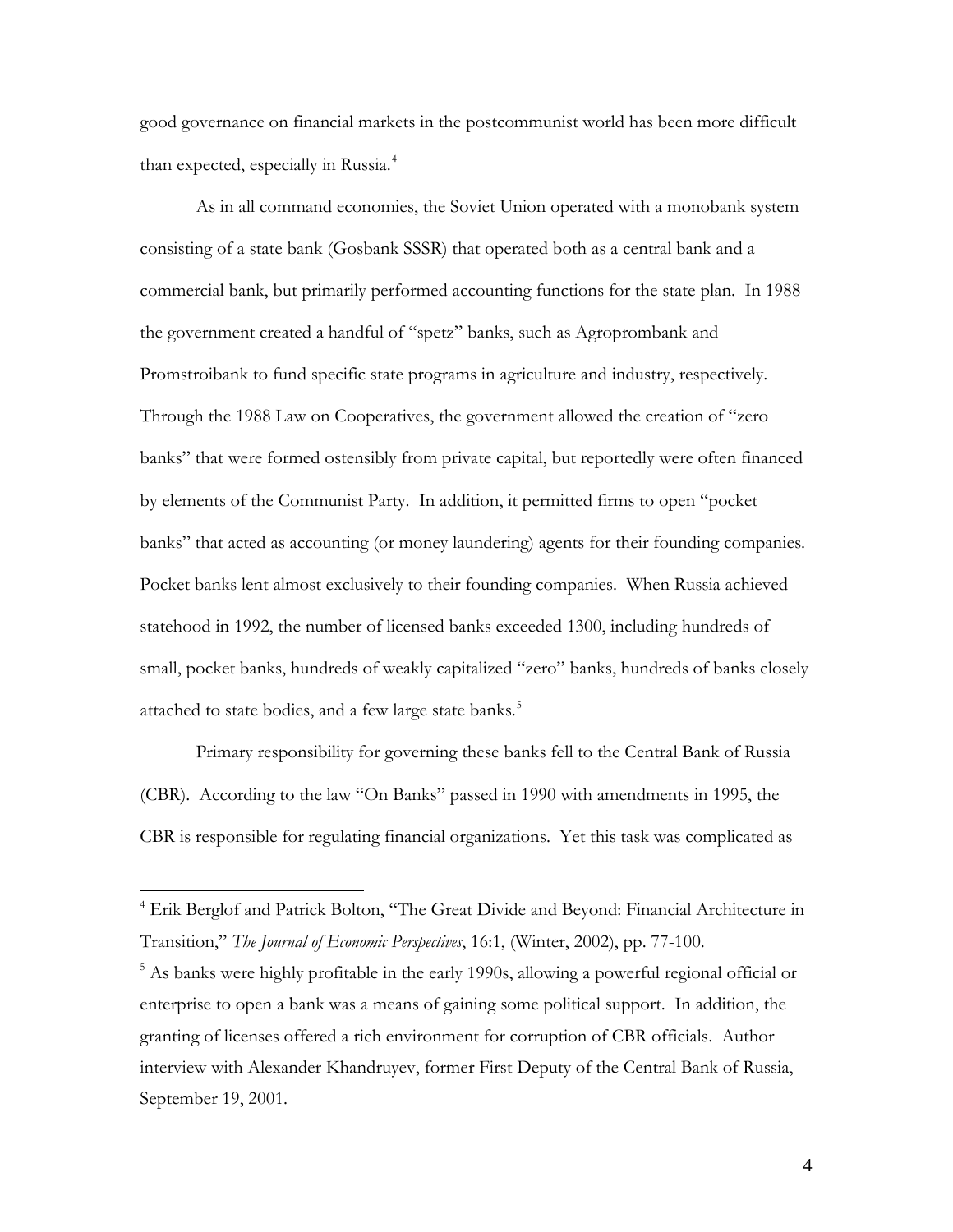the CBR was intertwined with commercial banks. Many former branch banks of the Sovietera Central Bank transformed themselves into private commercial banks. In addition, the largest banks, Sberbank, Agroprombank, and Promstroibank*,* remained in state hands.

Since 1990, the Central Bank has been a prominent player in Russian politics. In addition to being the majority owner of the country's dominant bank, Sberbank, the Central Bank has offices in all of Russia's 89 regions, controls the money supply, and manages currency markets. In the early 1990s, the head of the CBR, Viktor Gerashchenko, was a vocal and colorful opponent of President Yeltsin's stabilization policies who enjoyed strong support in Parliament. The CBR also has a large and well-paid workforce. According to the Audit Chamber of the Russian Federation, the CBR has 86,000 employees, thirty times more than the Bank of England, and three times more than the Federal Reserve of the U.S. The wage bill of the CBR in 1998 was \$1.2 billion, or roughly \$14,000 per year per employee. In 1997, then head of the CBR Sergei Dubinin earned an official salary of \$240,000, almost twice as much as then head of the U.S. Federal Reserve Bank, Alan Greenspan.<sup>[6](#page-4-0)</sup>

<span id="page-4-0"></span>Despite the size and wealth of the CBR, by most yardsticks -- expert ratings of the quality of governance, the frequency of banking crises, compliance with international regulatory standards, the extent of lending to the private sector, the existence of nonperforming banks, and the extent of preferential treatment -- the banking sector in Russia is governed poorly, even in comparison to others in the region. Each year the European Bank for Reconstruction and Development (EBRD) rates the quality of banking institutions on a scale where (1) equals "little progress beyond the establishment of a two-tiered system; (2) equals significant liberalization and interest rates and credit allocation; and limited use of direct credits; (3) equals substantial progress in establishment of bank insolvency; full interest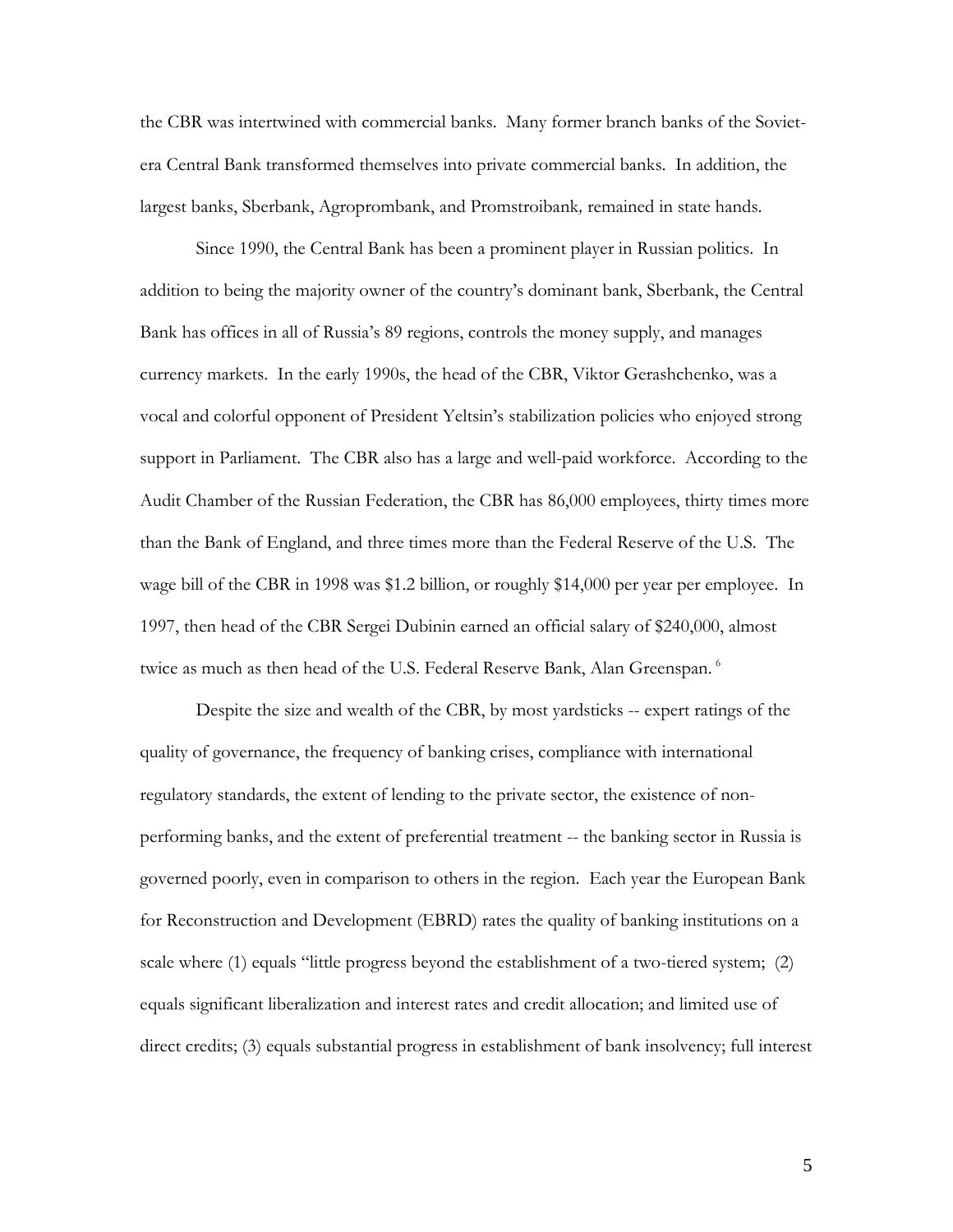rate liberalization and significant lending to private enterprises; (4) equals significant movement of banking laws and regulations to BIS (Bank of International Settlements) standards; well functioning banking competition and effective prudential supervision and (4+) equals standard and performance norms of advanced industrial economies; full convergence of banking laws and regulations with BIS standards." The average score for the 25 economies in transition in the 1990s was 2.1, while for Russia it was 1.7. In 2000, the average score for all countries was 2.5, while for Russia it was 1.7. Between 2000 and 2003, only four countries in the region had weaker banking institutions than did Russia according to this EBRD ranking.

The financial crash of August 1998 provides the most striking example of weak governance on the banking sector. The CBR failed to monitor the vast exposure of Russian banks to swings in the exchange rate. Private Russian banks often backed their loans to buy state treasury bonds known as (GKOs) with ruble-based forward contracts with other Russian banks. Some of these contracts were fictitious and were used to reassure foreign investors that Russian banks could afford the massive dollar-denominated loans that they had taken on to buy GKOs. Given the size of the loans relative to the banking sector, it is hard to believe that the CBR was unaware of this problem.<sup>[7](#page-5-0)</sup> The vast unsecured borrowing of foreign currency by Russian banks with the tacit approval of the CBR ensured that even small changes in the exchange rate would bring the liabilities of the banks to the fore. The crash of August 1998, was in many respects, a banking crisis. One observer noted: "The default/devaluation by the government was precipitated by the imminent collapse of several

<sup>6</sup> Belton and Semenko, 1999.

<span id="page-5-0"></span><sup>7</sup> Margot Jacobs, "Russian Banks: Sailing Ahead or Sinking Fast?"(Moscow: United Financial Group Research Report, 1998).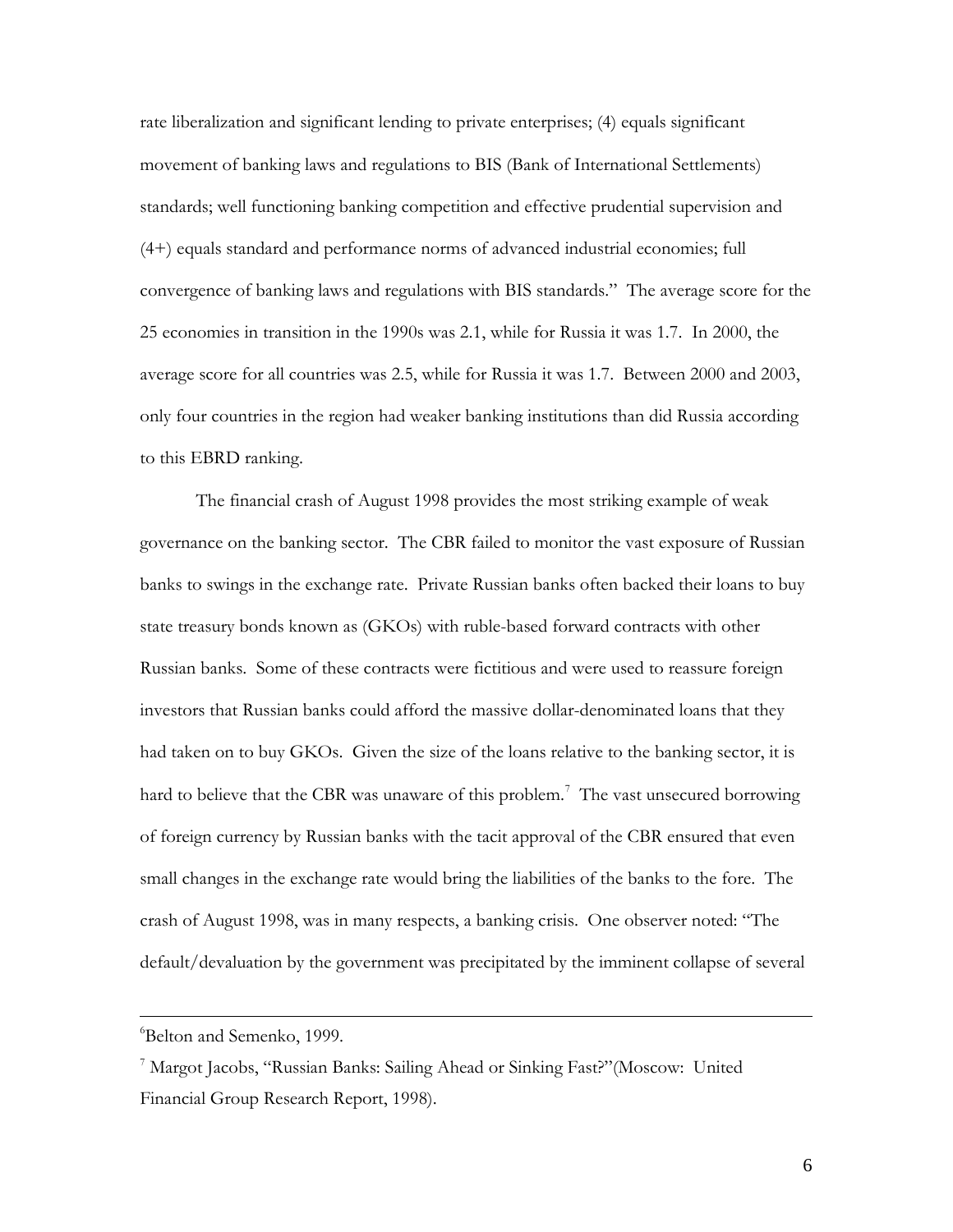leading banks. The August default/devaluation should thus be viewed as a desperate remedial measure, rather a cause of the sector's insolvency."<sup>[8](#page-6-0)</sup> Another noted: "In our view, the banking sector was already insolvent prior to the crisis, and contributed directly and indirectly to it."<sup>[9](#page-6-1)</sup> This governance failure robbed a small and nascent middle-class of its meager savings and impoverished many who had placed their nest eggs in Russian banks.

# **2. Potential Explanations**

 $\overline{a}$ 

Observers have offered several general arguments for the weakness of state institutions in Russia that can also be applied to the banking sector.<sup>[10](#page-6-2)</sup> The most frequently cited reason for the stunted development of governance on the banking sector is that oligarch-dominated banks exerted pressure on the state to keep regulations weak and opaque. Indeed, there is good evidence that large banks linked to powerful economic interests favored weak governance and got their wish.<sup>[11](#page-6-3)</sup> This state capture explanation, however, also raises several questions. Why would a handful of large banks seek to weaken rather than strengthen the regulatory regime? One economic theory of regulation emphasizes that wealthy and well-organized economic interests support stronger state

<span id="page-6-0"></span><sup>8</sup> David Kuenzi, "Banking on the Ruble: How Reckless Banking Contributed to Russia's Financial Collapse," (Moscow: Creditanstalt Research Report, 1998, p. 1).

<span id="page-6-1"></span><sup>&</sup>lt;sup>9</sup> Enrico Perotti, "Lessons from the Russian Meltdown: The Economics of Soft Legal Constraints," Working Paper #379, (Amsterdam: University of Amsterdam and CEPR, 2001), p. 1.

<span id="page-6-2"></span><sup>&</sup>lt;sup>10</sup> In some cases these arguments are based primarily on evidence from the banking sector. See Johnson 2000; Stiglitz 2000.

<span id="page-6-3"></span><sup>11</sup> Christia Freeland, *The Sale of the Century: Russia's Wild Ride from Communism to Capitalism* (New York: Crown Books, 2000), pp. 116-167; David E. Hoffman, *The Oligarchs: Wealth and Power in the New Russia* (New York: Public Affairs, 2002), pp. 297-325; Johnson, 2000.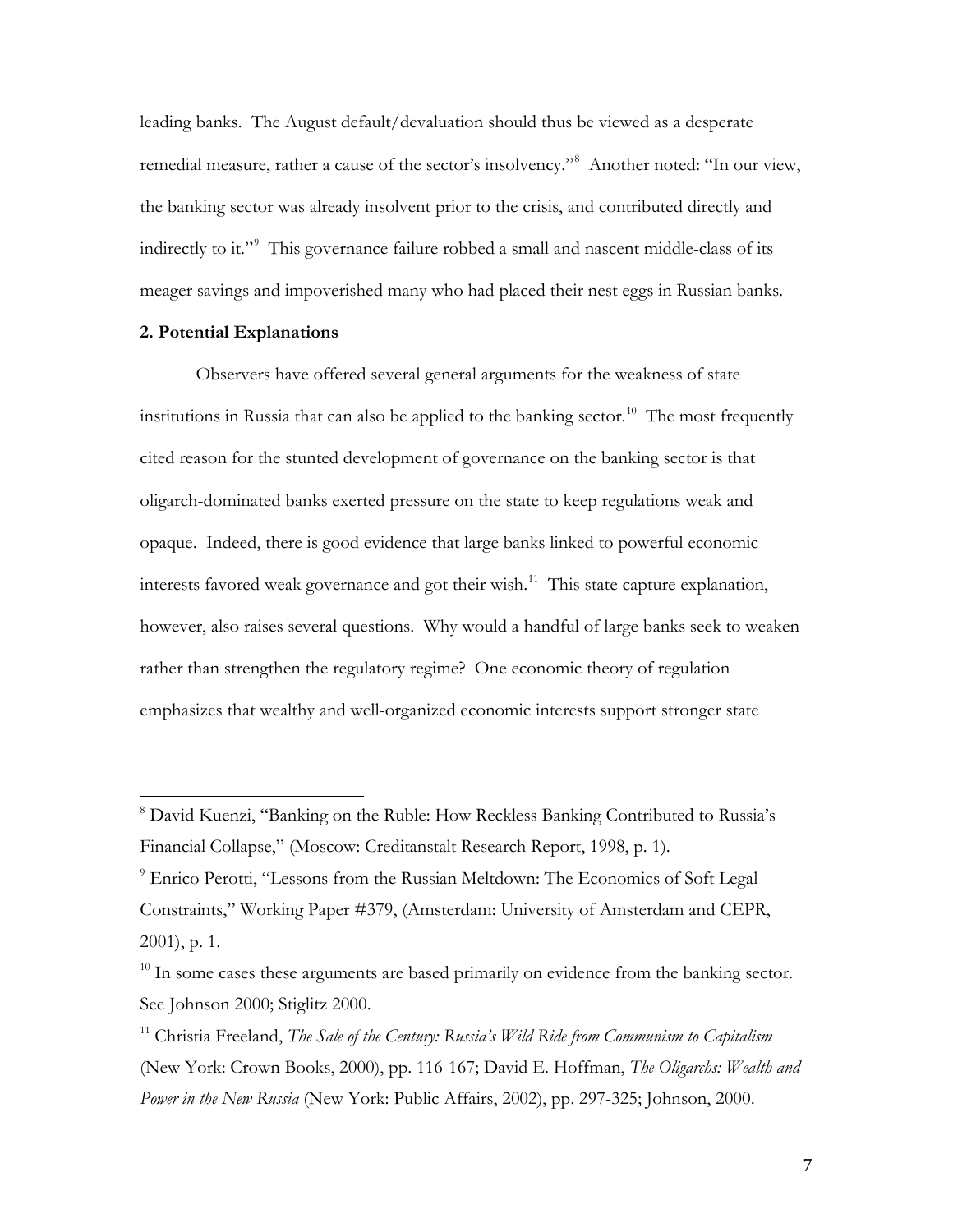institutions to protect their property rights.[12](#page-7-0) Historical studies from Europe find that property holders often strengthened the state to protect their interests.<sup>[13](#page-7-1)</sup> Based on this argument, some expected that privatization in Russia would clarify property rights and generate demand from property holders for better governance and a more capable state.<sup>[14](#page-7-2)</sup> More cynically, the oligarch banks may have strengthened the state if only to weaken their rivals. Yet, this did not happen.

The oligarch capture explanation raises another point. If the oligarchic banks were the main impediment to better governance, one might have expected rapid progress on banking reform following the crash of oligarch banks in 1998. While the oligarch banks have not disappeared, they have lost much influence to other sectors, such as energy, metals and raw materials lobbies. Nonetheless, governance on the banking sector remains poor.<sup>[15](#page-7-3)</sup> Similarly, in the early 1990s private banks in Russia were bit players, but governance was weak. Finally, it is not clear to what extent the oligarch banks created bad governance or bad

 $\overline{a}$ 

<span id="page-7-3"></span><span id="page-7-2"></span><sup>14</sup> Andrei Shleifer and Robert Vishny, *Privatizing Russia* (Cambridge: MIT Press, 1995). <sup>15</sup> Of the so-called "seven bankers lobby" that existed prior to 1998, only Petr Aven and Vladimir Potanin have remained active in lobbying the government, and this is likely due to their holdings in oil, gas, and metals, rather than their ownership of banks. Moreover, of the "third generation" oligarchs that made much of their wealth following the crash of 1998, such as Aleksander Mordashov, Roman Abramovich, Vladimir Yevtushenkov, Oleg Deripaska, and Andrei Melnichenko, only the latter has significant interests in banking.

<span id="page-7-0"></span><sup>12</sup> George Stigler, "The Economic Theory of Regulation," *Bell Journal of Economics and Management Science*, 3, 1971, pp. 3-21.

<span id="page-7-1"></span><sup>&</sup>lt;sup>13</sup> Douglass North and Barry Weingast, "The Evolution of Institutions Governing Public Choice in 17<sup>th</sup> Century England," *Journal of Economic History*, 49, (1989), pp. 803-832; Charles Tilly, *Coercion, Capital and European States* (New York: Basil Blackwell 1990).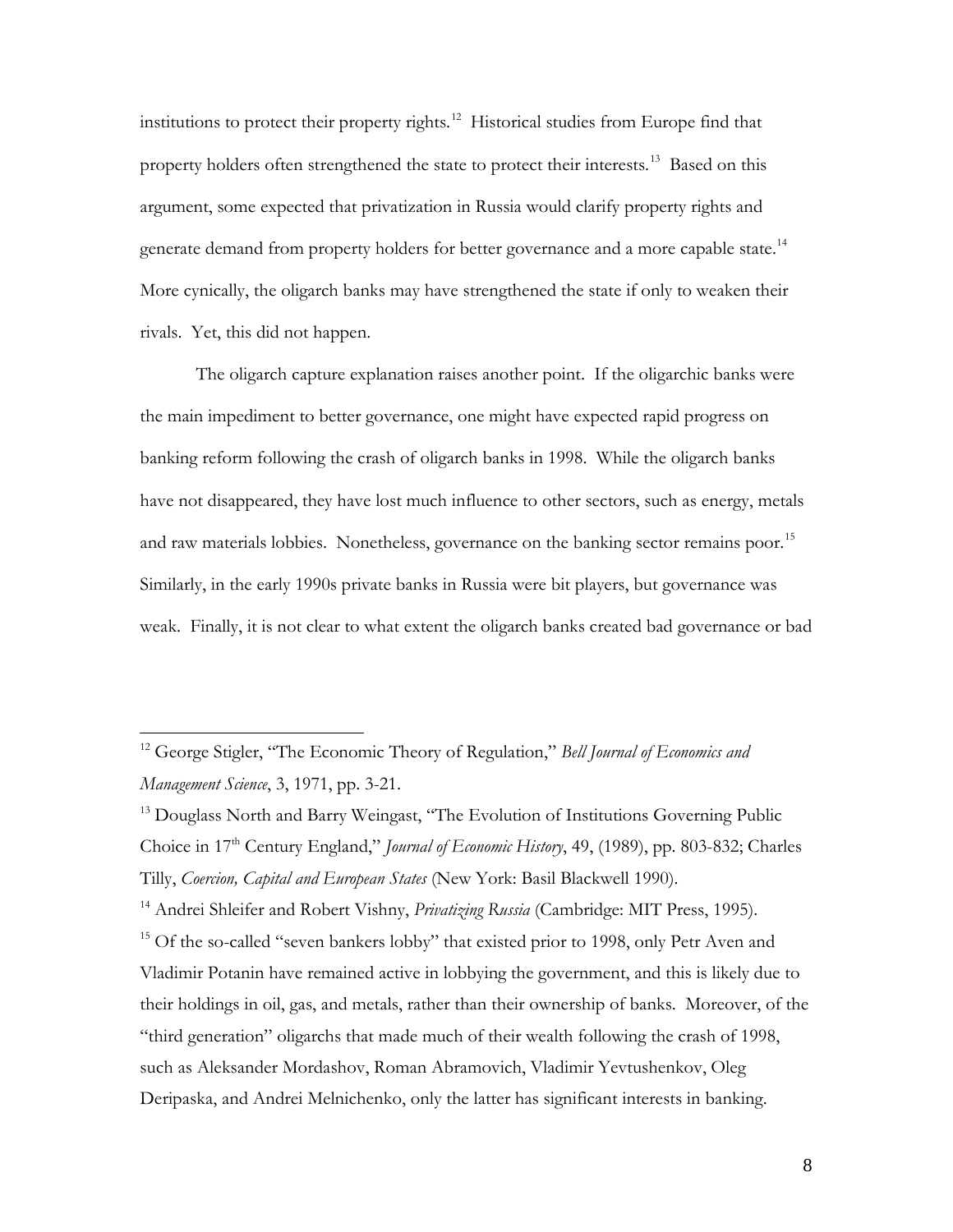governance created the oligarch banks. There is much to be said for the state capture explanation, but it also leaves many questions unanswered.

Others argue that neoliberal reforms have gutted the state, leaving it too poor to govern well.<sup>[16](#page-8-0)</sup> That economic reforms impoverished the Russian state is far from clear. Per capita GDP in Russia is roughly one-fifth the OECD average, but state spending as a percentage of GDP was roughly similar in both in the 1990s (42 percent versus 48 percent). Middle-income countries outside of the postcommunist world spend about a quarter of their GDP.<sup>17</sup> In other words, Russia spent like an OECD country on the earnings of a middleincome country. In addition, the most liberal economies in the postcommunist world tend to have the strongest banking institutions. Countries with higher than average scores on the EBRD's 4-point Price Liberalization Index in the 1990s had stronger banking institutions according to the EBRD Index of Banking Institutions (2.4 versus 1.1,  $t = 14.5$ ).<sup>[18](#page-8-2)</sup> If anything, liberal reforms foster better governance in the postcommunist world.

Another explanation emphasizes that the institutional legacy of the Soviet Union left institutions poorly adapted to a market economy. [19](#page-8-3) This is true, but countries with similar legacies, like Russia, Ukraine, and Belarus have very different banking sectors. Moreover, this explanation fails to explain why some aspects of banking quickly became rather

<span id="page-8-0"></span><sup>16</sup> Most forcefully, see Stiglitz 2000. Also Peter Stavrakis, "State Building In Post-Soviet Russia: The Chicago Boys and the Decline of Administrative Capacity," Occasional Paper #254, Kennan Institute for Advanced Studies, Washington, D.C. October, 2003.

<span id="page-8-1"></span><sup>17</sup> Geoffrey Garrett and David Nickerson, "Globalization, Democratization and Government Spending in Middle-Income Countries," ms. New Haven, 2001.

<span id="page-8-2"></span><sup>&</sup>lt;sup>18</sup> EBRD Transition Report 2000 (London: EBRD, 2000). This relationship holds using crosssectional and panel data and more sophisticated statistical techniques.

<span id="page-8-3"></span> $19$  Johnson 2000.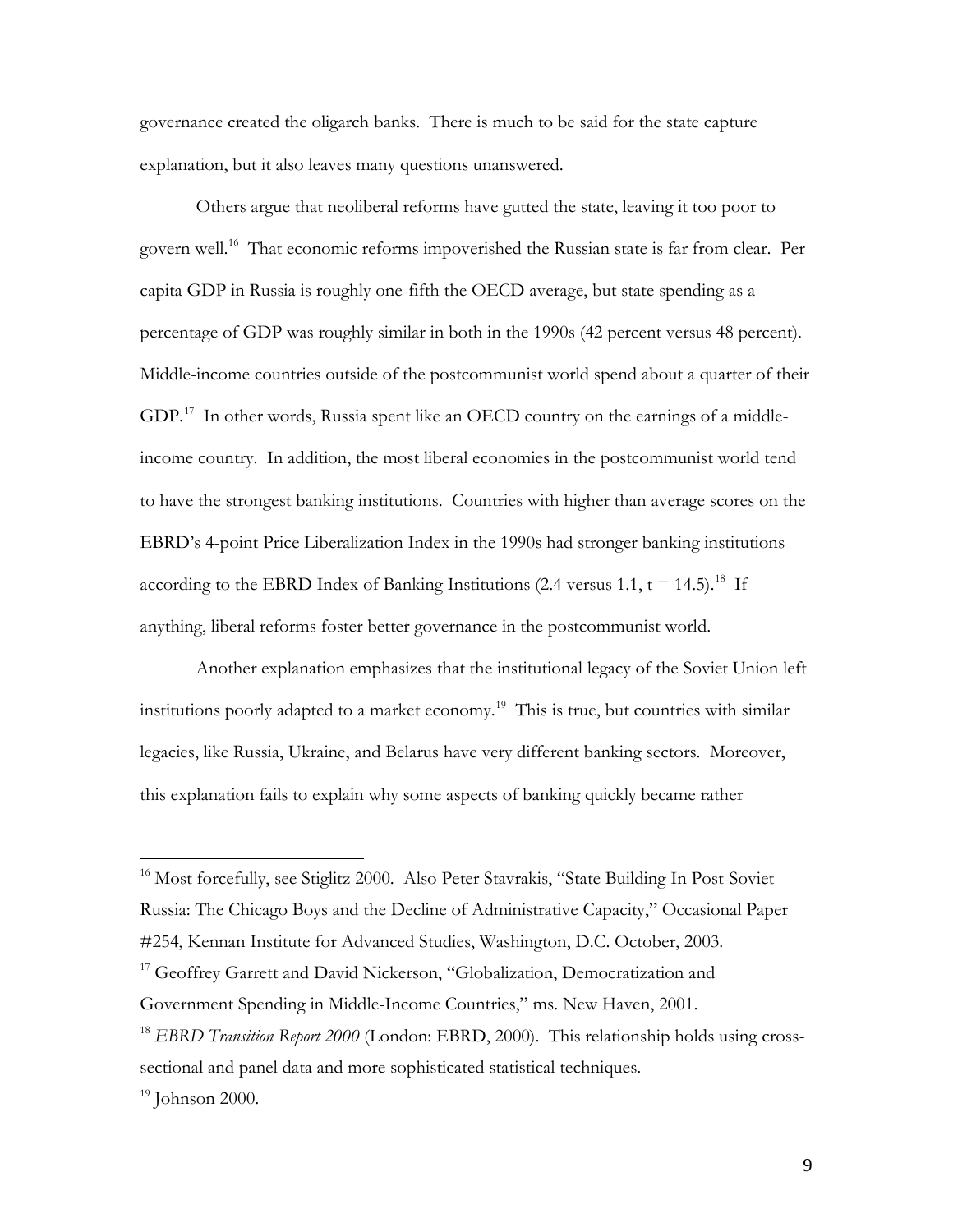sophisticated, while others did not. Russian banks traded forward contracts, bought foreign stocks, and played currency markets, even as they took weeks or months to transfer funds.<sup>[20](#page-9-0)</sup>

While many factors have fostered weak governance in the banking sector, this essay focuses on several that seem especially salient. First, macroeconomic instability is a critical component for creating sound banking sectors. Budget deficits -- whether financed through inflation or state treasury bonds -- divert the interests of banks from their normal function as intermediaries between savers and borrowers. Because banks in Russia reaped vast gains from various forms of financing the state budget deficit, they expressed little interest in promoting good governance in activities typically associated with banks.<sup>[21](#page-9-1)</sup> Economists have long argued that macroeconomic instability and high budget deficits crowd out lending to the private sector, but they also crowd out demand for good governance.

Perhaps more importantly in the Russian case, budget deficits produced tremendous benefits to banks that turned them from marginal to influential players in politics. This point is important because many have criticized governments in the region for focusing on macroeconomic reforms and neglecting institutional development.<sup>[22](#page-9-2)</sup>

<span id="page-9-0"></span><sup>&</sup>lt;sup>20</sup> Some argue that poor governance in Russia is generally rooted in the low salaries paid to state officials. If so, then the banking sector would be the best governed in Russia. The Audit Chamber of the Russian Federation reported that the average salary in the CBR was \$14,000. Catherine Belton and Igor Semenko, "The Commercial Empire of the Central Bank," *Moscow Times Business Extra*, October 19, 1999.

<span id="page-9-1"></span> $21$  Banks that engage in borrowing and lending tend to oppose inflation as it reduces the value of their outstanding loans. However, where banks earn revenue primarily from funding the government, they may benefit from inflation.

<span id="page-9-2"></span><sup>&</sup>lt;sup>22</sup> See Stiglitz, 2000.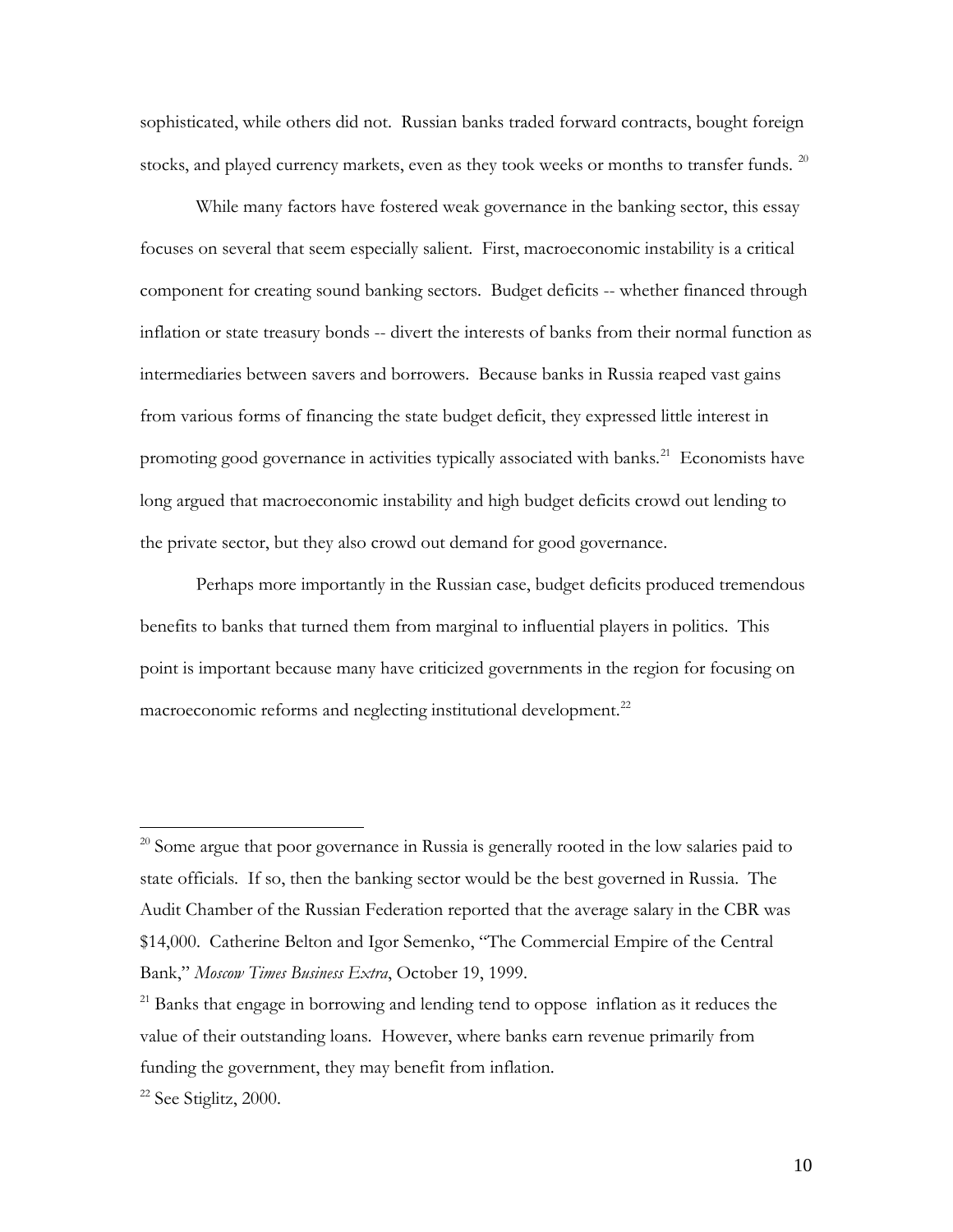Second, state ownership undermined governance on the banking sector. $^{23}$  $^{23}$  $^{23}$  The two largest banks in Russia that are majority state-owned, Sberbank and Vneshtorgbank, have dominated almost all segments of the market since 1990.<sup>[24](#page-10-1)</sup> State ownership generated conflicts of interest that blocked regulatory changes that would erode the commanding position of state banks. Politicians also benefited from Sberbank's politically motivated lending and purchases of state treasuries bonds. As state ownership increased after 1998, this explanation helps account for the ongoing difficulties in improving governance on the banking sector after August 1998.

Third, political conflict between neo-communist and anti-communist elites led to weak governance in at least two ways.<sup>[25](#page-10-2)</sup> First, because neo-communist and anti-communist camps had very different preferences over policy, and it was far from certain which camp would hold power in the future, businesspeople and bureaucrats alike expected drastic swings in policy. Rather than devoting their efforts to the long-term task of building institutions, businesspeople and bureaucrats adopted more short-term strategies, like

<span id="page-10-0"></span><sup>&</sup>lt;sup>23</sup> Rafael Laporta, Florencio Lopez-de-Silanes, and Andrei Shleifer, "Government Ownership of Banks," *Journal of Finance*, (February 2002)*.*

<span id="page-10-1"></span><sup>&</sup>lt;sup>24</sup> Sberbank is the former state-owned retail savings bank that has deep roots in the Soviet and pre-Soviet period. Vneshtorgbank is a former specialized bank that operated in the Soviet period that was responsible for foreign trade. Both became joint-stock companies in 1990. See www.sbrf.ru and [www.vtb.ru](http://www.vtb.ru/) for details.

<span id="page-10-2"></span><sup>&</sup>lt;sup>25</sup> Jakub Svensson, "Investment, Property Rights and Political Instability: Theory and Evidence," *European Economic Review*, 42, (1999), pp. 1317-1341. Here neo-communist elites refer to party leaders or executives who campaigned with backing of the largest communist successor party, held high office in the Party or state apparatus prior to 1989, and advocate a large state sector in the economy.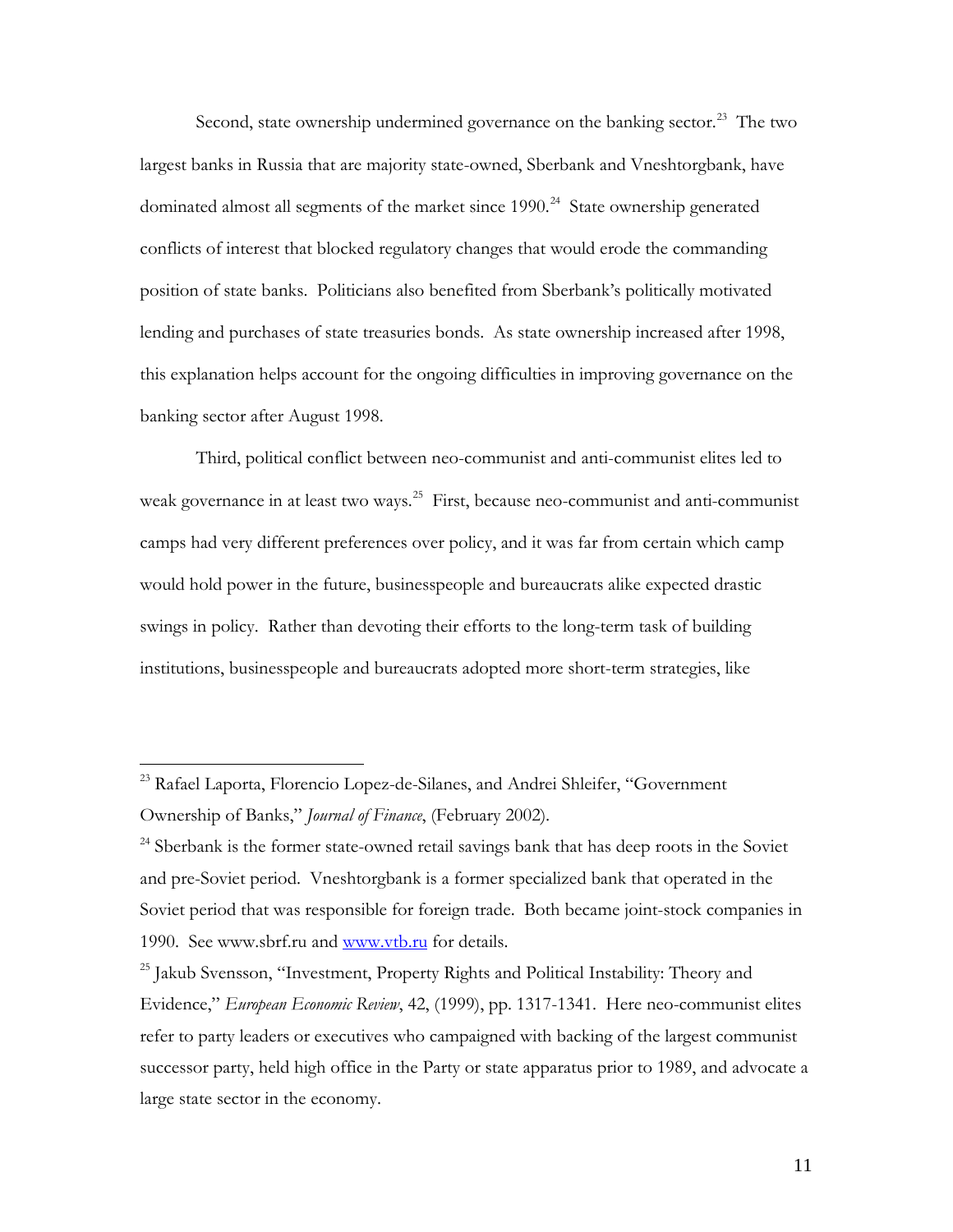corruption and asset-stripping.<sup>[26](#page-11-0)</sup> In addition, because political power was roughly balanced between neo-communist and anti-communists, it was very difficult to pass legislation to improve governance. By contrast, in countries where either anti-communist or neocommunist factions dominated, it was easier to pass reform packages because bargaining took place among factions whose policy preferences were similar.<sup>[27](#page-11-1)</sup>

# **3. Brief Cross-Country Analysis**

 $\overline{a}$ 

To begin, I analyze the quality of governance on the banking sector in 25 postcommunist countries during the 1990s. If these three arguments hold across countries, it is likely that they hold within Russia as well. I briefly examine how the three factors highlighted above are related to the quality of banking institutions as measured by the EBRD's Index of Banking Institutions. As noted previously, this measure ranges from 1 to 4.3, depending on assessments made by country specialists at the EBRD. $^{28}$  $^{28}$  $^{28}$  To assess the relations between macroeconomic instability and the quality of banking institutions, I divide the sample of 25 countries into years in which countries have higher than average and lower than average budget deficits and compare the quality of banking institutions in these two groups. Doing so reveals that countries experiencing higher than average budget deficits in a given year had significantly weaker banking institutions (EBRD 2001). A country with a

<span id="page-11-0"></span> $26$  Timothy Frye, "The Perils of Polarization: Economic Performance in the Postcommunist World," *World Politics*, 54, (April 2002), pp. 308-37.

<span id="page-11-1"></span><sup>27</sup> Alberto Alesina and Allen Drazen, "Why Are Stabilizations Delayed?" *American Economic Review*, 81, (Fall 1991), pp. 1170-1189.

<span id="page-11-2"></span><sup>&</sup>lt;sup>28</sup> The measure actually includes plus and minus scores for each value, (e.g.,  $2+$ ,  $3-$ , which are scored 2.3 and 2.7 respectively). Before publication these measures are circulated to experts at the World Bank and the IMF and are then defended before a board of specialists at the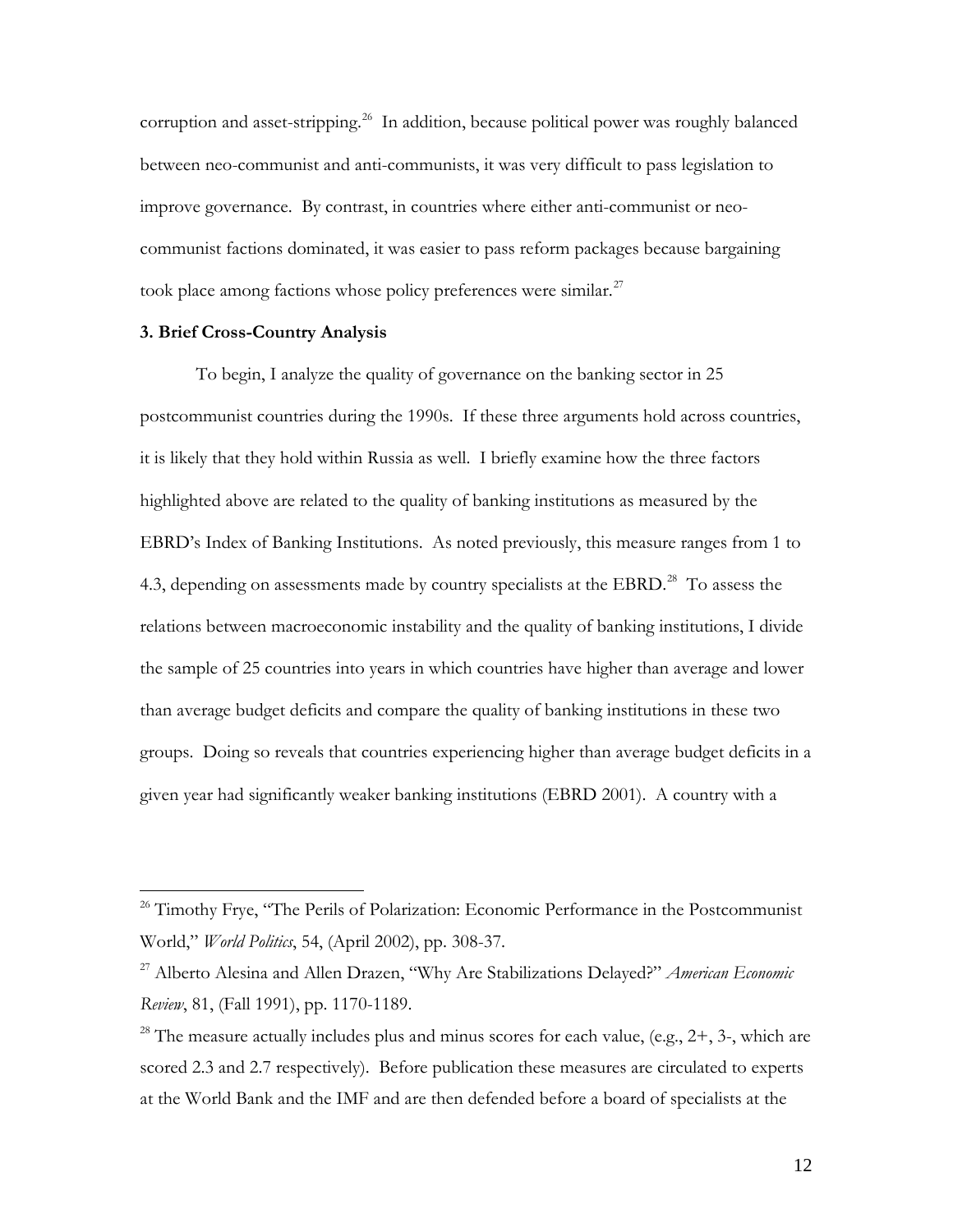larger than average budget deficit has a mean banking institutions score of 2.0, while a country with a lower than average budget deficit has a mean score of 2.4 ( $t=$  3.8, significant at .0002). Thus, balanced budgets are associated with stronger bank institutions.

I take a similar tack to examine the association between state ownership of banks and the quality of banking institutions. The EBRD provides data on the percentage of assets controlled by state and private banks for each country for most years in the 1990s. In a typical year, the average country has 40 percent of its banking sector assets in state hands. Countries with higher than average portions of the banking sector in state hands have significantly lower quality banking institutions  $(2.2 \text{ versus } 2.5, \text{t} = 2.4, \text{ significant at } .02)$ .

Political polarization may also attenuate regulation. I measure polarization by the percentage of seats in parliament held by the largest neo-communist (anticommunist) party when an anticommunist (neo-communist) politician controls the executive branch. $^{29}$  $^{29}$  $^{29}$  This measure excludes the reformed communist successor parties of Poland, Hungary, Lithuania, and Slovenia.<sup>[30](#page-12-1)</sup> In many years in the sample, Russia, Bulgaria, Kyrgyzstan, Albania, and Romania have relatively high polarization scores. Countries whose dominant political factions reside within either the neo-communist or anti-communist camp, such as Estonia, Latvia, the Czech Republic, Turkmenistan, and Kazakhstan, tend to have low polarization scores. Countries with higher than average polarization scores have lower quality banking institutions (2.3 versus 1.7,  $t = 5.2$ , significant at .0000).

EBRD. This is a quality measure, particularly given the alternative of relying on dodgy financial statistics.

<span id="page-12-0"></span> $29$  The executive is a president in a presidential system or the prime minister in a parliamentary system. See fn. 22 for a definition of neo-communist elite.

 $\overline{a}$ 

<span id="page-12-1"></span> $30$  John Ishiyama, "The Sickle or the Rose? Previous Regime Type and the Evolution of Ex-Communist Parties," *Comparative Political Studies*, 30, (June 1997), pp. 299-330.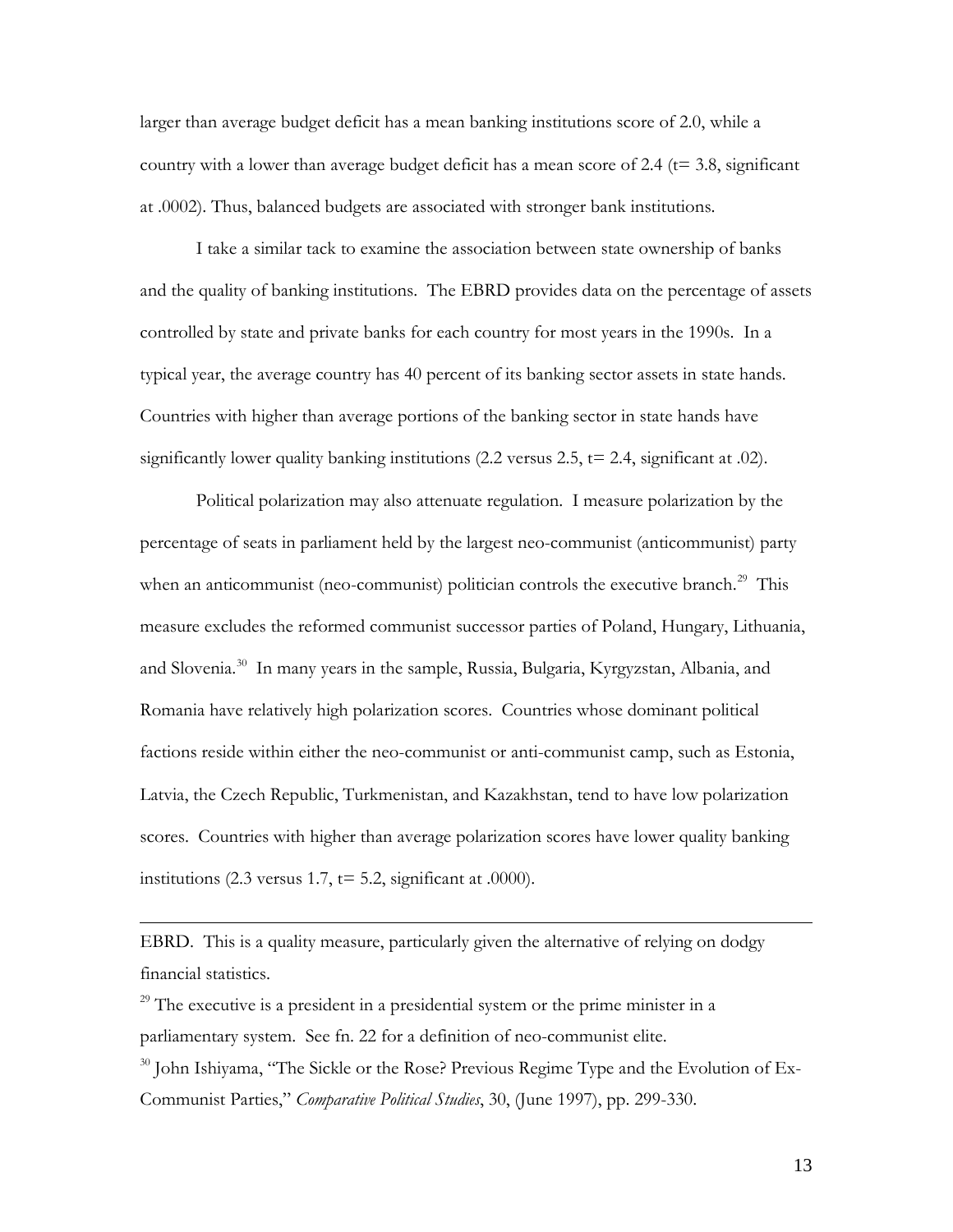This brief comparative analysis is hardly definitive, but it provides a benchmark for comparing banking institutions across postcommunist countries. It also identifies three factors that appear to be associated with the quality of banking institutions in the region. $31$ The next section traces in more detail how macroeconomic conditions, state ownership, and political polarization shaped the quality of banking institutions in Russia in two periods.<sup>[32](#page-13-1)</sup> From 1990-1999, these factors contributed to a poorly governed banking sector and a banking crisis in August 1998. However, when the federal budget turned a surplus and polarization declined after 1999, state officials and private bankers began to address governance problems in earnest for the first time since 1990. Nonetheless, the role of stateowned banks increased after the crash and has limited progress in improving the quality of governance on the banking sector.

#### **Budget Deficits, Capture and Demand for Good Governance: 1990-1999**

Throughout the 1990s, capital accumulation in the banking sector lay in budgetary instability, rather than in lending to the private sector. As such, banks devoted their resources to extracting resources from the state rather than to creating institutions to govern the market. The means by which banks extracted these rents varied over time, but none

 $\overline{a}$ 

<span id="page-13-1"></span><sup>32</sup> See Joel Hellman, *Breaking the Bank: Bureaucrats and the Creation of Markets in a Transition Economy*, Ph.D. Dissertation, Columbia University, 1993; Gail Buyske, *The Development of Financial Systems in Post-Socialist Economies*," Ph.D. Dissertation, Columbia University, 1997; William Tompson, "Russia's Ministry of Cash: Sberbank in Transition," *Communist Economies and Economic Transformation*, 10:2, (1999), pp. 133-157; William Tompson, "Financial Backwardness in Contemporary Perspective: Prospects for the Development of Financial Intermediation in Russia," *Europe-Asia Studies*, 52:4, (2000), pp. 605-625; and Johnson, 2000.

<span id="page-13-0"></span><sup>&</sup>lt;sup>31</sup> These results also hold in a cross sectional analysis and in a time-series cross section analysis using data from 1990-2002. See author for results.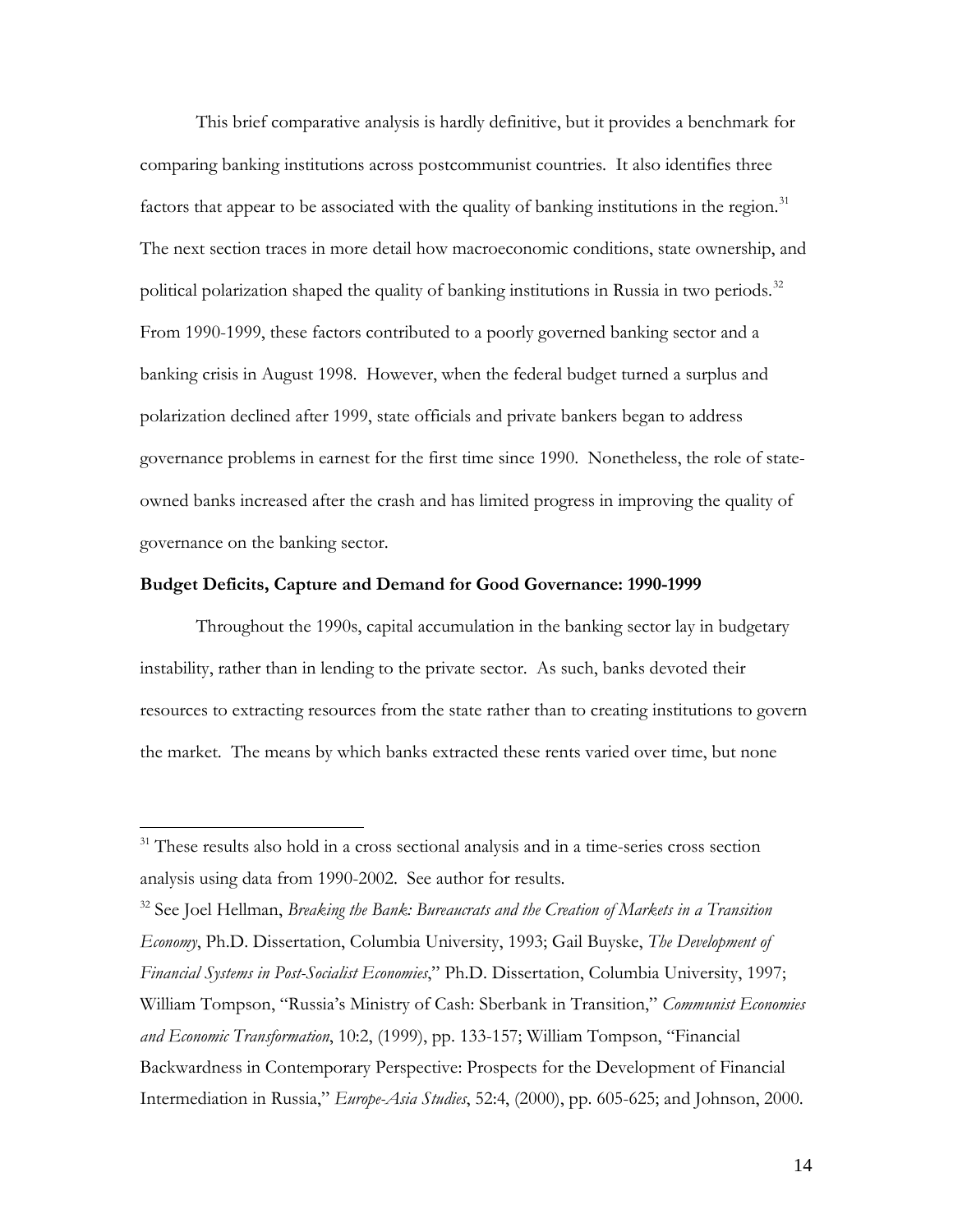generated incentives for banks to invest their efforts in better governance that would encourage lending to the private sector.

Facing great pent-up demand for goods, a large budget deficit, and powerful interest groups seeking subsidies, the first postcommunist government in Russia launched a stabilization program in January 1992. Initial efforts produced few results for society at large as inflation reached over 2000 percent in 1992 and 1200 percent in 1993, but provided vast revenues to the banking sector. By some estimates, the transfer of wealth to banks through hyperinflation reached 6-9 percent of GDP.<sup>33</sup> Banks earned rents by disbursing (or not) government credits granted to specific sectors or firms.<sup>[34](#page-14-1)</sup> Currency speculation also generated great wealth as banks held dollars against the declining value of rubles held by the population.<sup>[35](#page-14-2)</sup> The weakened budget position of the government led to sharp declines in the ruble in the early 1990s. As a main store of hard currency, private banks saw tremendous appreciation in assets held in dollars, marks, and pounds at very little cost.

Banks turned to a new source of revenue in 1994 as the government began financing its deficit via state treasury bonds, or, GKOs. These ruble-denominated bonds had maturities of 3, 6 and 9 months and were seen as a safe source of lending given the government's guarantee of repayment. Having prospered from inflation, the banking

<span id="page-14-2"></span><span id="page-14-0"></span><sup>33</sup> William Easterly and Paulo Viera de Cunha, *Financing the Storm: Macroeconomic Crises in Russia, 1992-1993* (Washington, D.C.: World Bank, 1993).

<span id="page-14-1"></span><sup>34</sup> See Mikhail Dmitriev, Mikhail Matovnikov, Leonid Mikhailov, Lyudmila Sicheva and Eugene Timofeev, "The Banking Sector," in *Russia's Post-Communist Economy*, Edited by Brigitte Granville and Peter Oppenheimer (Oxford: Oxford University Press, 2001, pp. 213- 239), especially pp. 224-226 on incentives to collude with firms to gain low (or no) interest loans from the central government.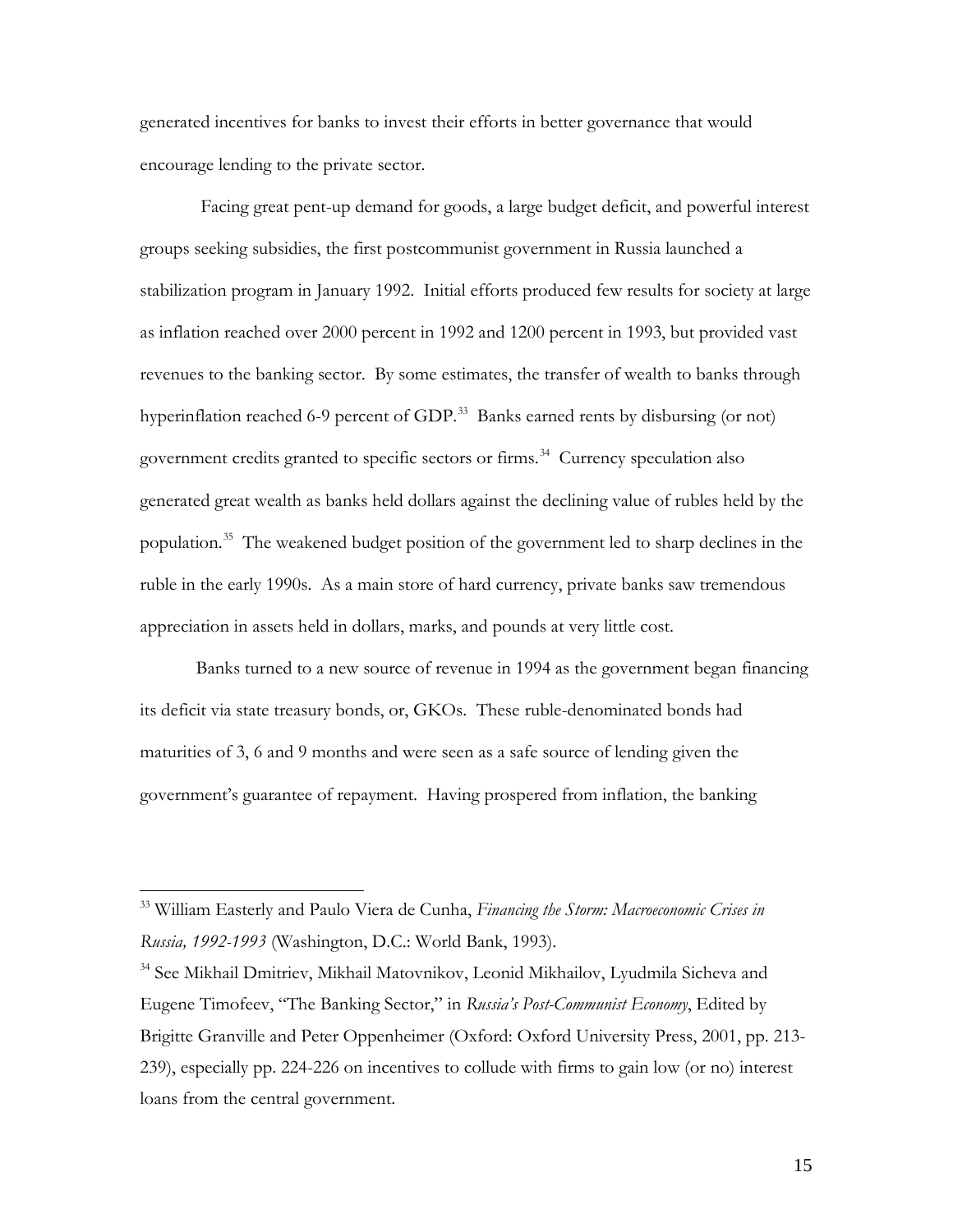community successfully lobbied to exclude foreigners from the market, which greatly increased profits to local banks. In addition, the CBR sold GKOs only to a select group of banks, which concentrated wealth in a few hands. The rates of return on GKOs fluctuated wildly from 20-250 percent depending on the market's faith in the ability of the Russian government to make good on the bonds, but the transfer of wealth to the banking sector via state treasure bonds was vast. By some estimates from 1994-1998, GKOs provided about \$15 billion for the Russian government, but the nominal value of the GKOs issued was about \$70 billion, which left \$50 billion to the holders of GKOs, mostly private commercial banks and the CBR through Sberbank.<sup>[36](#page-15-0)</sup> Again, the inability of the government to finance its budget led to a vast transfer of wealth from taxpayers to a handful of banks.

In the early 1990s the banking sector prospered beyond its ability to influence state policy. Long-time Yeltsin economic advisor Aleksander Livshitz noted that the banking community played little role in policymaking prior to the mid-1990s. [37](#page-15-1) Garegin Tosunian, President of the Association of Russian Banks noted: "the government didn't begin to listen to us until the mid-1990s."<sup>[38](#page-15-2)</sup> The sources of inflation lay not so much in the power of the banking lobby. Rather, banks grew wealthy from inflation sparked by a sympathetic head of the CBR who opened wide the monetary spigot and a government unable to rein in the

<sup>35</sup> Easterly and de Cunha, 1993; Mikhail Dmitriev, ed. *Rossiiskie banki nakanune finansovoi stabilizatsii* (St. Petersburg: Norma 1996); Dmitriev et al. (2001), pp. 220-221.

<span id="page-15-0"></span><sup>36</sup> *Russian Economic Trends*, 1998: March 5.

<span id="page-15-1"></span> $37$  Author interview with Aleksandr Livshitz, June 17, 2002, Moscow.

<span id="page-15-2"></span><sup>&</sup>lt;sup>38</sup> Author interview with Garegin Tosunian, President, Association of Russian Banks, June 19, 2002, Moscow.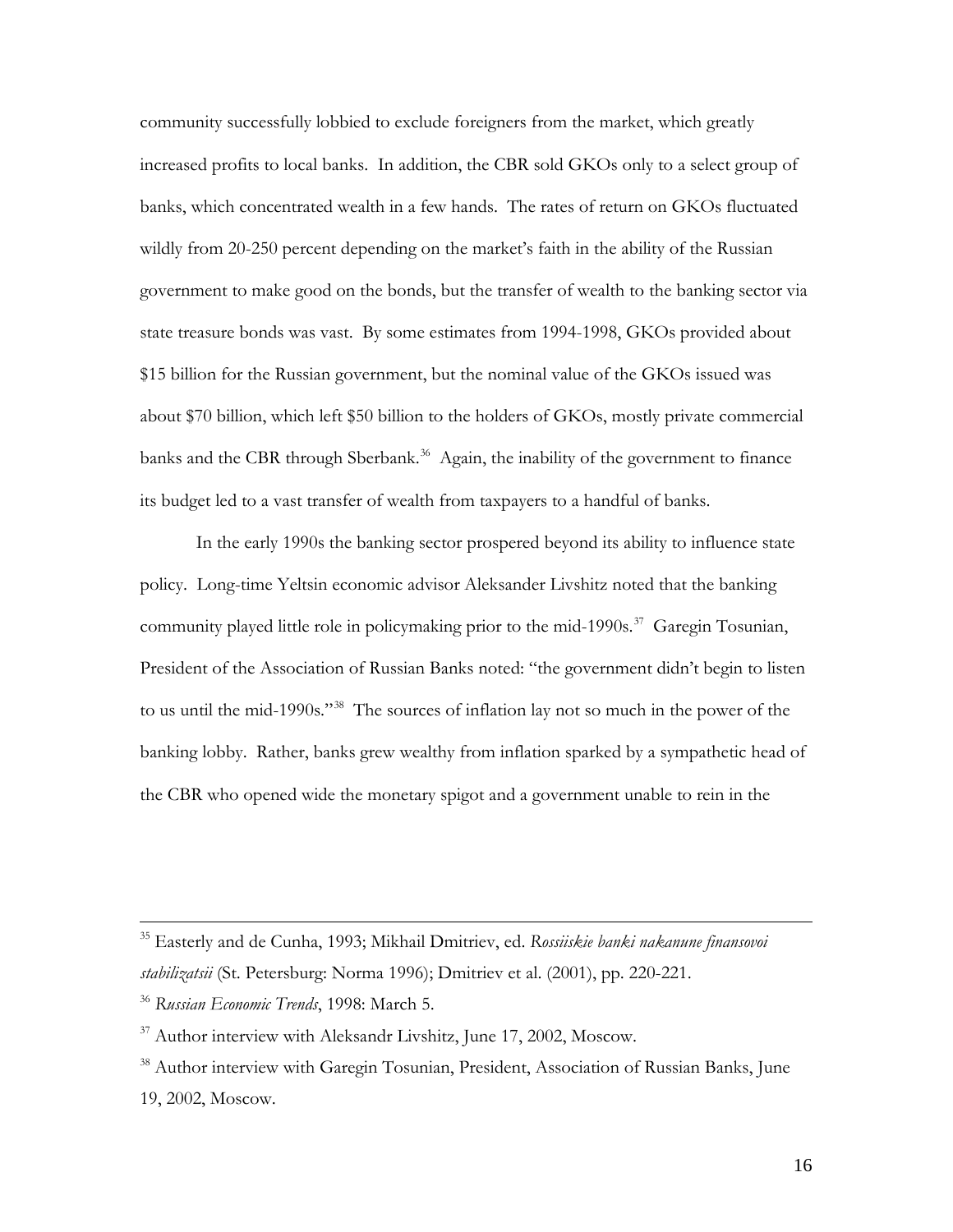demands of sectoral lobbies and regional governments.<sup>[39](#page-16-0)</sup> The inflation of the early 1990s generated a formidable banking lobby in the mid-1990s, but in the first years of the transformation, the banking lobby took a back seat to better-organized interests.

Having growth wealthy off distortions in the state budget generated largely by lending to other sectors of the economy, a small group of banks began to extract rents directly from the state by servicing government accounts. By the mid-1990s, many government agencies and regional bodies transferred their accounts to private banks. For example, Oneximbank and Menatep-Bank held the lucrative account of servicing the funds of the Customs and Finance Ministry, respectively, while Most-Bank and Technobank grew wealthy managing the accounts of the Moscow city government. The State Audit Chamber estimated that the banking community earned more than 1.3 billion dollars from this practice in 1995 and 1996. [40](#page-16-1)

Some private banks that earned rents from budget deficits in the early 1990s grew wealthier still off the "Loans for Shares" program. A handful of select banks approached the government with the prospect of alleviating the budget deficit by loaning money to the state using valuable state-owned assets as a pledge.<sup>[41](#page-16-2)</sup> To raise revenue quickly and reward supporters in a year prior to elections, the Yeltsin team allowed select banks to run auctions

<span id="page-16-2"></span><span id="page-16-0"></span><sup>&</sup>lt;sup>39</sup> Aslund estimates that subsidies to the tune of about 8 percent of GDP went to agriculture in 1992, while massive tax breaks went to oil and gas sector throughout the 1990s. Anders Aslund, *How Russian Became a Market Economy* (Washington, D.C.; Brookings Institution, 1995), p. 164, 301. On lobbying by regional governments, see Daniel Treisman, *After the Deluge: Regional Crises and Political Consolidation in Russia* (Ann Arbor: Michigan University Press, 1999); On lobbying by economic sectors, including banks, see Vladimir Mau, *The Political History of Economic Reform in Russia, 1985-1994* (Moscow: CRCE, 1995).

<span id="page-16-1"></span> $40$  Johnson, 2000, pp. 122-123.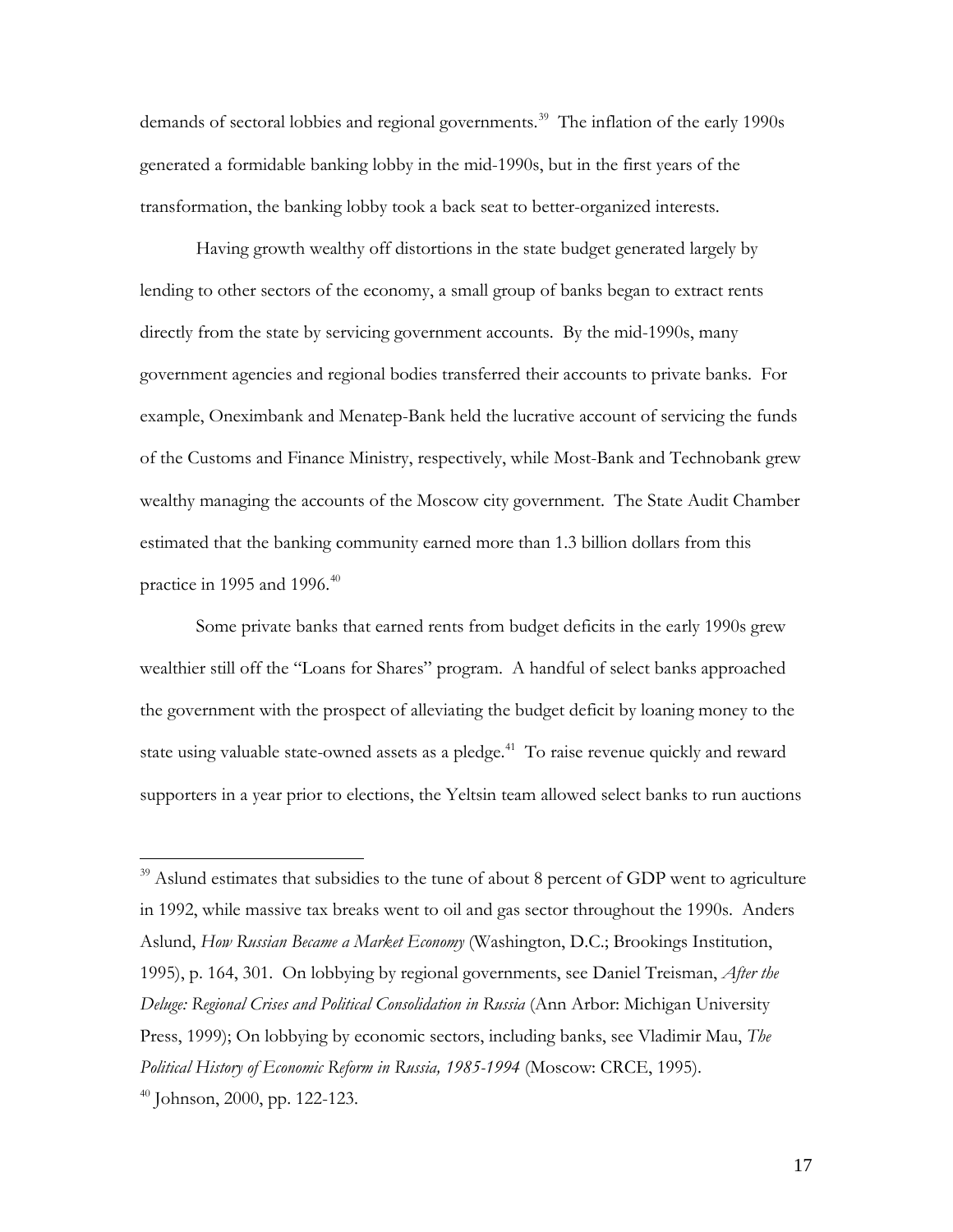for a controlling packet of shares in some of the largest companies in Russia in 1995. As specific banks also received the right to conduct the auctions, the outcome of the auctions was never in doubt. These banks or their related companies won the auctions with a price just slightly over the minimum established by the state. Oneximbank won the rights to Norilsk Nickel and Sidanko, while Menatep won the bidding for shares in the oil giant, Yukos. The government did not buy back the shares after the agreed upon three-year holding period and the banks eventually took ownership of these valuable assets.<sup>[42](#page-17-0)</sup>

In the 1990s, banks earned great revenue from the inflation tax, state treasury bonds, authorized banking and in some cases, "loans for shares auctions." They earned little revenue from the types of borrowing and lending practiced by their nominal counterparts in more mature market economies. One prescient bank analyst noted that these were not banks at all, but "quasi-banks" because they earned little revenue from borrowing and lending. [43](#page-17-1) Thus, these banks had weak incentives to demand stronger regulation to support borrowing from and lending to the private sector. The vast transfer of wealth from taxpayers to banks via hyperinflation and budget deficits "demonstrated to these new banks that real wealth was found in currency speculation, not prudent enterprise lending."<sup>[44](#page-17-2)</sup>

# **Polarization and the Supply of Regulation**

 $41$  Freeland, 2000, pp. 168-189; Hoffman, 2002, pp. 296-324.

<span id="page-17-0"></span><sup>&</sup>lt;sup>42</sup> Ira Leiberman and Rogi Veimetra, "The Rush for State Shares in the 'Klondyke' of Wild East Capitalism: Loans for Shares Transactions in Russia," *George Washington Law School Review of International Law and Economics,* 29, (1996), pp. 737-768.

<span id="page-17-1"></span><sup>&</sup>lt;sup>43</sup> Kim Iskyan, "The Russian Banking Sector: A Crisis of Stagnation," (Moscow: Renaissance Capital Research Report, 2001).

<span id="page-17-2"></span> $44$  Tompson, 1998, p. 242.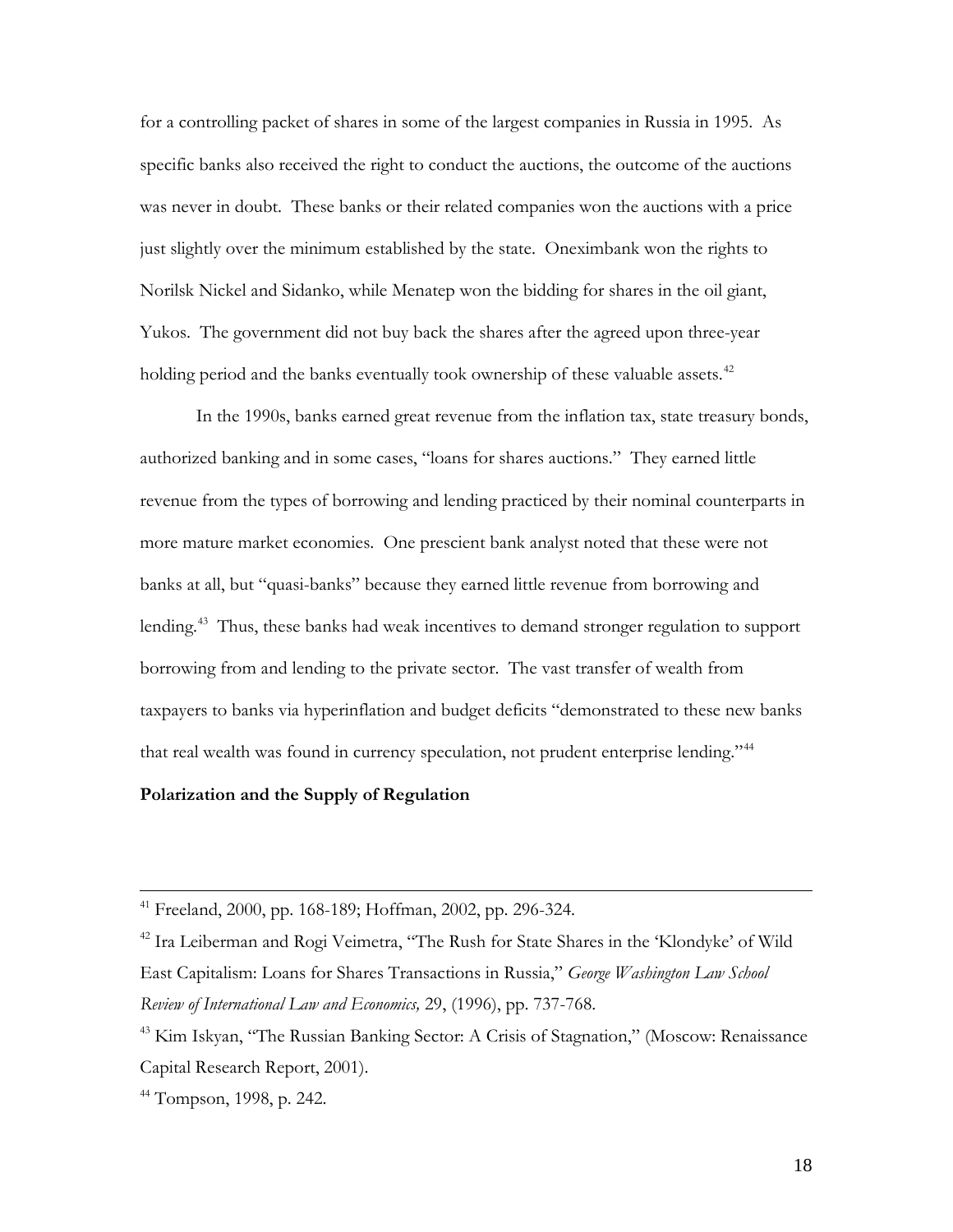Intense political polarization marked the 1990s in Russia as an anti-communist president tried to push a liberal economic reform program through a parliament largely controlled by groups opposed to these policies. Throughout the decade, the executive branch needed votes from the Communist Party and/or the Agrarian Party to pass major legislation.<sup>45</sup> As a result compromise was very difficult. On laws governing the Central Bank, the privatization of state-owned banks, and bank bankruptcies, the executive and the parliament found little common ground. One example is deposit insurance for banks. All recognized that deposit insurance promised to bring private funds from "under the mattress" into banks, but neither the neo-communist nor liberal factions generated sufficient support from the government and parliament to pass a bill that would guarantee bank deposits despite more than a decade of efforts. Before recounting the twists and turns of the history of attempts to pass a deposit insurance bill in the 1990s, one observer noted: "the draft legislation on deposit insurance may compete for the award for the most unlucky."<sup>[46](#page-18-1)</sup>

The CBR was skeptical of deposit insurance unless private banks paid the lion's share of the costs in large part because Sberbank has an implicit guarantee that the state will bail it out in the event of a crisis – an advantage that it was loathe to cede. Sberbank has great political support among Duma deputies from rural regions – the strongholds of the Communist Party and its allies - because in most small and medium-sized towns Sberbank is the only local option for banking services.<sup>[47](#page-18-2)</sup> Private banks, which also have a strong lobby in

<span id="page-18-0"></span><sup>45</sup> Vladimir Mau, "Ekonomicheskaia politika: Rossii: v nachale novoi fazi," *Voprosy Ekonomiki* (January 2001).

<span id="page-18-1"></span><sup>46</sup> Igor' Moiseev, "Sberbanku dali dva goda fori," *Vedemosti*, November 15, 2002.

<span id="page-18-2"></span> $47$  Author interview with Martin Shakuum, chair of banking subcommittee in the Duma, September 18, 2001.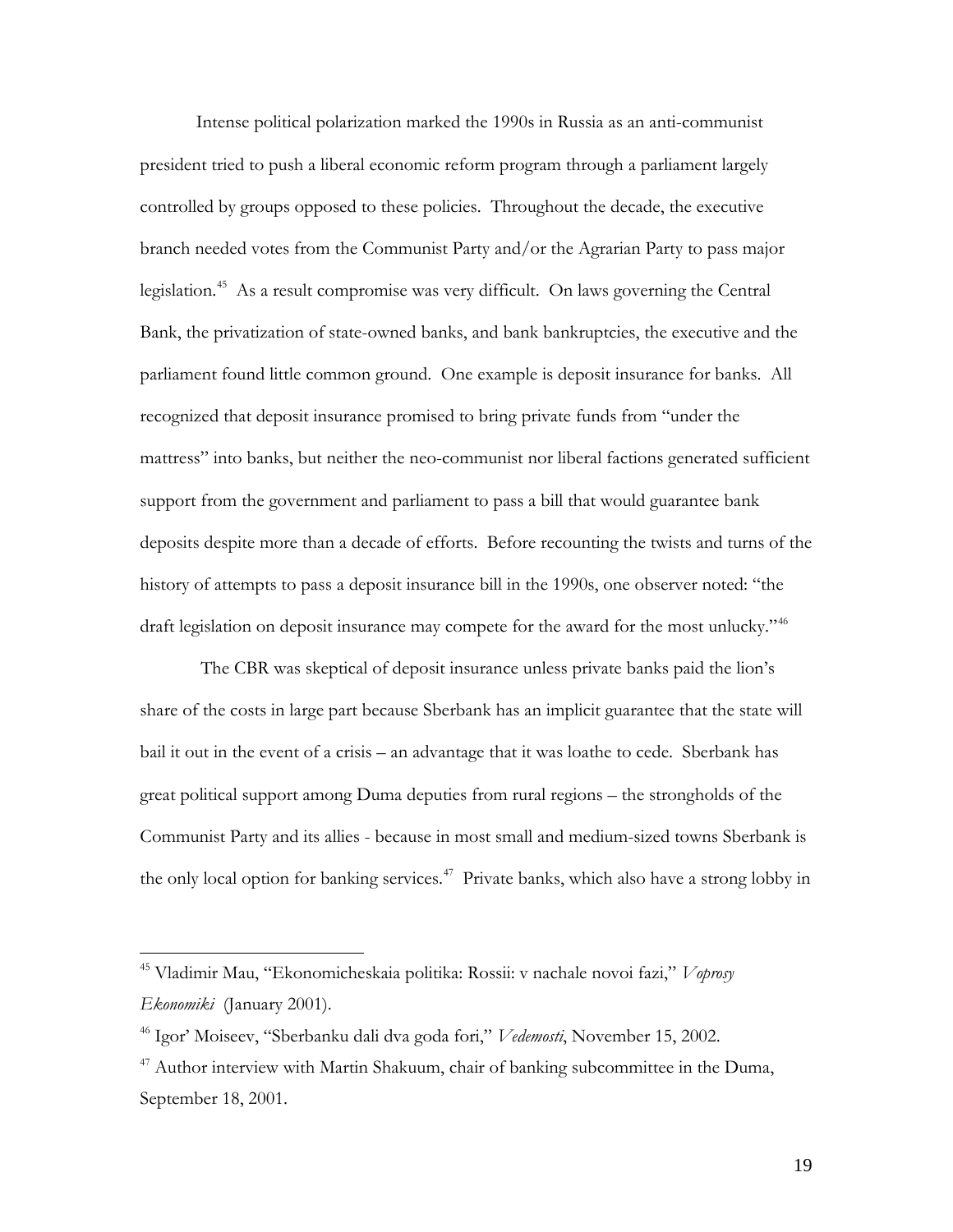the legislature, have been wary of deposit insurance for fear that they would bear the bulk of the costs of program, but have been willing to support legislation if the price is right.

Liberal deputies called for debate on a government guarantee for retail deposits in the early 1990s, but made little progress.<sup>48</sup> Spurred by the failure of pyramid schemes in 1994, the Duma tried to introduce deposit insurance, but was blocked by the private bankers' lobby and opposition within the government.<sup>49</sup> Following the financial crash of August 1998 and a rise of popular sentiment against banks, both houses of parliament passed legislation backing deposit insurance, but President Yeltsin vetoed the legislation, presumably to keep costs down on struggling private banks that were a base of his support.<sup>[50](#page-19-2)</sup> The rough balance of political power between neo-communists and anti-communists in Russia helped block the adoption of important banking legislation for much of the 1990s.<sup>[51](#page-19-3)</sup>

 $\overline{a}$ 

<span id="page-19-3"></span><sup>51</sup> The value of deposit insurance for transition and developing economies is debatable. One study finds that on average introducing deposit insurance in countries that already have relatively capable state institutions leads to fewer banking crises. However, introducing deposit insurance into countries with weak institutions leads to more crises than in countries without deposit insurance. Asli Demirguc-Kunt and Edward Kane, "When Does Deposit Insurance Work?" *Journal of Economic Perspectives*, 16:2, (2002). Since Russia would likely end up in the "weak institutions" category, this suggests that for deposit insurance to work well, other institutions, such as courts and bureaucracies, should also be improved.

<span id="page-19-0"></span><sup>&</sup>lt;sup>48</sup> Joachim Bald and Jim Neilsen, "Developing Efficient Financial Institutions in Russia," *Communist Economies and Economic Transformation*, 10:1, (1998), pp. 81-92.

<span id="page-19-1"></span><sup>&</sup>lt;sup>49</sup> Johnson captures the logic well: "The CB wanted the commercial banks to design and fund it, while the bankers felt that the CBR should do so. Both wanted the security, but neither wanted to pay for it." Johnson, 2000, p. 114.

<span id="page-19-2"></span> $50$ Author interview with Martin Shakuum, chair of banking subcommittee in the Duma, September 18, 2001.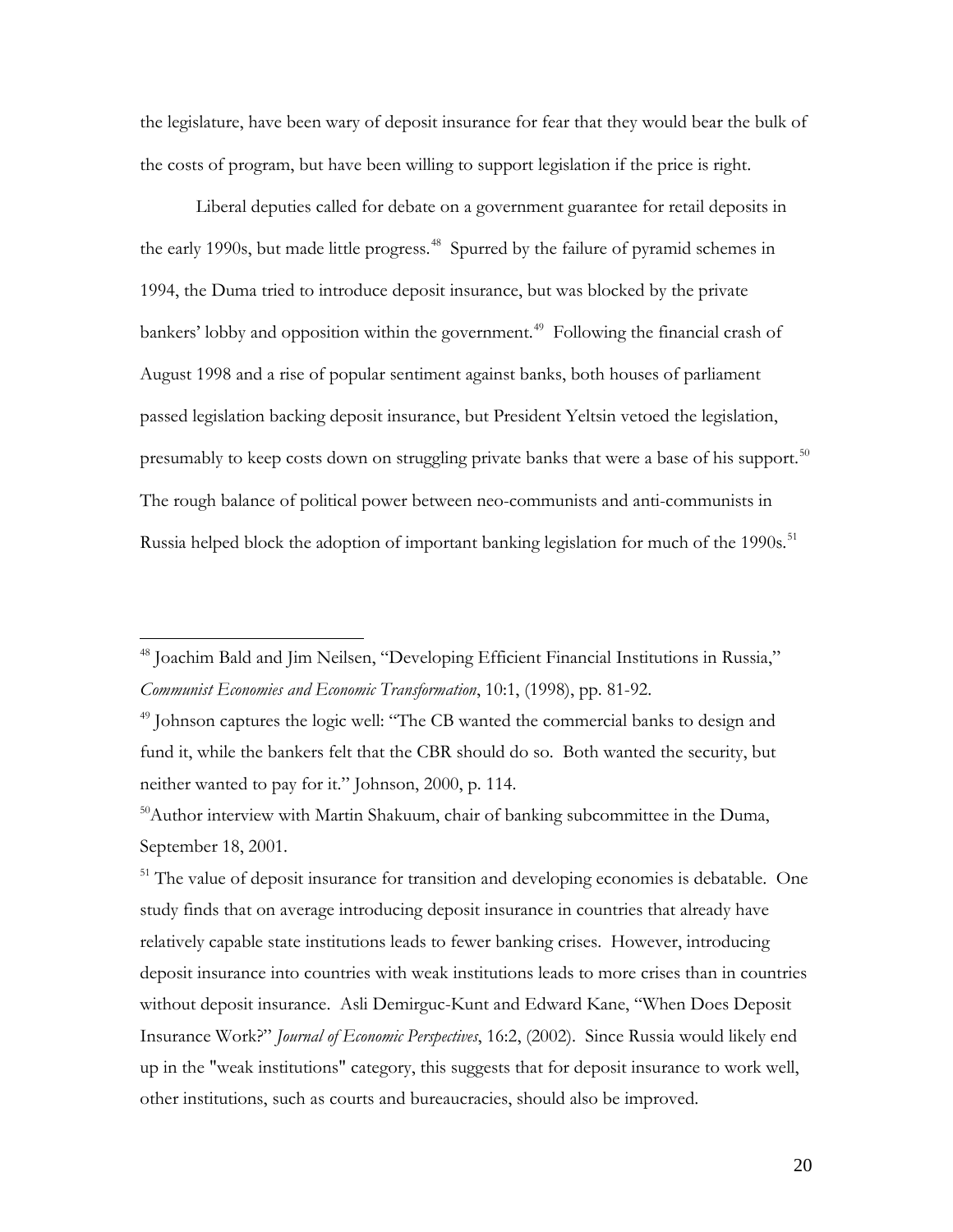In addition, high levels of political polarization reduced the incentives of market participants to improve governance. Given the possibility that their economic gains would be at risk should President Yeltsin lose office, Russian bankers focused on short-term rentseeking rather than supporting good governance. Banks' sensitivity to the political environment was apparent on markets for Russian privatization vouchers and for state treasury bonds – two markets on which banks were significant players. A surprisingly strong showing by the Communist Party in parliamentary elections in December 1993 and subsequent resignations of liberal ministers in favor of more statist replacements in January 1994 caused a sharp decline in the price of the voucher.<sup>52</sup> Similarly, in the run-up to the presidential elections in 1996, the price of state treasury bonds (GKOs) was tightly linked to the popularity of President Yeltsin relative to his communist challenger, Gennadii Zyuganov.<sup>53</sup> Elections in less polarized settings, as in Poland and the Czech Republic, produced barely a ripple in financial markets, indicating market participants' longer-term view in these less polarized settings.<sup>[54](#page-20-2)</sup>

One anecdote highlights how political polarization shortened time horizons. A prominent Russian banker recounted that in early February 1996 at the Davos meetings of the World Economic Forum George Soros told him: "'Boys, your time is over. You've had a few good years but now your time is up.' His (Soros') argument was that the Communists were definitely going to win. We Russian businessmen, he said, should be careful that we

<span id="page-20-0"></span><sup>&</sup>lt;sup>52</sup> Timothy Frye, "Russian Privatization and the Limits of Credible Commitment," in ed. David Weimer, *The Political Economy of Property Rights* (New York: Cambridge 1997).

<span id="page-20-2"></span><span id="page-20-1"></span><sup>&</sup>lt;sup>53</sup> Roderick Kiewiet and Mikhail Myagkov, "The Emergence of the Private Sector: A Financial Market Perspective,' *Post-Soviet Affairs*, 14:1, (1997), pp. 23-47. <sup>54</sup> Frye, 2002.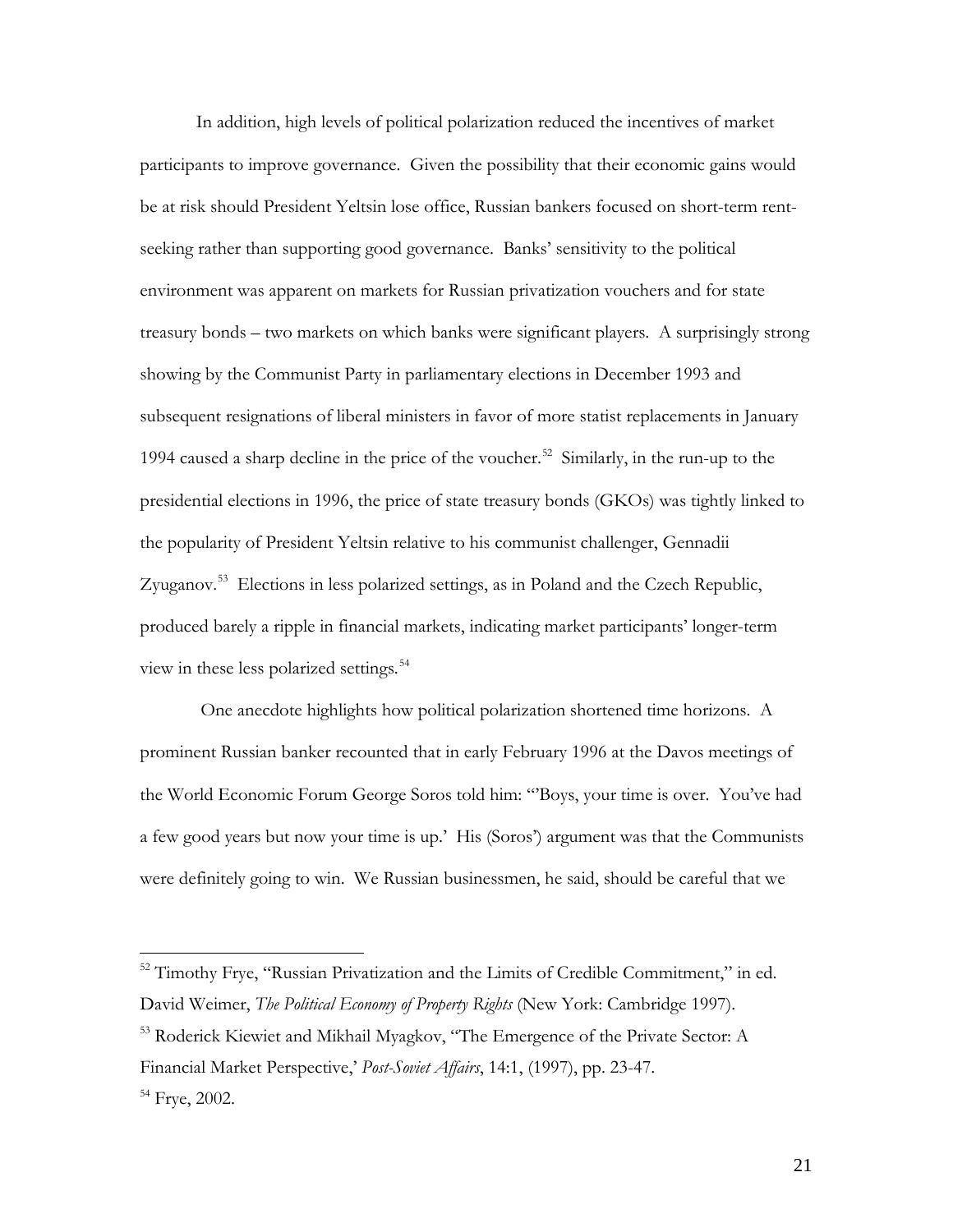managed to get to our jets in time and not lose our lives."<sup>[55](#page-21-0)</sup> This is hardly an environment conducive to building governance institutions for the long-term.

# **State Ownership and Governance**

State ownership of banking assets also promoted an uneven playing field and much politically motivated lending in the 1990s. Despite the creation of many private banks in the early 1990s, state agents retained a dominant presence on the banking sector. The CBR was a majority owner in the country's largest bank, Sberbank, held 99 percent of Vneshtorgbank, the country's largest bank dedicated to foreign trade, and owned five commercial banks in Europe that previously belonged to the Soviet Union. The inherent conflicts of interest in holding these shares reinforced the lack of a level playing field. For example, Sberbank is the only bank in Russia with an explicit government-backed guarantee on retail deposits, and this guarantee gives it a significant advantage over its competitors.

State ownership also generated a conflict of interest on the market for GKOs. Most observers focused on private banks, but the CBR was technically the largest player and the regulator of the market for state securities. In 1997 and 1998, the CBR and Sberbank held roughly two-thirds of GKOs, an arrangement that allowed the cash-strapped federal government to spend beyond its means and provide largesse to key constituents. The government had a strong interest in keeping the CBR and Sberbank in the GKO market.

This ownership arrangement also provided benefits to the CBR. According to the law "On the Central Bank," the CBR keeps half of its profits and turns over the other half to the federal government. As the government had few tools to compel the CBR to provide

<span id="page-21-0"></span><sup>55</sup> Freeland, 2000, p. 192.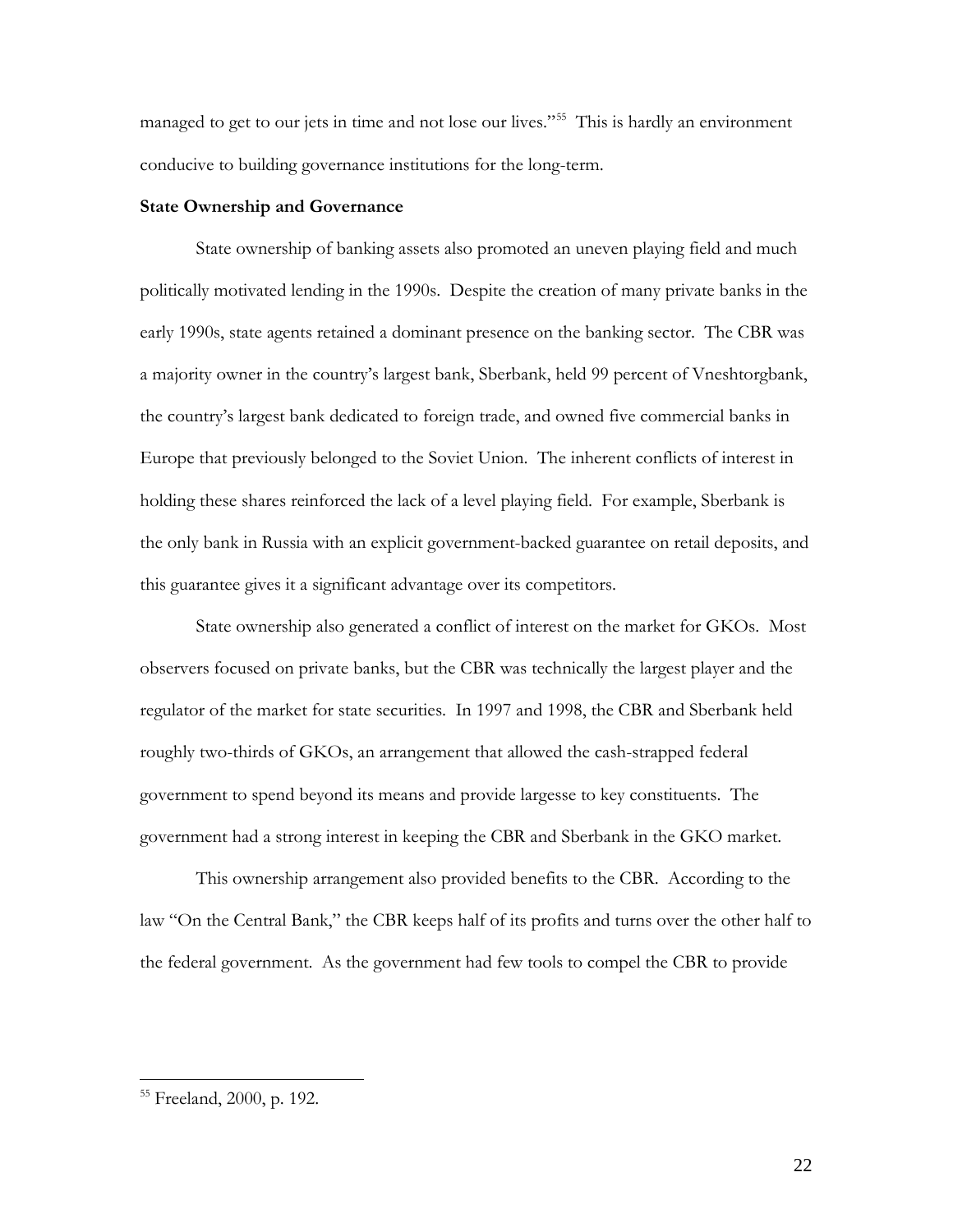full information, many accused the CBR of underreporting its profits.<sup>56</sup> This ownership scheme added to the opacity of banking sector. The CBR used a variety of means to hide profits, including relying on agents in foreign banks owned by the CBR to buy GKOs. In addition, the CBR held funds in an obscure bank (FIMACO) on the island of Jersey that it did not report to the International Monetary Fund or the Russian government.<sup>[57](#page-22-1)</sup> According to the Audit Chamber of the Russian Federation, more than \$50 billion passed through FIMACO, making it a scandal of rare proportions, even for postcommunist Russia.

Recognizing the benefits of state ownership, the CBR blocked attempts to privatize its holdings. In 1995 the Duma passed legislation to reduce CBR stock in state-owned banks, but fierce lobbying from the CBR compelled the Duma to overturn its decision.<sup>[58](#page-22-2)</sup> Moreover, following the crash of August 1998, the CBR pushed for a slow schedule of reducing its ownership in Sberbank, Vneshtorgbank, and the five foreign banks that were majority owned by the CBR. William Tompson notes: "the apparent lack of enthusiasm at CBR for either the privatization of Sberbank or the speedy introduction of deposit insurance further points to a desire to preserve the savings bank's unique position and to ensure that it remains under central bank control for the foreseeable future."[59](#page-22-3)

The so-called "spetz-banks" that were formed as spin-offs from the former specialized banks of the command economy exhibited poor performance and little

<span id="page-22-0"></span><sup>56</sup> Victoria Lavrentieva, "Duma to CB: Show Us the Money," *Moscow Times*, December 21, 2001, p.1.

<span id="page-22-1"></span><sup>57</sup> Belton and Semenko, 1999; Johnson, 2000, pp. 64-65.

<span id="page-22-2"></span> $58$  Johnson, 2000, p. 114.

<span id="page-22-3"></span><sup>59</sup> Tompson, 1998, p. 138.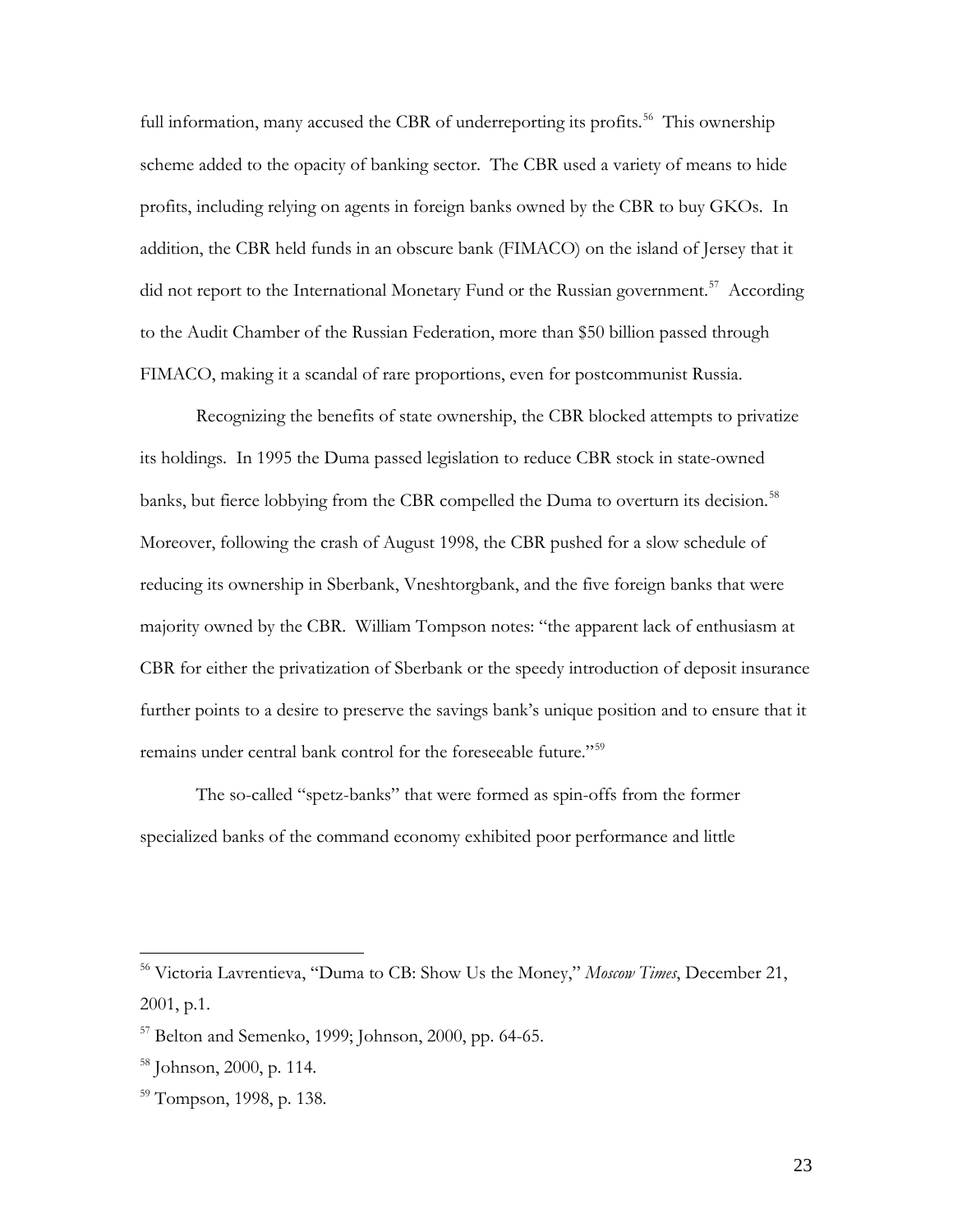enthusiasm for good governance.<sup>60</sup> One study found that the "descendants of the 'former' *spetsbanki* appear to have higher labor costs, poorer loan quality, higher loan rates and marginally lower capital than other banks." <sup>[61](#page-23-1)</sup> This poor performance is consistent with the argument made here as these "spetz-banks" and their descendants retained close informal ties to state agents and extensive state ownership. In the 1990s state ownership of banks contributed to the opacity of the market and reinforced the lack of a level playing field.

In other countries in the region banking crises have spurred attempts to reform the sector, but the Russian Central Bank did little to address the roots of the 1998 financial crisis.<sup>62</sup> The CBR withdrew fewer licenses in the year after the crash than the year prior to the crash.[63](#page-23-3) Moreover, "the percentage of bank licenses recalled during the year after the crisis, was higher among banks that did not have GKOs in their portfolios on the eve of the crisis than among those that did.<sup>[64](#page-23-4)</sup> This indicates that the CBR and the government were loathe to address governance problems at the largest and most powerful banks.

 $\overline{a}$ 

<span id="page-23-2"></span><sup>62</sup> Helena Tang, Edda Zoli, and Irina Klytchnikova, *Banking Crises in Transition Economies*  (Washington, D.C.: World Bank, 2001). That the CBR and government faced legal obstacles in closing insolvent banks is a flimsy excuse. Had they demonstrated an interest in improving governance, they would have pushed for stronger legislation on insolvency in the banking sector. Indeed, the CBR lobbied to exclude banks from the Law on Bankruptcy.  $63$  Perotti, 2001, p. 35.

<span id="page-23-0"></span><sup>60</sup> The five USSR spetsbanks were Agroprombank, Promstroibank, Sberbank, Vneshekonombank, and Zhilsotsbank, and were responsible for the agriculture, industry,

household, foreign trade and housing sectors, respectively.

<span id="page-23-1"></span><sup>&</sup>lt;sup>61</sup> Koen Schoors, "The Fate of Russia's Former State Banks: Chronicle of a Restructuring Postponed and a Crisis Foretold, *Europe-Asia Studies,* 55:1, (2003), 75-100.

<span id="page-23-4"></span><span id="page-23-3"></span><sup>64</sup> L. Sicheva, L. Mikhailov, L?. Timofeev, E. Marushkina, and S. Surkov, *Krizis 1998 goda i vostnaovlenie bankovskoi sistemi* (Moscow: Moscow Carnegie Center, 2000), p. 303.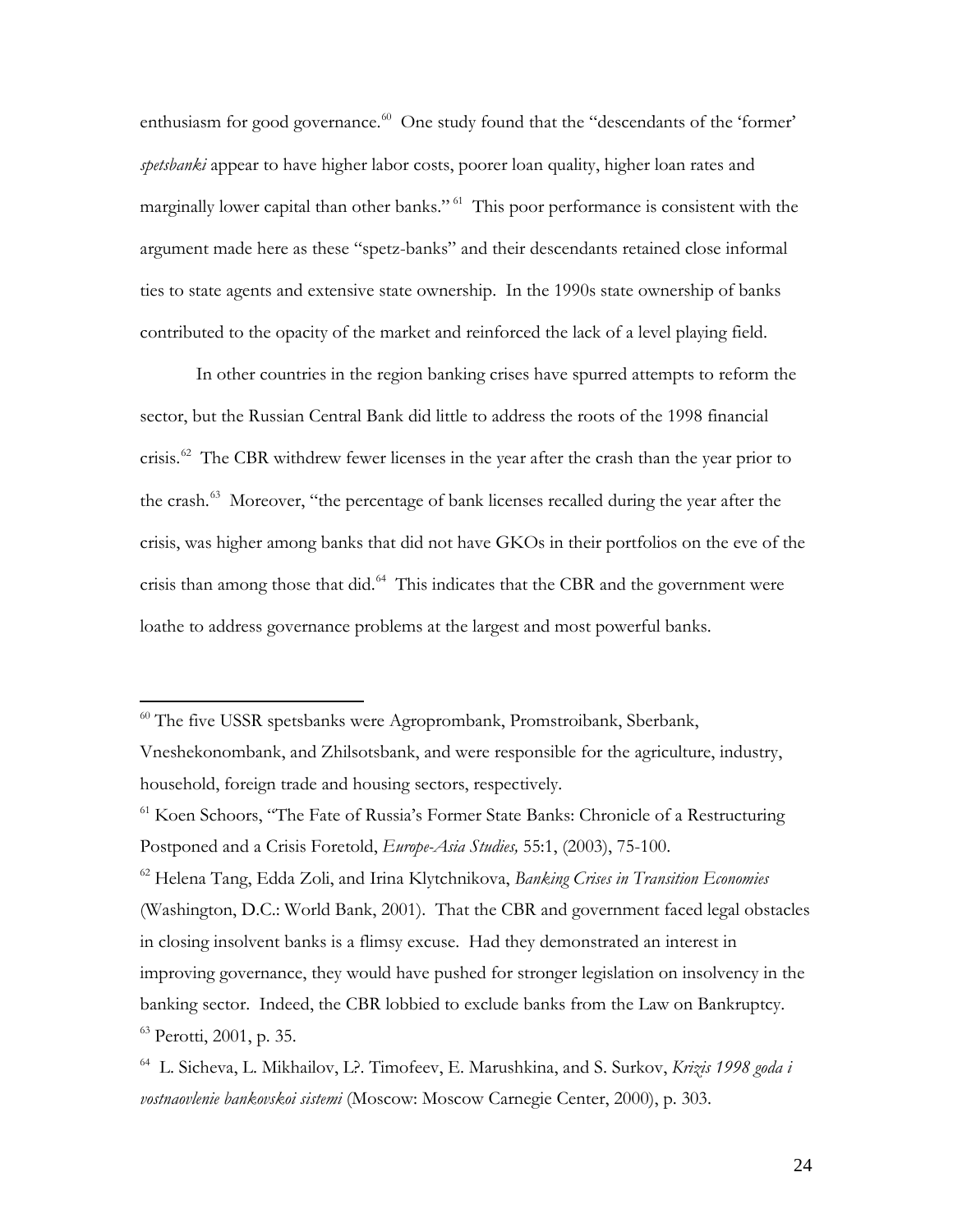The CBR and the government spent much of 1999 warding off plans put forward by the IMF and the World Bank to reform the banking sector. Then head of the CBR Gerashchenko proudly announced that he had not read the government's plan on bank reform. When asked about the possibility of having the CBR undergo quarterly audits as required by the G7 countries, Gerashchenko retorted: "To make us perform a striptease every quarter is a little bit stupid."<sup>[65](#page-24-0)</sup> The CBR's plan to modernize the banking sector opposed efforts to reduce state ownership in the banking sector, was skeptical of sharply raising minimal capital requirements, and advocated a ten-year time table for reform.

One aspect of the government's plans was the creation of ARKO, an agency designed to restructure collapsed banks. The CBR vehemently opposed the creation of ARKO and succeeded in keeping the organization poor and weak. Less than thirty problematic banks fell under its initial purview. [66](#page-24-1) While the government and international financial institutions bargained over reform plans, Russian banks transferred assets to bridge banks with varying degrees of success. Oneximbank became Rosbank. Menatep became Menatep-St. Petersburg. Bank Rossisskii-Kredit emerged as Impex Bank. Those banks that had substantial industrial assets and/or patrons within the state suffered less than others. Foreign lenders and Russian depositors were big losers as both groups accepted pennies on

<span id="page-24-0"></span><sup>65</sup> Andrei Ivanov, "Russian Banking Reform: To Be or Not To Be?" (Moscow: Troika-Dialog Research Report, 2000: 1).

<span id="page-24-1"></span><sup>66</sup> Indeed some have argued that ARKO's opaque decisionmaking structure and distribution of assets to some politically well-connected banks has, if anything, increased concerns about the stability of the sector. That ARKO lent money to Alfa-Bank, one of the most prosperous in Russia, to expand its regional operations raised particular concerns. See Dmitriev et al., 2001, p. 235.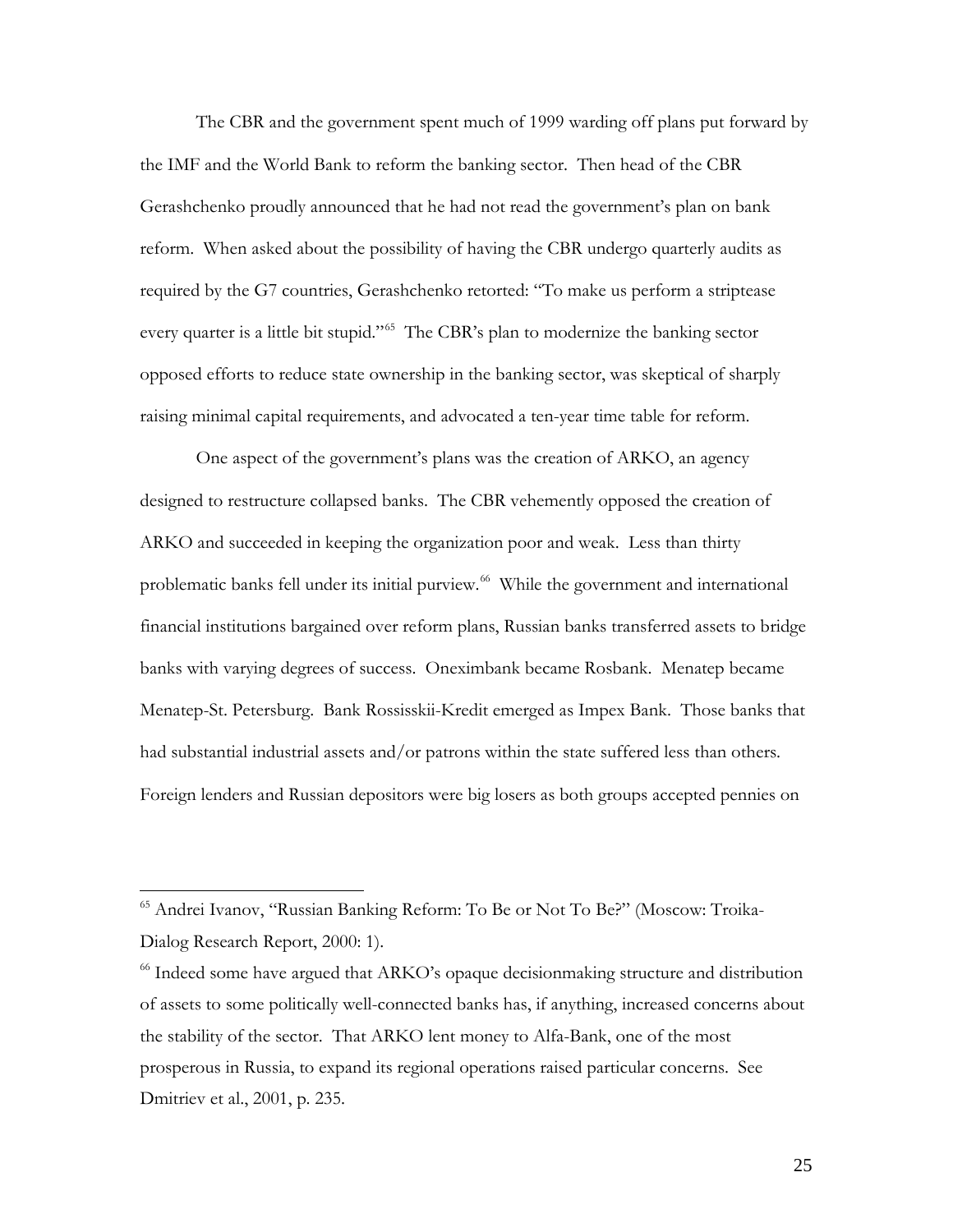the dollar for their losses. The massive asset-stripping that followed the crash, with the tacit support from the CBR and the government, did little to inspire confidence.

In sum, the demand for and supply of good governance on the banking sector during the 1990s was low. Budget deficits and state ownership led banks to favor activities that generated weak incentives to support stronger regulation, while politicians in a polarized setting had little incentive to improve governance. Weak institutions helped spur the financial crash of August 1998 and the poor performance of the sector more generally.

## **5. The Banking Sector 2000-2004**

 $\overline{a}$ 

In addition to wiping out depositors' savings, the financial crash of August 1998 changed the landscape of Russian banking. Large private commercial banks saw their political and economic influence diminish relative to other interests. Some large commercial banks, such as MOST-Bank, SBS-Agro, and Inkombank were closed.<sup>[67](#page-25-0)</sup> Others created bridge banks that were smaller and less aggressive than their predecessors. Two banks that increased their presence were Alfa-Bank, which sold most of its GKO holdings market prior to August 1998 and had a powerful industrial group that included the Tyumen Oil Company, and MDM-Bank, which benefited from ties to the metals giant, MDM-Group.<sup>[68](#page-25-1)</sup>

<span id="page-25-0"></span> $^{67}$  In a sign of the times, Inkombank, formerly one of the most prominent banks in Russia, was forced to sell to the state its collection of works by Kazimir Malevich, including his "The Black Square" in 2002.

<span id="page-25-1"></span><sup>&</sup>lt;sup>68</sup> It probably does not hurt Alfa-Bank's position to have one of its former top managers, Vladislav Surkov, as deputy head of the Presidential Administration or that Alfa-Bank had been the authorized bank of the St. Petersburg government while President Putin served there in the 1990s.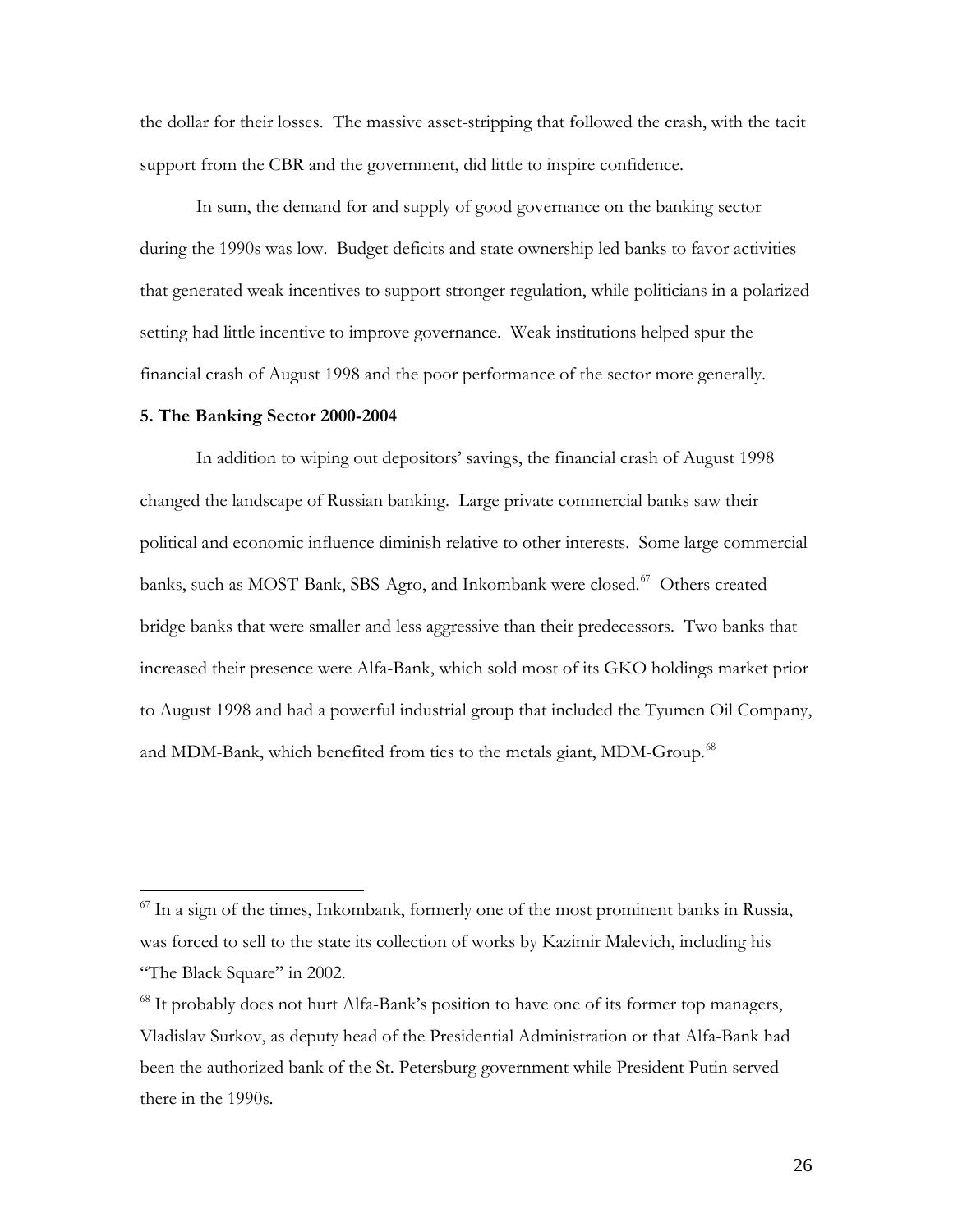In recent years foreign banks have become prominent players in Russia. Thirty-two banks have 100 percent foreign ownership. US-based Citibank and Austria's Raifessenbank are in the 15 largest banks, and foreigners own 5 of the fifty largest banks in Russia. $^{69}$  $^{69}$  $^{69}$ 

Some large private banks continue to operate primarily as treasury agents for a single firm or a small group of firms. Banks with founders in the metals and energy sector have displayed considerable growth over the last four years. Examples include GazpromBank, SurgetNeftegazBank, and Metcombank, a pocket bank for the metals giant, Severstal.

Medium-sized banks generally exited the crisis in good stead having largely avoided losses on the GKO market. Some of these banks have been at the forefront of the recent increase in private sector lending. Market observers often point to Bank Russkii-Standart, Probiznessbank, and Moscow Credit Bank as having found niches in the market for borrowing and lending. In addition, two foreign owned banks, KMB and Delta-Capital, have become leaders in lending to small businesses and the mortgage market. Nonetheless, many small and medium-sized banks continue to operate as pocket banks for enterprises or regional governments.

State-owned banks emerged after the crisis in a strong position as private banks offered weak competition. Sberbank and Vneshtorgbank benefited from vast infusions of capital from the federal government in 2000 and 2001. Sberbank and Vneshtorgbank account for roughly 35 percent of all assets held in the banking sector, and state-owned banks combined account for 40 percent of all assets. In addition, Sberbank retains roughly two-thirds of all retail deposits making it by far the largest bank in Russia.

<span id="page-26-0"></span><sup>69</sup> Russian Business Consulting Newservice, "Foreign Banks Race to Invest in Consumer Lending," January 14, 2003.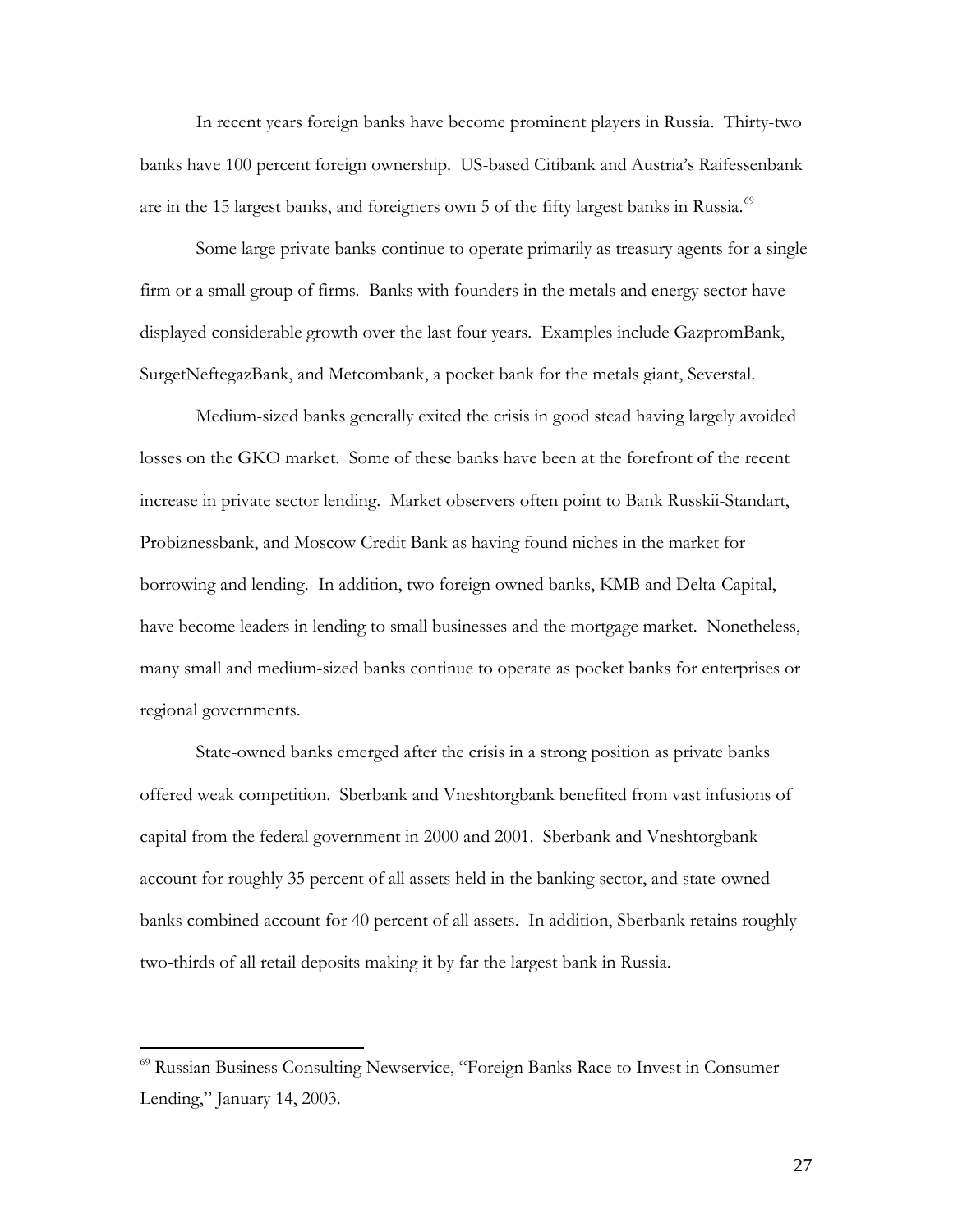The economic and political environment in which these banks operate, however, has changed in important respects. Budget surpluses have limited opportunities for earning easy money by financing the government. In addition, parliamentary and presidential elections in 1999 and 2000 reduced political polarization.

#### **Budget Balance and Governance**

According to the explanation cited above, the outlook for raising the quality of governance on the banking sector should improve. The ruble devaluation, rising oil prices, and some restructuring within industry, has markedly improved Russia's macroeconomic condition. The consolidated budget averaged a deficit of 8 percent of GDP from 1991- 1999, but averaged a 2 percent surplus from 2000-2004. The stable macroeconomy ended the banks' most profitable practice – lending to the government. As such, the structural position of banks within the Russian political system is weaker than prior to August 1998. If in the mid-1990s, Russian banks had leverage over policy because they were central financiers of the state budget deficit, the budget surpluses of recent years have greatly eroded the political power of Russian banks. While in the aggregate profits on the market are high, profits margins are being squeezed across all types of Russian banks.<sup>[70](#page-27-0)</sup>

As banks have been less able to earn easy money from the state's fiscal imbalances, they are now repositioning themselves by increasing lending to the private sector or to leave the business. Indeed, bank lending to non-financial firms increased from 11 billion US dollars in 1999 to 77 billion in 2004.<sup>[71](#page-27-1)</sup> Loan assets on average grew during the period 2000-

<span id="page-27-0"></span> $70$  Author interview with Andrei Klepach, Bank Analyst, Center for Development, June 17, 2002.

<span id="page-27-1"></span><sup>&</sup>lt;sup>71</sup> OECD, Economic Survey of the Russian Federation 2004.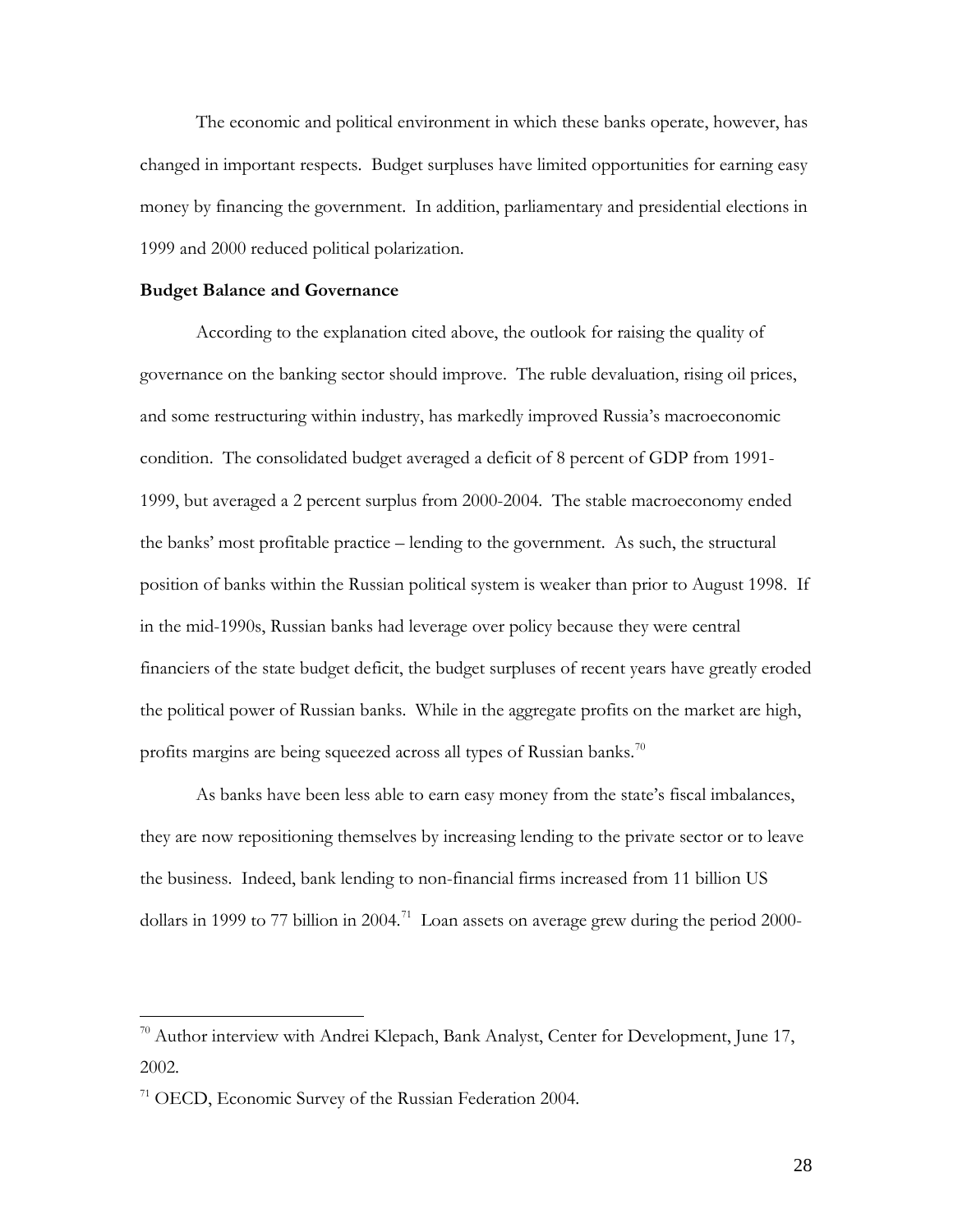2002 from 34 to 47 percent of all assets.<sup>[72](#page-28-0)</sup> This figure is low in comparison to other countries in the region, but does indicate a sharp increase in loan activity in a relatively short period of time. Indeed, the CBR and others have worried that the rapid increase in loans may leave some banks vulnerable in case of a sharp economic correction.<sup>[73](#page-28-1)</sup> Total retail deposits from individuals have also increased from 18 billion dollars in 2000 to 50 billion in 2004.<sup>[74](#page-28-2)</sup> The latter figure is twice the peak in the pre-crash period. An increase in retail deposits in private banks has cut somewhat into Sberbank's market share which has fallen from 77 percent of all retail deposits in 2000 to 64 percent in 2004 (OECD 2004).

One banker noted: "Those that are interested in banking are repositioning themselves to be banks, while those that do not want to do banking are getting out of the business."<sup>[75](#page-28-3)</sup> Fifteen of the top 100 banks are undergoing some form of ownership restructuring.<sup>[76](#page-28-4)</sup> Several analysts agreed that banks that operate in financial-industrial groups now must justify their high cost of operations to their founders, given the opportunity for the latter to get loans from foreign banks or Sberbank at lower rates.<sup>77</sup> Gazprom reduced its holdings in the sector by selling its 37 percent stake in the National Reserve Bank in an

<span id="page-28-0"></span><sup>72</sup> *Bulletin of Banking Statistics*, #4, 2002.

<span id="page-28-1"></span><sup>73</sup> "Elena Berezanskaya and Boris Safronov, "U bankov 'portyatsya' krediti," *Vedemosti*, September 17, 2002; Vlastya Demyanenko, "Russian Central Bank Worried About Too Fast Credit Growth," *Reuters*, September 30, 2002.

<span id="page-28-2"></span><sup>74</sup> Boris Safronov, "Vremya roznichnikh bankov: samii bistrii rost obespechivaiyut chastniie vkladi," *Vedemosti*, November 25, 2002.

<span id="page-28-3"></span><sup>&</sup>lt;sup>75</sup> Author interview with Alex Kotcherguine, Vice President, MDM-Bank, June 20, 2002.

<span id="page-28-4"></span> $76$  Author interview with Mikhail Matovnikov, Bank Analyst, Interfax news agency, June 13, 2002. See Also Mikhail Matovnikov, "Banki: vremya menyat' strategiyu." *Kommersant'*, June 18, 2002.

<span id="page-28-5"></span> $^{77}$  Author interview with Natalya Orlova, Bank Analyst at Alfa-Bank, June 17, 2002.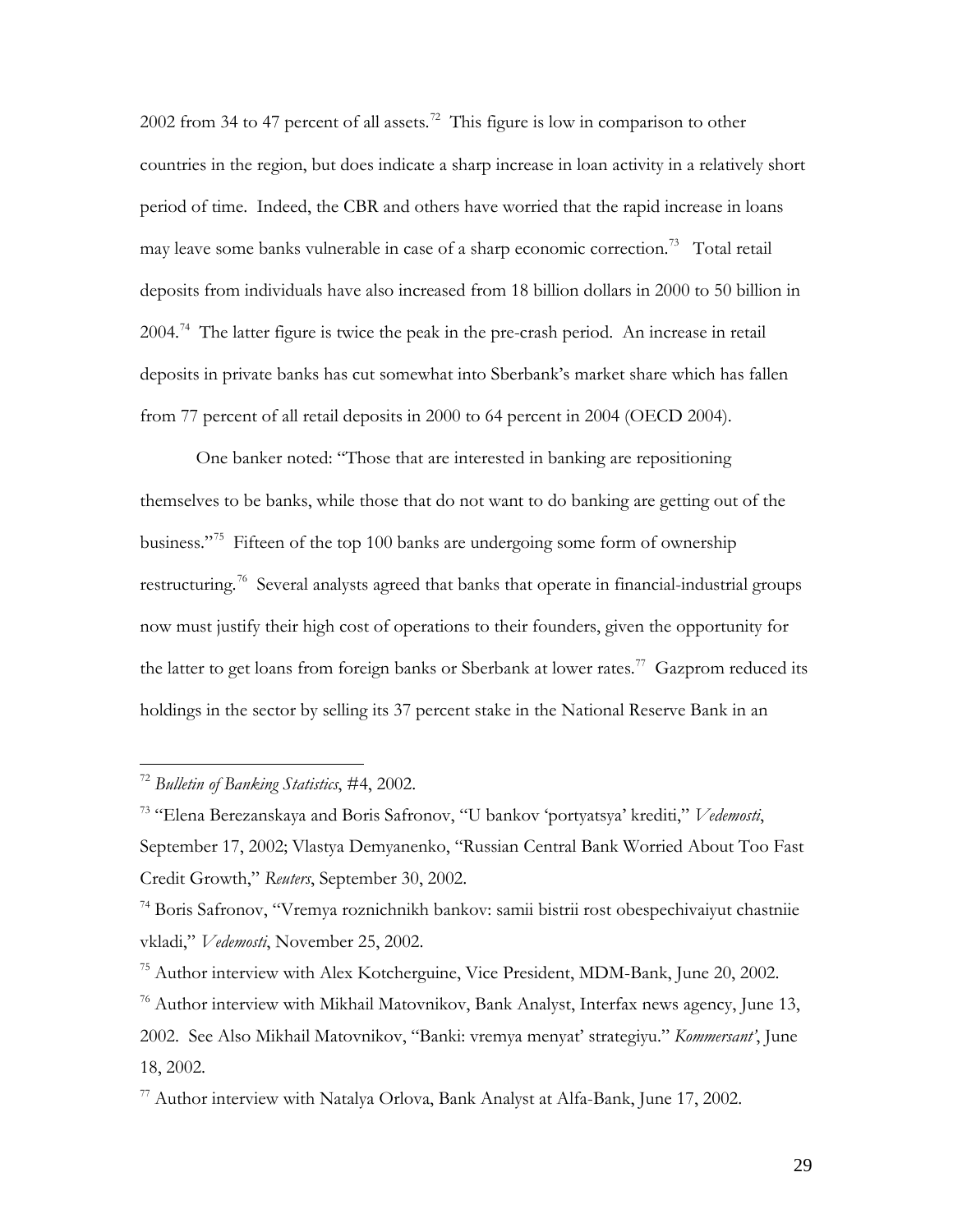effort to focus on its core business.<sup>[78](#page-29-0)</sup> Moreover, large Russian corporations can turn to foreign banks, bonds, or state-owned banks for loans, an option that further reduces the attractiveness of holding a costly pocket bank.

Medium-sized banks that earn most of their revenue from borrowing and lending are also increasing their capital through mergers or acquisitions.<sup>[79](#page-29-1)</sup> By doing so, they hope to reduce their risks of lending to fairly opaque firms and to compete with larger banks on specific markets. Small banks have begun to recognize their disadvantage and have sought buyouts form larger banks with some success.

This shift in strategy has sharpened incentives for creating stronger regulatory institutions that may promote borrowing and lending to the private sector. For example, in June 2001, the two largest private commercial banks in Russia announced a banking reform plan, in cooperation with the Russian Union of Industrialists and Entrepreneurs (the RSPP).<sup>[80](#page-29-2)</sup> Alexander Mamut, then Chairman of the Board of MDM-Bank, and Petr Aven, the head of Alfa-Bank presented a largely self-serving plan that called for sharply increasing minimum capital requirements, privatizing state-owned banks, making a rapid transition to international accounting standards, and creating a three-tiered banking system, with small banks restricted to only minimal operations. The Mamut Plan called for banks to have 1 billion rubles (\$33 million) in capital before they receive their license and to increase their capital to 3 billion rubles (\$100 million) within their first two years. As 80 percent of

<span id="page-29-0"></span><sup>78</sup> *Moscow Times*, July 9, 2002.

<span id="page-29-1"></span><sup>79</sup> Elena Berezanskaya and Svetlana Petrova, "Mamut dobilsya svoevo," *Vedemosti,* B1, September 17, 2001.

<span id="page-29-2"></span><sup>80</sup> See "O deiyatelnosti rabochei gruppii byuro pravlenie RSPP po voprosam reformirovaniya bankovskoi sistemi," ms. (Moscow: Russian Union of Industrialists and Entrepreneurs, July 11, 2001).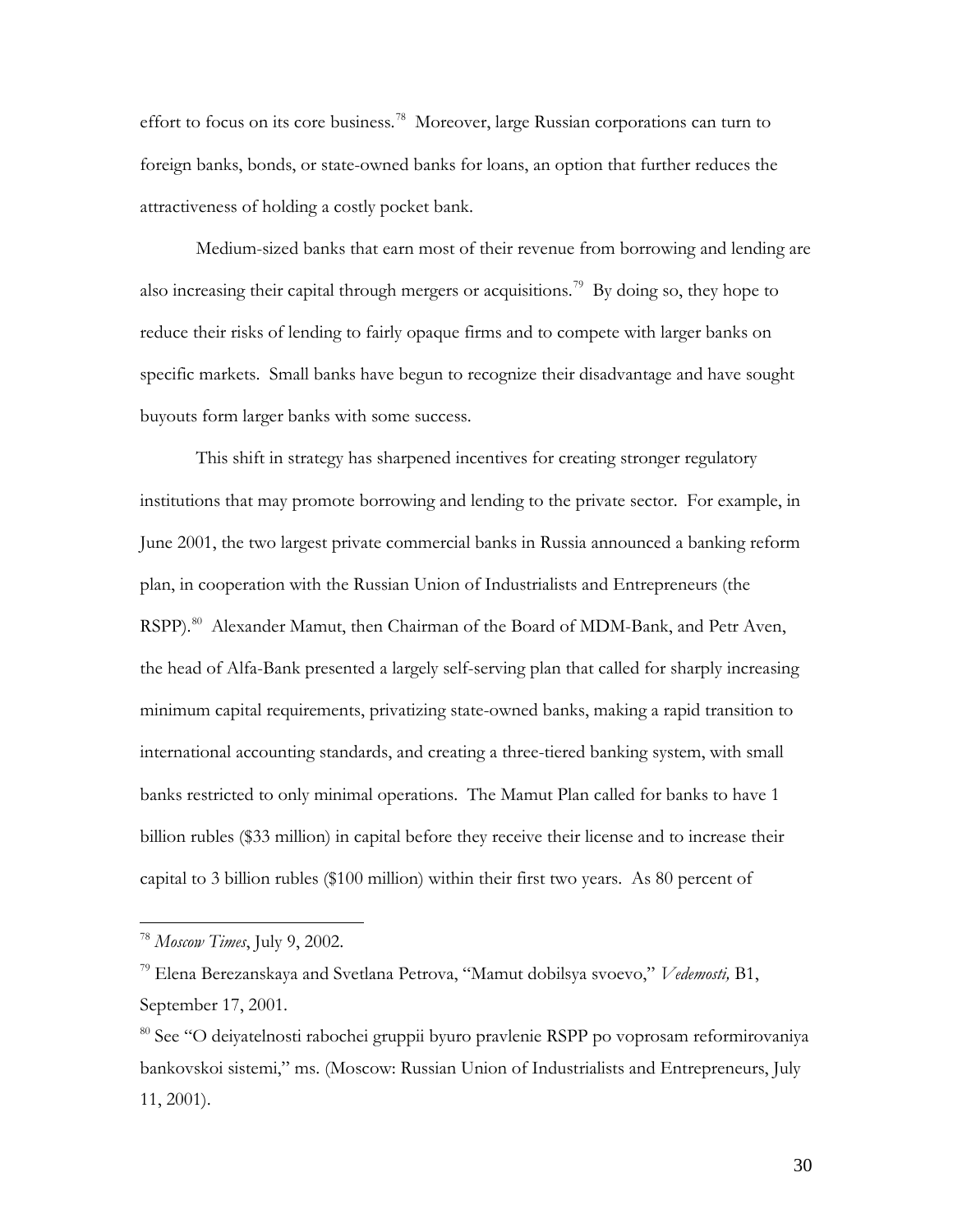Russian banks at the time had less than \$5 million in capital, this plan would have left only a handful of banks, including, not surprisingly, MDM-Bank and Alfa-Bank, in the market.

That the Russian government in concert with the CBR and an alliance of smaller banks blocked the Mamut Plan indicates the degree to which the government was less dependent on large banks than in 1998. Self-serving elements aside, however, the Mamut Plan marked the first time that the banking community had offered a plan to use the power of the state to bring a degree of order to the banking sector. In addition, the Mamut Plan was backed by the Union of Industrialists and Entrepreneurs, (the RSPP) the largest industrial union in Russia, which indicated recognition from some in industry than an improved banking sector could serve as a source of investment capital. Recent statements by the head of Alfa-Group, Petr Aven echo this sentiment for stronger regulation: "Banking supervision has to be strengthened, as tough as possible…The Central Bank has to be tougher... Hopefully 50 percent of Russian banks will die."<sup>[81](#page-30-0)</sup>

These shifts in lending practices, merger and acquisition activity, and proposals to reform the banking system indicate an increased interest in governance as financial institutions position themselves to engage in the types of borrowing and lending commonly associated with banks. Indeed, the EBRD raised Russia's score on its index of the quality of banking institutions from 1.7 to 2.0 in 2002. While demand for good governance on the banking sector is still fairly low, it is increasing. $82$ 

## **Declining Political Polarization and Governance**

<span id="page-30-0"></span><sup>81</sup> Petr Aven, "Aven: Let 50% of Banks Die Quickly," *Moscow Times*, August 8, 2003.

<span id="page-30-1"></span> $82$  Indeed, the collapse of the 52<sup>nd</sup> largest bank in Russia, IBK, in March 2002 after receiving a good bill of health from the CBR indicates the continuing opacity of banks in Russia Mikhail Matovnikov, "Predvestniki krizisa," *Russkii Fokus*, 17, 2002, pp. 1-3.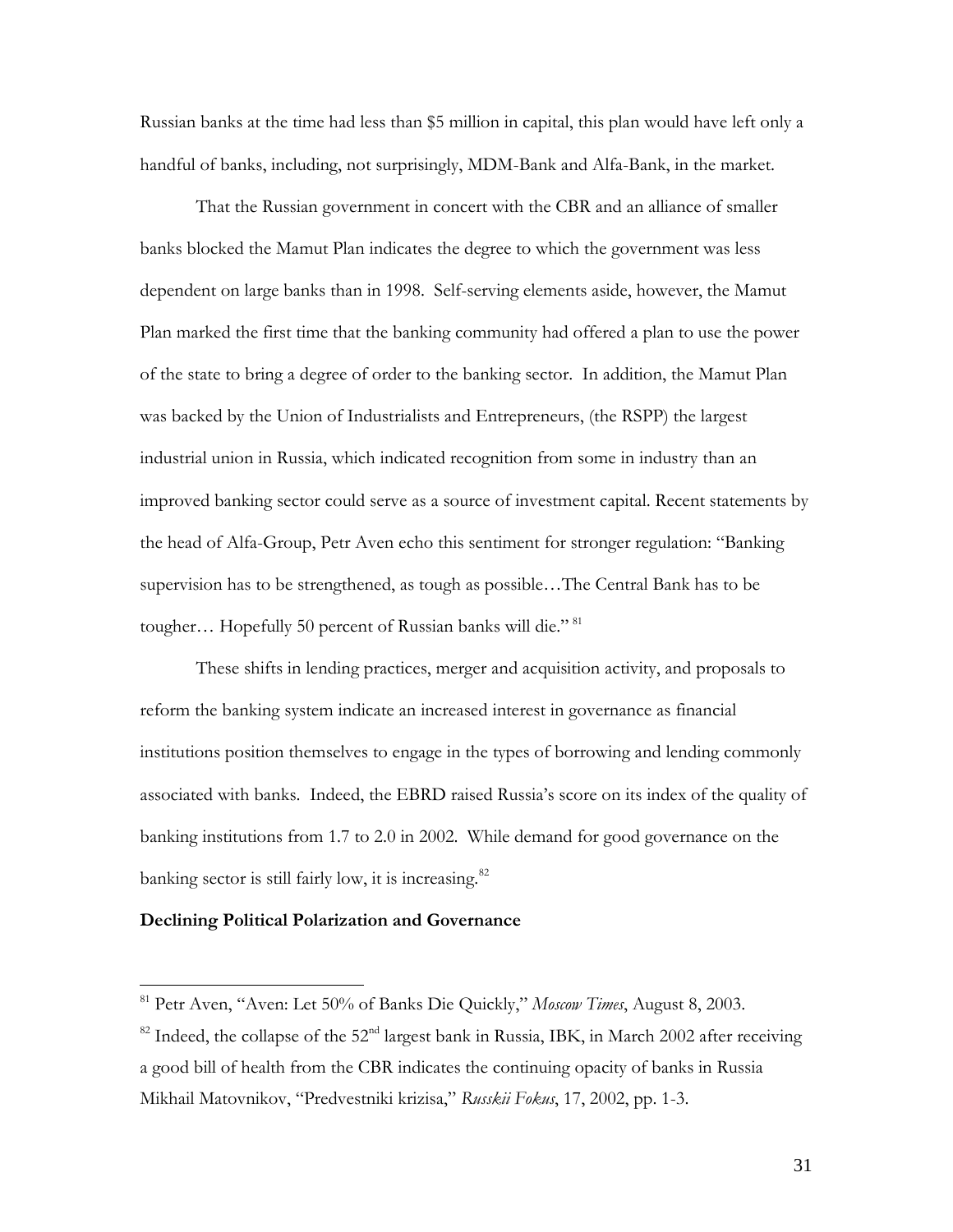In addition, political polarization fell after parliamentary and presidential elections in 1999 and 2000 gave the Putin team a rough working majority in the Duma. The decline in political polarization strengthened incentives of state agents to supply stronger governance. The Ministry of Economics and Trade, the Finance Ministry, and the executive branch have shown greater enthusiasm for cleaning up the banking sector. The executive branch took a more aggressive stance toward the CBR. In the summer of 2000, the government sought to make the CBR subordinate to the government, but could not get this plan approved by the Duma.<sup>83</sup> The government then pushed for a National Banking Council consisting of representatives from the Duma, the CBR, and the government to oversee the financial activities of the CBR. With members from the Federation Council, the Duma and the Executive Branch, the Council now oversees the spending of the Central Bank on its employees and operations.<sup>[84](#page-31-1)</sup>

President Putin also stepped up criticism of the CBR noting: "it has not done its best to develop the banking system."<sup>[85](#page-31-2)</sup> Facing pressure from a popular executive intent on whittling the powers of the CBR, Gerashchenko resigned in March 2002. The current head of the CBR, Sergei Ignatiev, is thought to be more loyal to Putin.<sup>[86](#page-31-3)</sup> This move indicated that

<span id="page-31-0"></span><sup>83</sup> Igor' Moiseev, "Prezident khochet' sdelat' TsB 'gosuchrezhdenniyam,'" *Vedemosti*, September 29, 2000.

<span id="page-31-1"></span><sup>&</sup>lt;sup>84</sup> Aleksandr Shokhin, former head of the Duma committee on banking, recently applauded greater transparency in the use of funds within the Russian Central Bank. Vasilii Kudinov, Elena Berezanksaya, Anastasia Onegina, "TsB poluchil rekordnuyu pribiil: aabrav depoziti iz Vneshtorgbanka," *Vedemosti*, May 13, 2003.

<span id="page-31-2"></span><sup>85</sup> Radio Free Europe/Radio Liberty Research Report, December 28, 2000.

<span id="page-31-3"></span><sup>86</sup> Julia Tolkacheva, "New Russian Central Bank Seen as Welcome Reformer," *Reuters*, Moscow, March 19, 2002.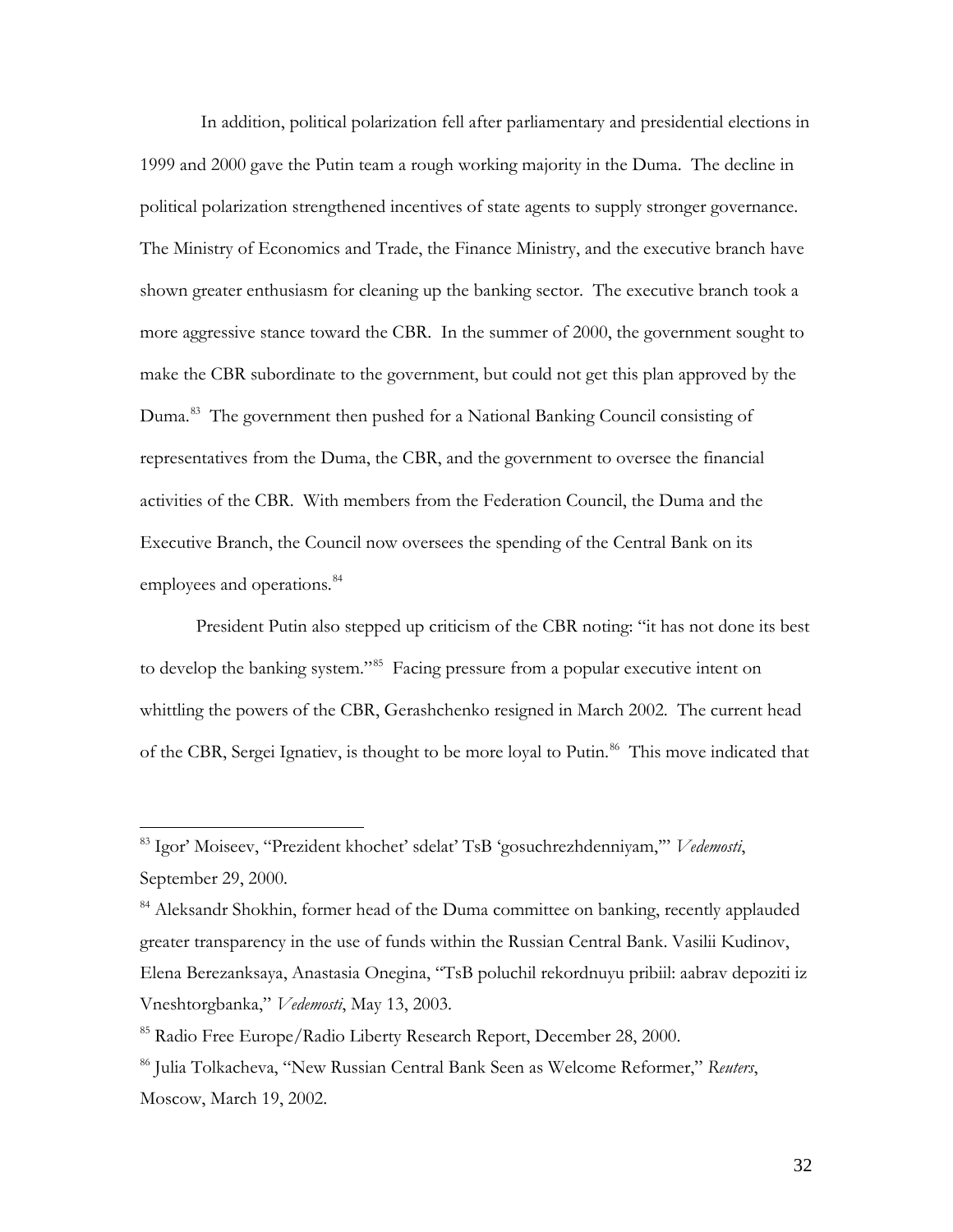the Putin team was willing to risk some political capital on bank reform and removed what was widely seen as a major obstacle to reform.<sup>[87](#page-32-0)</sup>

The government has pushed for banking reform on the legislative front as well. In 2000, it lobbied the Duma to pass the so-called "IMF package" that included amendments to the law "On Banks and Banking" that more clearly defined relations between banks and related companies; the law "On Insolvency of Credit Organizations" which made it easier to declare a financial institution bankrupt; and the law "On the Central Bank" that would increase the transparency of the budget and decisionmaking at the CBR. Revealing his commitment to the IMF package, Finance Minister Aleksei Kudrin attended committee meetings every day for two weeks to push the legislation through the Duma.<sup>[88](#page-32-1)</sup>

In the summer of 2001, the government pressed the legislature to pass a law "On Money Laundering" that would remove Russia from a blacklist of countries whose financial transactions were seen as suspect by the international community. After intense bargaining, the Duma passed legislation that satisfied the Financial Action Task Force (FATF) who then removed Russia from its blacklist of countries seen as not cooperating with global money laundering. In October 2002, the FATF removed Russia from its black list leaving only 11 countries in bad stead with the FATF.

<span id="page-32-1"></span>The executive branch and the new team at the CBR have adopted a more aggressive regulatory strategy. Prior to Gerashchenko's resignation, the government adopted a fiveyear reform program. The Joint Strategy on Banking Reform published on September  $27<sup>th</sup>$ ,

<span id="page-32-0"></span> $87$  There is also evidence that the CBR is beginning to enforce restrictions on limits of lending to individual firms. If this rule is consistently applied, it would be fatal for most pocket banks. Evgenii Epshtein, "Gazprom zanyal 500m," *Vedemosti*, April 15, 2002.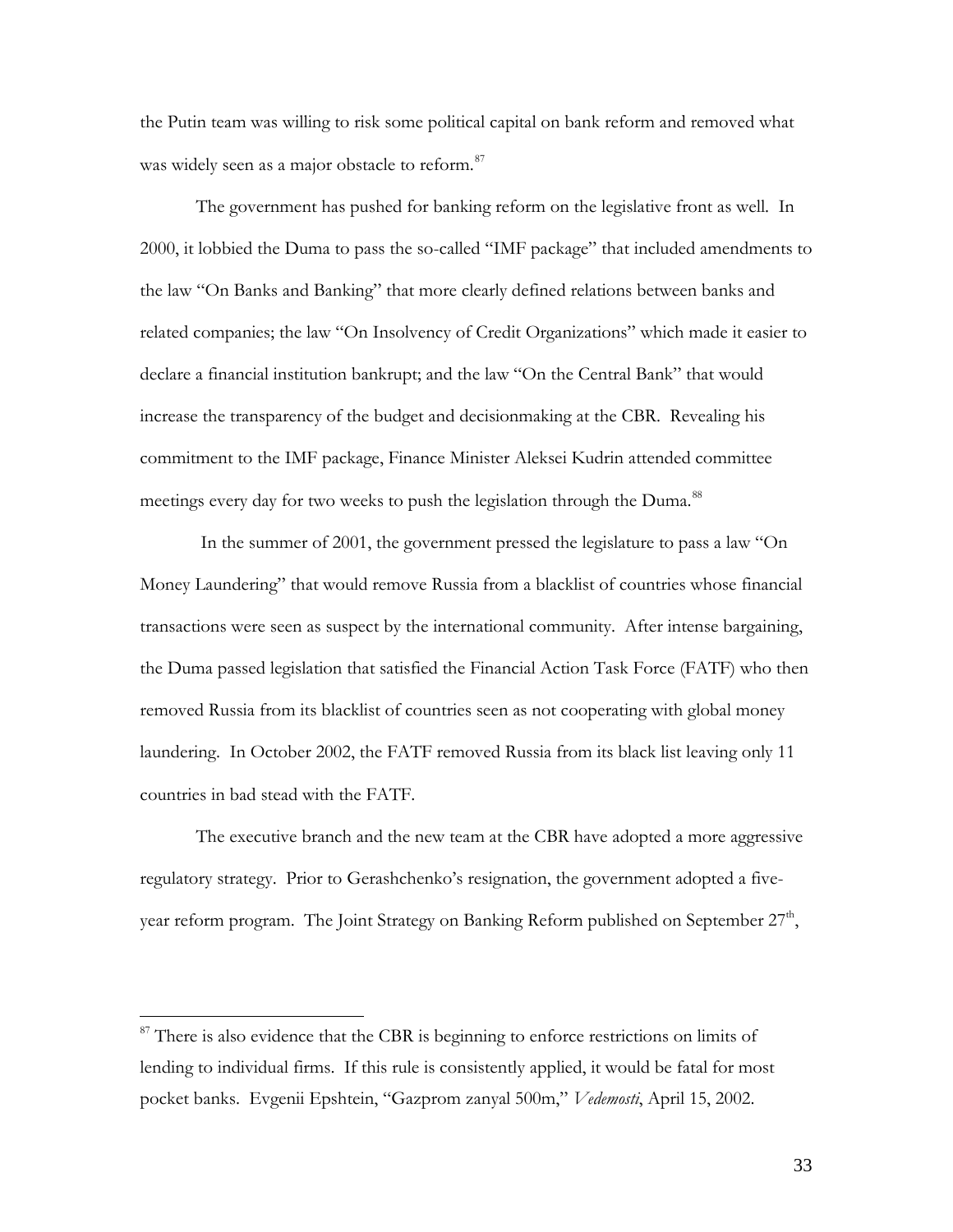2001 promised to adopt international accounting standards for all banks by January 2004; to review the role of state ownership of banks, but also indicated that "a cardinal reformation" of ownership with regards to Sberbank was "not one of the tasks of banking reform"; and to support the creation of a system of deposit insurance, but offered only a vague paragraph on the topic.<sup>89</sup> The document was more limited than some observers expected.<sup>[90](#page-33-1)</sup> Other observers, however, were pleased that the CBR and government had managed to put forward a plan that offered even these changes.<sup>[91](#page-33-2)</sup>

The reforms put forth after the resignation of Gerashchenko in June 2002 were more ambitious.<sup>[92](#page-33-3)</sup> The new CBR First Deputy Ministry Andrei Kozlov reaffirmed a commitment to introduce international accounting standards for all banks by January 2004 and to strengthen efforts to clarify banks' notoriously murky ownership structures. The CBR also issued regulations designed to make it more difficult for banks to artificially inflate their capital and to disguise the identities of their true owners.<sup>[93](#page-33-4)</sup> By 2002, the rating agency

<sup>88</sup> Author interview with Irina Kotelevskaya, lobbyist for the Russian Union of Industrialists and Entrepreneurs, June 20, 2002.

<span id="page-33-0"></span><sup>89</sup> See "Sovmestnaia strategiia Banka Rossii i Pravitelstva Rossiiskoi Federatsii o razvitii bankovskoi sistemi." *Kommersant-Daily,* September 17, 2001, p. 4*.*

<span id="page-33-1"></span><sup>90</sup> Svetlana Petrova, "Gerashchenko pobedil, no pobezhdenii svoevo dobilsya," *Vedemosti*, September 17, 2001.

<span id="page-33-2"></span><sup>&</sup>lt;sup>91</sup> Personal communication with Gail Buyske, bank consultant.

<span id="page-33-3"></span><sup>&</sup>lt;sup>92</sup> "Voprosy modernizatsii bankovskoi sistemi Rossii," 11<sup>th</sup>International Banking Congress, June 6, 2002.

<span id="page-33-4"></span><sup>93</sup> "Tsentrobank proverit bankovskiie krediti," in *Finansoviie Izvestiya,* accessed at [www.finiz.ru/business/article.11360](http://www.finiz.ru/business/article.11360) on May 12, 2003.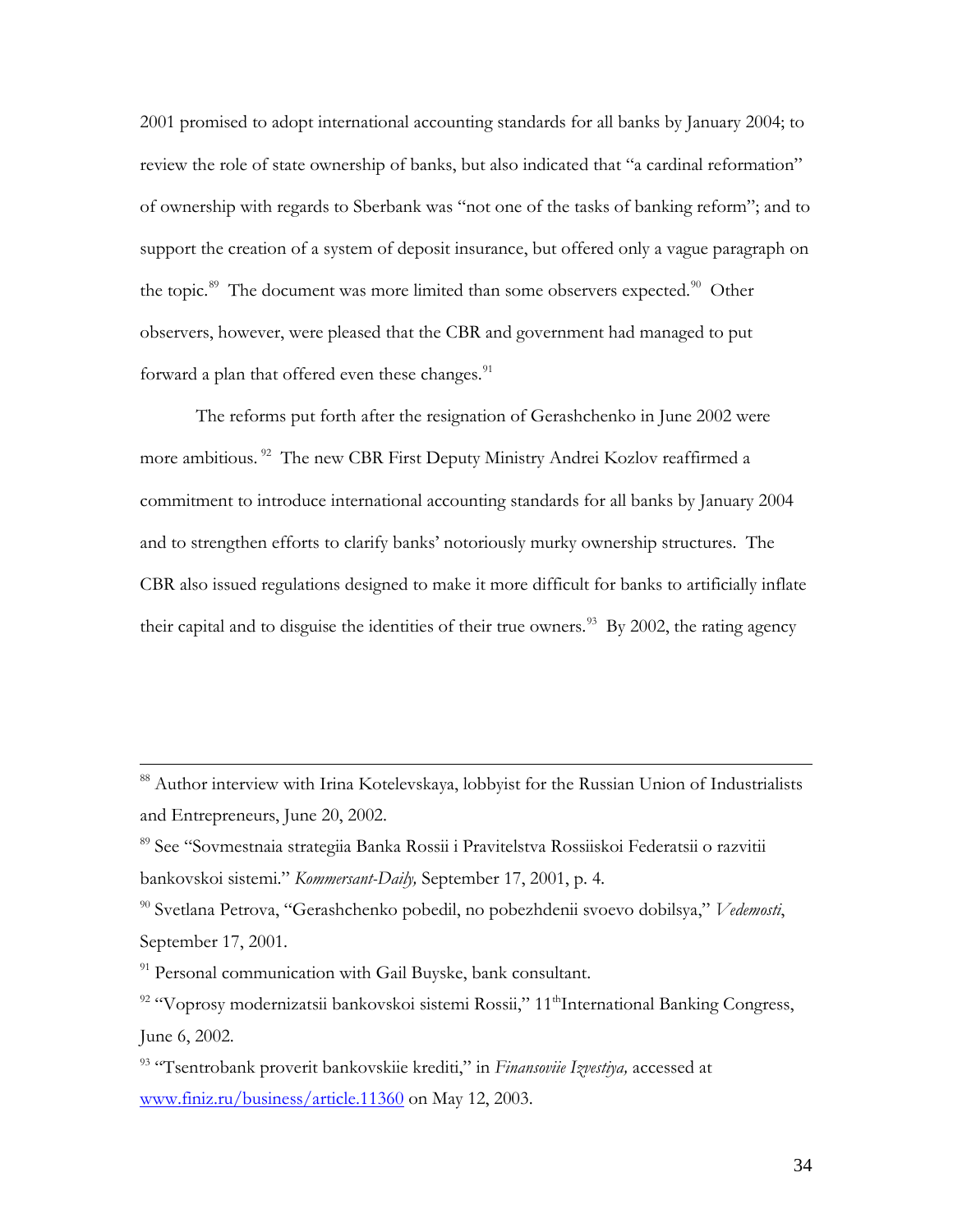Standard and Poors reported that of the fifteen largest banks, nine identified owners with at least a 30 percent ownership stake. $94$ 

Most importantly, after eleven years of discussion, the government finally adopted a Law on Deposit Insurance in December 2003. The OECD called the legislation "perhaps the most important banking reform adopted in recent years."<sup>95</sup> The plan insures individual (not corporate) deposits up to 100,000 rubles (\$3750) with a government guarantee and is mainly aimed at protecting small retail depositors.<sup>[96](#page-34-2)</sup> Banks wishing to accept deposits from the public have to take part in the program or leave the market. They also must submit to relicensing by the CBR and to adopt international accounting standards. The relicensing program is perhaps the most important aspect of the law as it requires the RCB to conduct a thorough review of all banks accepting retail deposits. By the end of 2004, more than 1100 banks had applied for the program and 400 firms had received new licenses. $97$  Observers had mixed views on the quality of the reviews.<sup>[98](#page-34-4)</sup> Richard Hainsworth, a long-time observer of banks in Russia noted: "The criteria that banks have to fill are very strict. Some of the big

<span id="page-34-0"></span><sup>94</sup> Kiril Koriukin, "For Banks, Going Public is a Very Private Affair," *Moscow Times, Special Report*, June 17, 2003. Christopher Kenneth, "Russian Banks Unprepared for New IAS Accounting." *Russia Journal*, June 4, 2003.

<span id="page-34-1"></span><sup>95</sup> *OECD Economic Survey of the Russian Federation 2004: Banking Reform*, p. 1.

<span id="page-34-2"></span> $\%$  The limited funding of bank deposits may reduce moral hazard problems that plague deposit insurance in countries with weak institutions.

<span id="page-34-3"></span><sup>97</sup> Greg Walters, "Key Changes Set Banking Reform in Motion," *Moscow Times*. February 9, 2005.

<span id="page-34-4"></span> $98$  It is also potentially important that these reforms were put forward by the regulatory arm of the CBR. Kozlov has assumed a much higher profile than his predecessors and talks with the head of the CBR several times a day according to Sergei Ignatyev.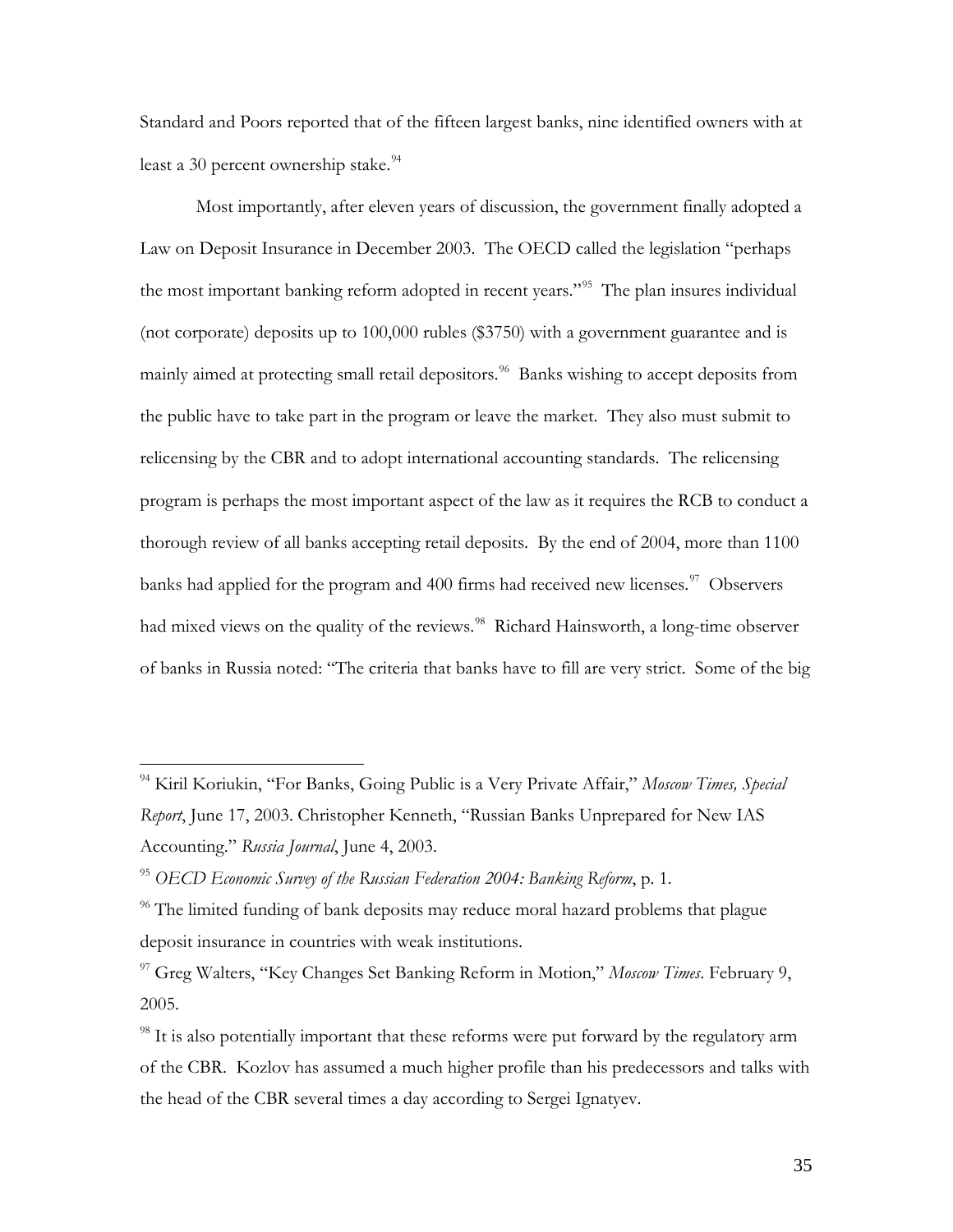banks sweated blood, right until the end."<sup>[99](#page-35-0)</sup> Others were more skeptical. Elena Trofimova of the rating agency Standard and Poors observed that the initial results "present a disappointing picture; and even very weak banks have been admitted."<sup>[100](#page-35-1)</sup> By pushing deposit insurance, the Central Bank also sought to increase transparency on the notoriously opaque banking sector. By the summer of 2003, about 100 banks in total, including almost all the top 15 banks, prepared their financial statement using international accounting standards.<sup>[101](#page-35-2)</sup>

The treatment of Sberbank in the bill on deposit insurance provoked special interest. Sberbank is the only bank with a government guarantee on retail deposits and was reluctant to cede this advantage. While the bill was designed to level the playing between state and private banks, the legislation afforded several privileges to Sberbank. It maintains a separate fund for deposit insurance and it will only merge with the general deposit insurance fund in 2007 or until its market share of retail deposits falls below 50 percent.

The Russian government's stance in recent years toward foreign banks has been more mixed. In the 1990s, foreign banks could only own 12 percent of the total assets of the Russian banking system, but in November 2002 the CBR removed formal limits on the size of foreign ownership in the banking sector.<sup>[102](#page-35-3)</sup> This move could have important impact on governance as many credit foreign ownership as promoting stronger financial institutions

<span id="page-35-3"></span><span id="page-35-0"></span><sup>99</sup> Greg Walters, "Key Changes Set Banking Reform in Motion," *Moscow Times,* February 9, 2005. See also Ben Aris "All Change," *The Banker*, April 2004.

<span id="page-35-1"></span><sup>&</sup>lt;sup>100</sup> Sveta Skibinsky, "State Muscle Could Be Key to Success for Real Reform in Russian Banking." *St. Petersburg Times*, December 7, 2004.

<span id="page-35-2"></span><sup>101</sup> Christopher Kenneth, "Russian Banks Unprepared for New IAS Accounting." *Russia Journal*, June 4, 2003.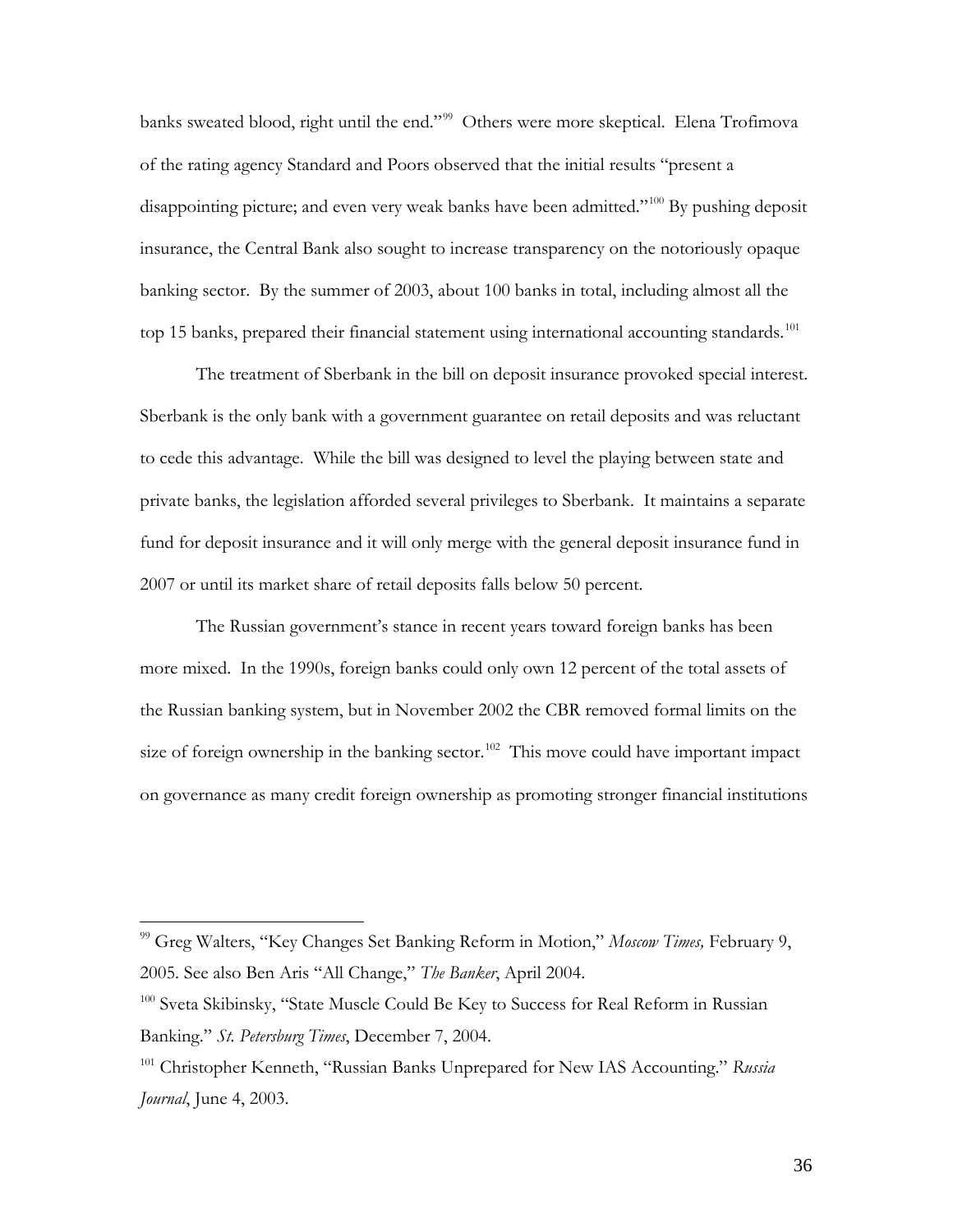in Eastern Europe.<sup>103</sup> However, the CBR continues to oppose allowing foreign banks to open branches in Russia as currently foreign banks rely on Russia-specific subsidiaries. Recently, the Ministry of Trade and Economic Development supported placing a 25 percent quota on foreign capital in the banking system.<sup>[104](#page-36-1)</sup> It is too soon to tell if this is a bargaining chip for WTO organizations or deeply held policy position.

While it is too early to determine the success of the implementation of these plans, the passage of a law on deposit insurance and a higher profile for the regulatory bodies within the CBR contrasts with previous policy. Many of these efforts remain paper victories, but they are necessary first steps to a better-governed sector and indicate a change in policy from the Yeltsin years.

In addition to these formal changes in CBR policy, lobbyists at the Russian Union of Industrialists and Entrepreneurs, the Association of Russian Banks, and the Association of Russian Regional Banks note that they have found it easier to find a common language with the Putin administration and the new team at the CBR.<sup>[105](#page-36-2)</sup> Some lobbyists noted that their ideas found a more welcome reception at the Ministry of Economics and Trade than elsewhere with the government. Representatives of the Ministry of Economics and Trade

<sup>102</sup> Oleg Anisimov, "State-Owned Banks May Face Foreign Challengers," *Russia Journal*, August 12, 2003. There is much debate about whether foreign banks will have the right to open branches in Russia outright or to rely on Russia-specific subsidiaries.

<span id="page-36-0"></span><sup>103</sup> Berglof and Bolton, 2002.

 $\overline{a}$ 

<span id="page-36-1"></span><sup>104</sup> Russia Against Foreign Bank Branching, February 11, 2004.

<span id="page-36-2"></span><sup>105</sup> Author interview with Irina Kotelevskaya, head of department for relations with government bodies, for the RSPP, June 20, 2002, Author interview with Aleksander Murichev, President of the Association of Regional Russian Banks, "Rossiya"; June 14, 2002; Author interview with Garegin Tosunian, President of the Association of Russian Banks, June 19, 2002.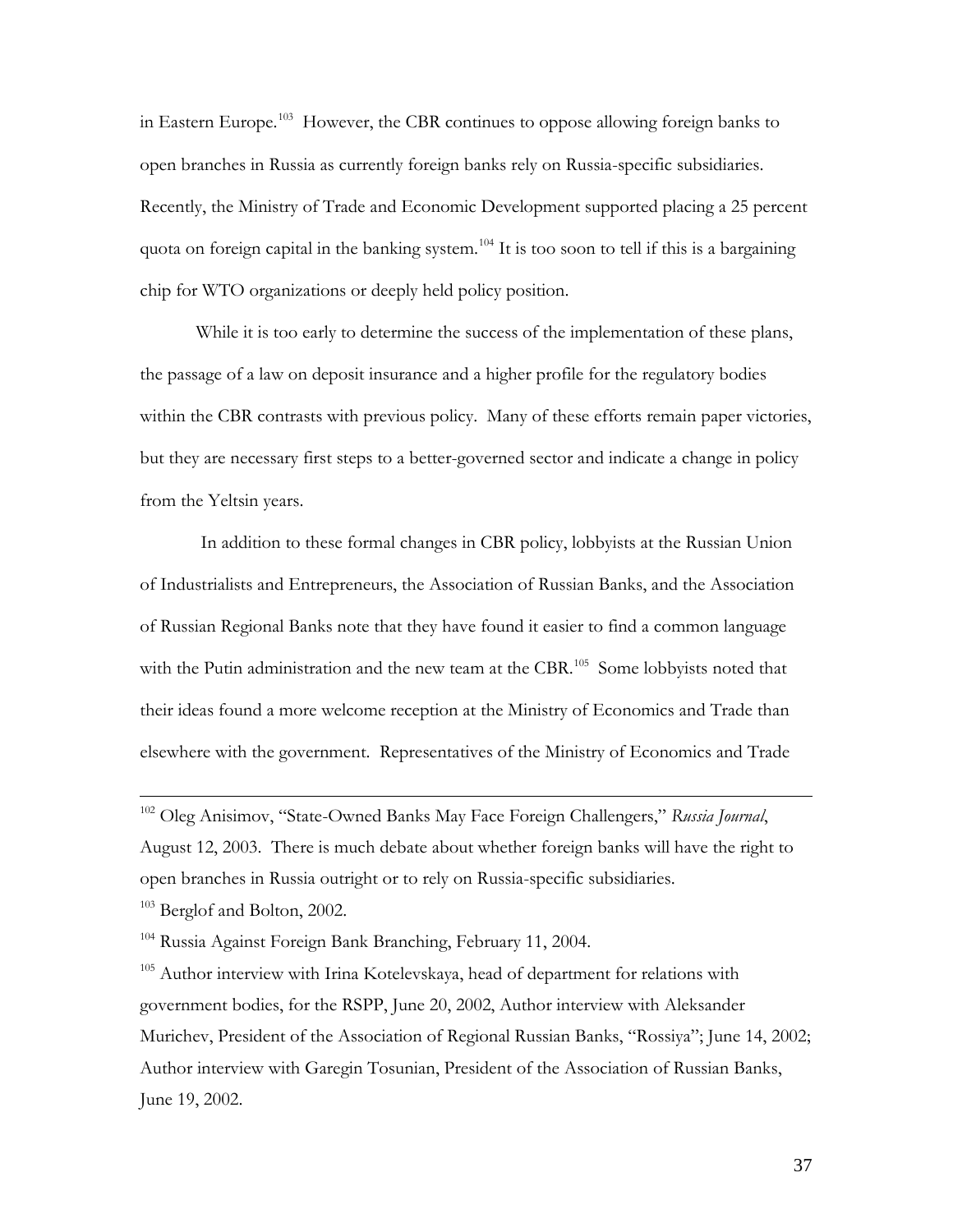noted that this was a conscious strategy.<sup>[106](#page-37-0)</sup> In designing their reform program, they had tried to reach out to the banking community – particularly those medium-sized banks that earned revenue through borrowing and lending – to gain political support and to help identify regulatory problems.

One institutional innovation that speaks to greater input from market participants is the creation of a State Council (Gossovet) to develop a strategy for banking reform.<sup>[107](#page-37-1)</sup> This Council consists of about 40 representatives of state bodies, such as the Ministry of Finance, the Central Bank, the Anti-Monopoly Committee, prominent bankers from Moscow and the regions, and experts on the banking sector in Russia. The initiative to create this body came from the government.<sup>108</sup> The first draft of the State Council became the subject of a lively discussion over the direction of bank reform, the current state of the banking system, and the role of the banking sector in promoting investment.<sup>[109](#page-37-3)</sup>

Of course, a decline in political polarization is not a cure all. While the Putin administration has displayed greater interest in improving governance, bank reform is not at the top of the agenda. In his address to the Federation Council on April 18, 2002, bank reform did not appear until the last third of the speech.<sup>[110](#page-37-4)</sup> In addition, continued high oil

<span id="page-37-0"></span><sup>&</sup>lt;sup>106</sup> Author interview with Boris Shentsis, Deputy Head, Ministry of Economy and Trade who is responsible for financial sector reform, June 19, 2002.

<span id="page-37-1"></span><sup>107</sup> Elena Myazina, "Gossovet vzyalsya za banki," *Izvestiya*, June 15, 2002.

<span id="page-37-2"></span><sup>&</sup>lt;sup>108</sup> One member of the Gossovet recalled that at the first meeting he noted: "Why are we all here?" Author interview with former CBR Deputy Minister Aleksander Khandruyev, June 19, 2002.

<span id="page-37-3"></span><sup>109</sup> Irina Granik, "Bankiri ni odobrili kontseptsiyu bankovskoi reformi," *Kommersant'* June 15:2, 2002.

<span id="page-37-4"></span><sup>110</sup> Poslanie Prezidenta Rossiiskoi Federatsii V.V. Putin Federalnomu Sobraniyu RF April 18, 2002.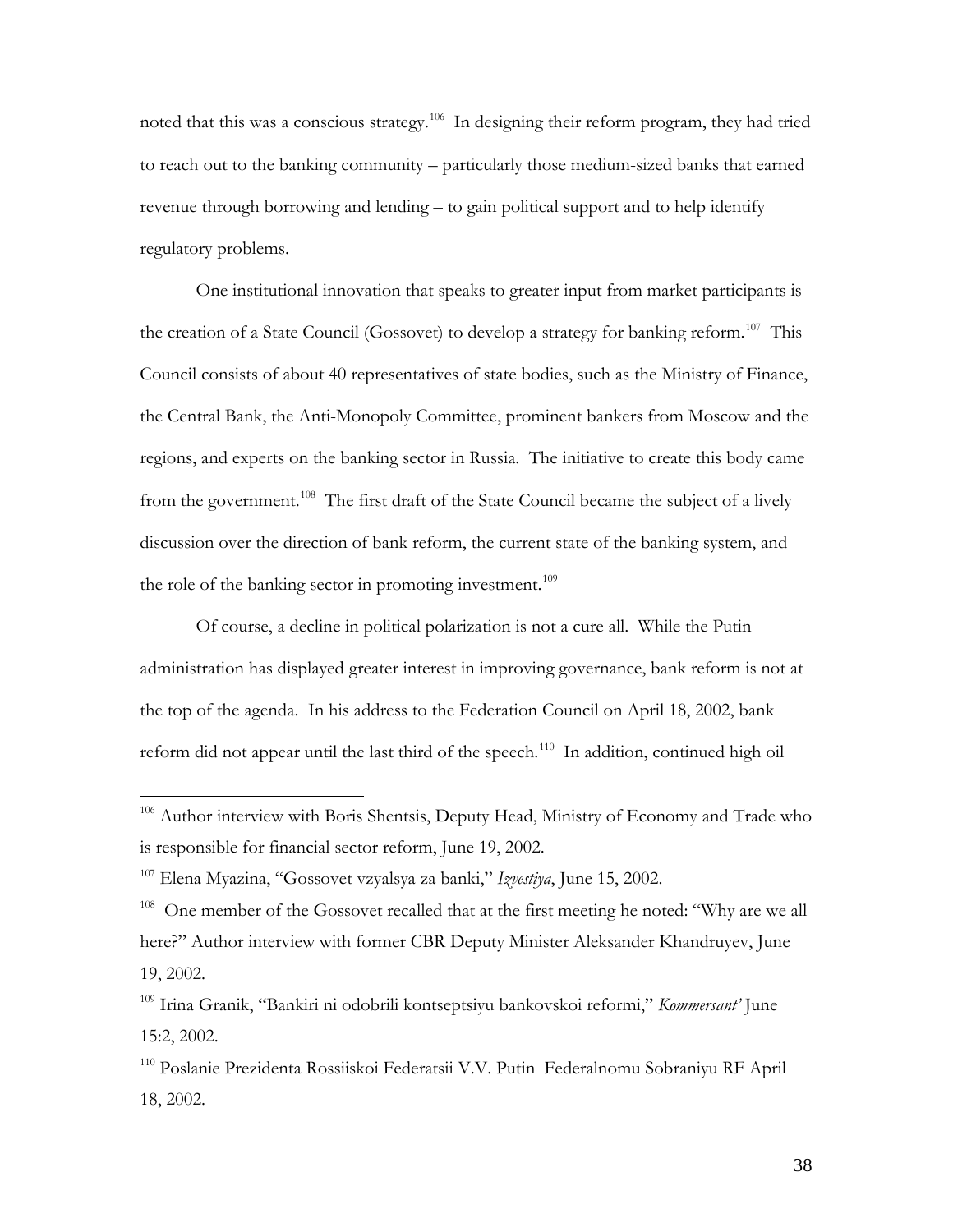prices may have dulled the government's sense of urgency in conducting structural reforms. Moreover, the overwhelming victory of President Putin's party in parliament in elections in December 2003 raises concerns that the opposition will place few constraints on the executive. Nonetheless, the longer-term view afforded by a less polarized political setting has increased efforts to improve governance on the banking sector.

#### **State Ownership and Governance**

 $\overline{a}$ 

While dramatically lower inflation and political polarization promise improved governance, the continuing large role of state-owned banks points to the limits of institutional reform. Indeed, state-owned banks dramatically increased their activity on the banking sector after August 1998, and may be an even greater obstacle to reform now than prior to the crash. The government has pushed Sberbank and Vneshtorgbank to lend far more aggressively to large corporate entities than in the past. In 1997, Sberbank held only 14 percent of loans outstanding, but this figure reached 32 percent in 2001 and 30 percent in 2004. In contrast, no private bank controls more than 5 percent of lending.<sup>111</sup> State-owned banks lend at lower rates than private banks, in part because the government stands behind their loans. Recalling the ability of state-owned banks to lend at low rates, the President of the Association of Russian Regional banks noted: "Sberbank dumps its goods on the market." (Sberbank zanimaetsya dempingom).<sup>[112](#page-38-1)</sup> This dominance reduces competition on the market and reinforces the disadvantage of private ownership of banks.<sup>[113](#page-38-2)</sup>

<span id="page-38-0"></span><sup>&</sup>lt;sup>111</sup> Gail Buyske, "Russia Case Study: World Bank Consolidation Project," Draft, October 2002.

<span id="page-38-1"></span><sup>&</sup>lt;sup>112</sup> Interview with Aleksander Murichev, President, Association of Russian Regional Banks, June 14, 2002.

<span id="page-38-2"></span><sup>113</sup> Torrey Clarke, "Retail Banks Struggle under Sberbank Shadow," *Moscow Times*, June 26, 2001, p. 11.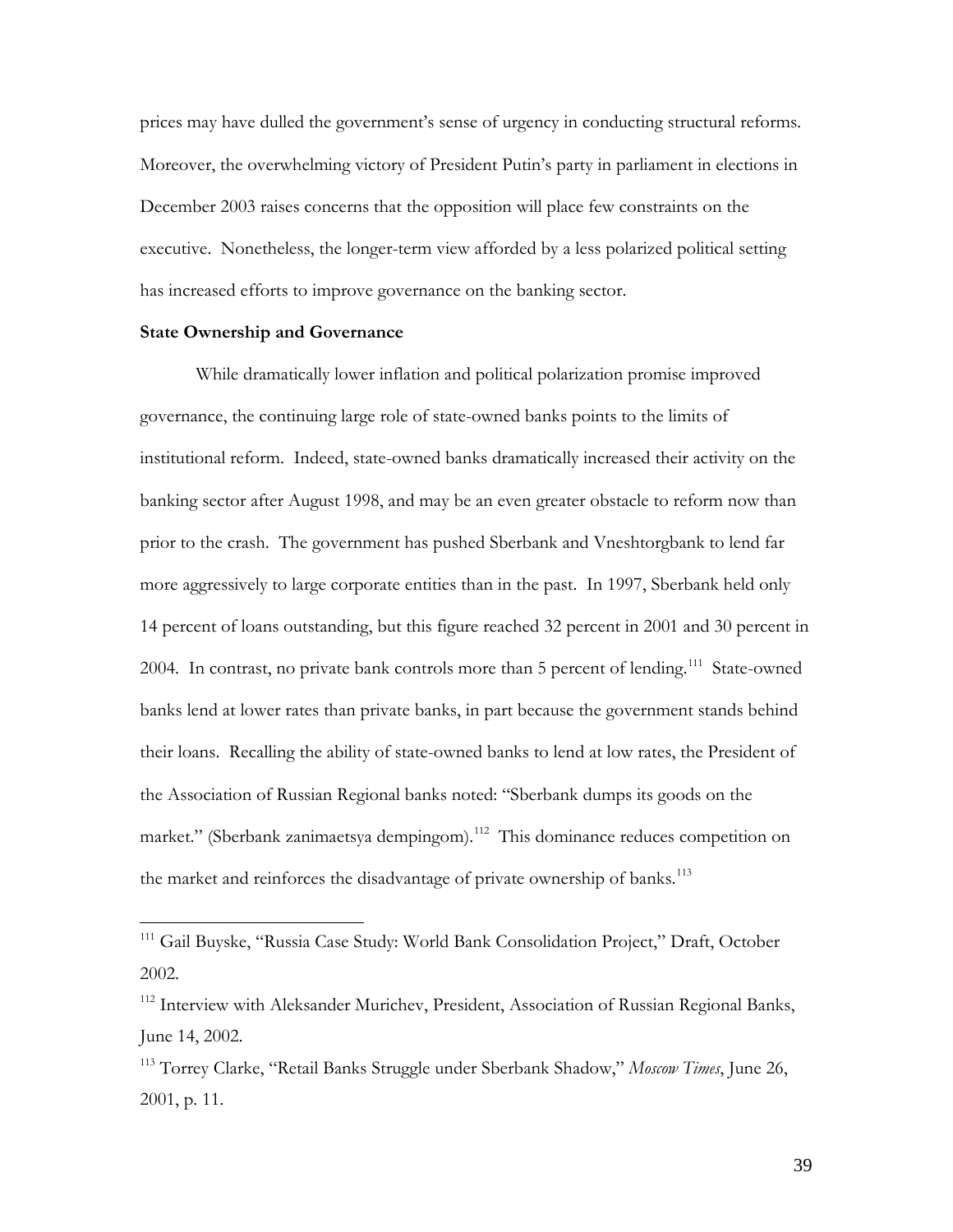Sberbank has engaged in dubious corporate governance practices in the post-crash era. In the summer of 2001, Sberbank board members voted to make 5 million shares available to majority owners, a move which raised \$180 million for the bank, but also diluted the shares of minority owners by more than a third and deepened skepticism toward Sberbank's commitment to good governance.<sup>114</sup> Indeed, in the summer of 2003, Sberbank took the unprecedented step of suing one of its board members who claimed that the bank regularly provided below-market rate loans to its company managers, padded its 200,000 strong workforce, and made money-losing loans at below market rates to politically influential companies.[115](#page-39-1) For good measure, Sberbank also sued newspapers that printed his comments.<sup>[116](#page-39-2)</sup>

The CBR and some within the government have been skeptical of reforms for the banking sector promoted by the IMF, particularly plans to reduce the ownership stakes of the CBR. The CBR is not the only beneficiary of state ownership in the banking sector. Politically motivated lending is a valuable tool for any government that seeks to reward supporters without running the gauntlet of budget approval from the Duma – a fact well understood by the current government. In December 2001, Vneshtorgbank placed \$700 million at the disposal of Gazprom to help pay its taxes. Not only was the loan at below market rates, the transfer was not announced to the market which led to a mini-run on the

<span id="page-39-0"></span><sup>114</sup> Igor Semenko, "Sberbank Approves New Share Emission," *Moscow Times,* June 28,2001, p. 5.

<span id="page-39-1"></span><sup>115</sup> Vasilii Kudinov and Tatyana Lysova, "'Sberbank Zasudil Kleinera," *Vedemosti*, June 20, 2003.

<span id="page-39-2"></span><sup>&</sup>lt;sup>116</sup> Sberbank has a ratio of assets to employees of about \$132,000. The corresponding figure for Citibank is \$3.9m. Igor Semenko, "Sberbank on the Prowl for Negative News." *Moscow Times*, June 27, 2003.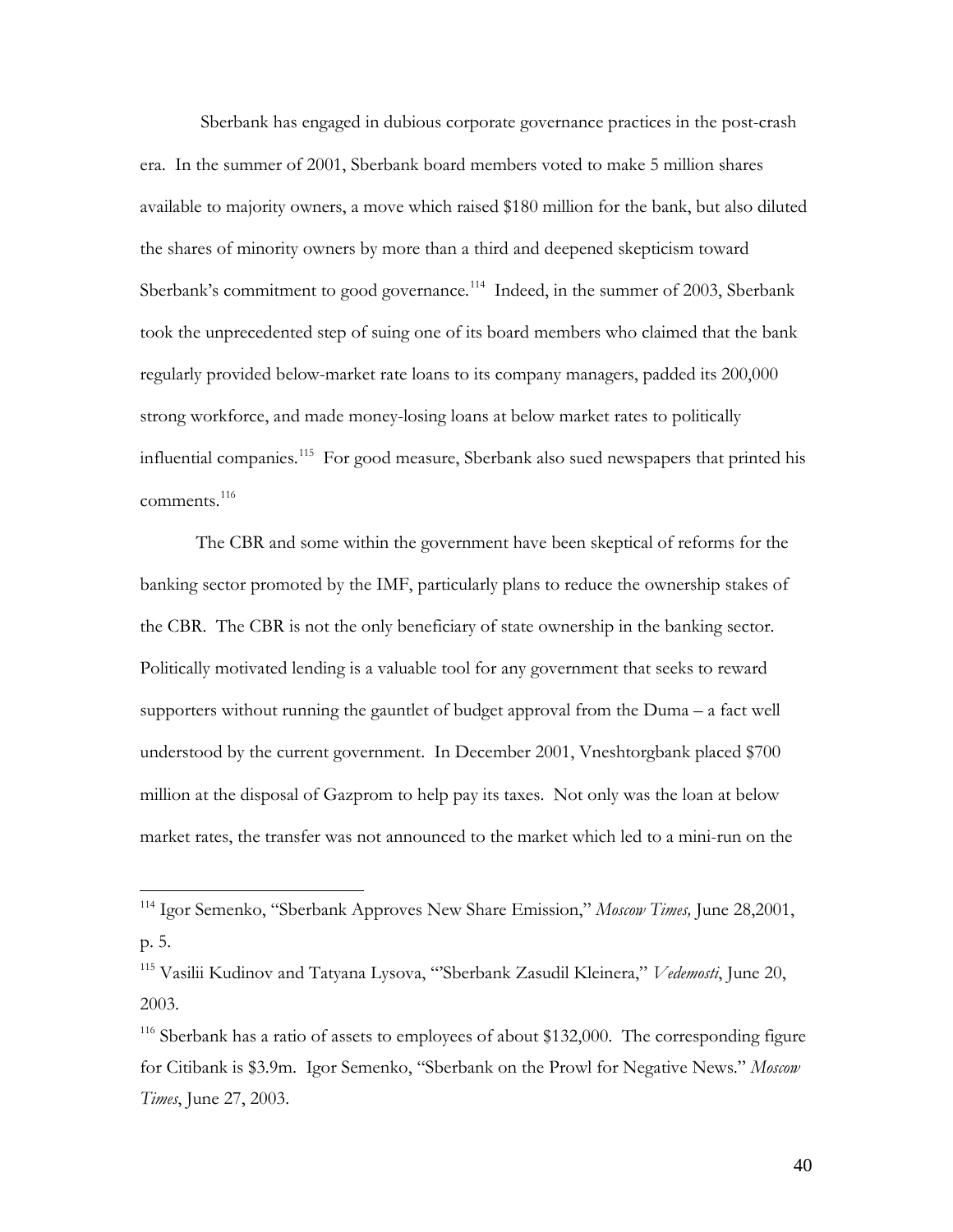ruble as traders reacted to a sharp and unexplained decline in CBR reserves.<sup>[117](#page-40-0)</sup> Sberbank has made large loans to companies in which the state is the largest shareholder such as, RAO-EES, Svyaz'Invest, and Rosneft. Sberbank's loan portfolio is highly concentrated on loans to these clients, much more so than would be advisable for a bank that could not count on a government bail out if a client cannot repay a loan. As these firms are primarily state-owned, many doubt the ability of Sberbank to collect should these firms falter. In 1998 one observer noted: "it is no exaggeration to describe Sberbank as the country's number one 'pocket bank' – the pocket bank of the federal government."<sup>[118](#page-40-1)</sup> This insight rings even more true today.

The government in the Putin era has shown increased interest in state-ownership in the banking sector. It created two new state-owned banks designed to fund industry and agriculture. More importantly, it has backed a move to divest the CBR of its 99 percent stake in Vneshtorgbank -- the country's second largest bank -- and to transfer ownership rights to the Ministry of Finance. Initially, the government planned to sell a 20 percent stake of Vneshtorgbank to a strategic investor and negotiations with the EBRD were underway. However, in June 2002, the government announced plans to merge Vneshtorgbank with Vnesheconombank, a government agency created to trade Soviet-era debt. Such a move promised to delay attempts to sell a stake in the newly created entity. The head of the new entity, quickly announced his intention to be a major creditor of strategic industries in Russia. While Prime Minister Mikhail Kasyanov threw cold water on the idea, the merger

<span id="page-40-0"></span><sup>117</sup> *Vedemosti*, December 25, 2001.

<span id="page-40-1"></span><sup>118</sup> Tompson, 1998, p. 134.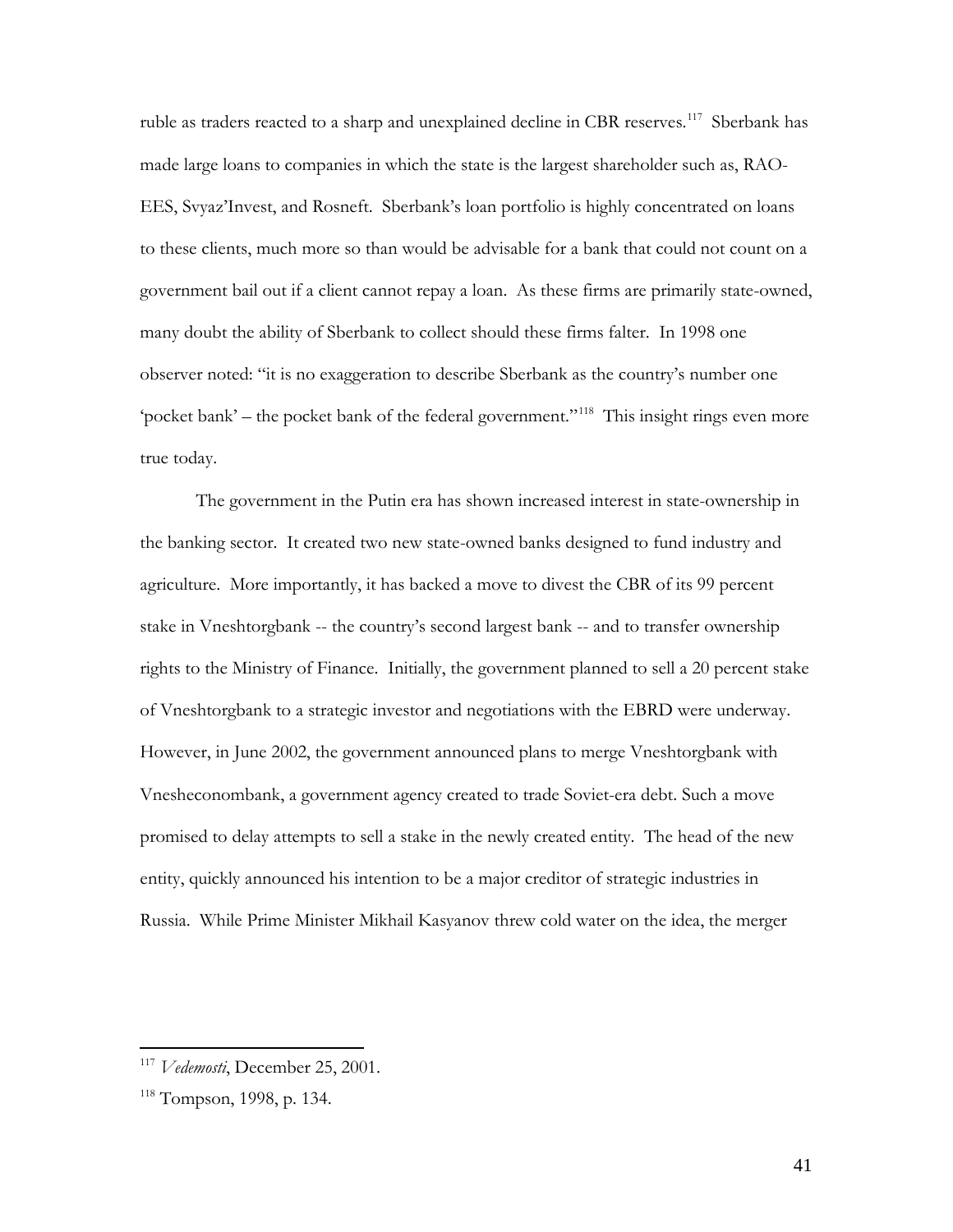indicates that state ownership in the Russian banking sector is not diminishing. The Prime Minister also noted that the privatization of Vneshtorgbank was only likely in 5-7 years.<sup>119</sup>.<sup>[120](#page-41-1)</sup>

That the government named Vneshekonombank to oversee the State Pension fund, despite the fact that it has no license for commercial banking and mainly acts to oversee the government's debt, is further evidence of the increasing role of state banks. One long-time observer of Russian banks noted: "I see no logic here." Another said: "This looks like another move in the Russian elite's game of 'who controls the nation's cash flows."<sup>[121](#page-41-2)</sup> That the government has resuscitated the Soviet-era Vneshekombank provides more evidence of the Putin administration's desire to increase the presence of the state on the banking sector.

As the government searches for new sources of investment capital outside of the energy sector, state-owned banks may play a larger role in the economy than prior to the crash of August 1998. Evidence from other post-communist countries and Russia's first decade suggest that this does not bode well for governance on the sector.

In sum, the past four years have seen the first shoots of efforts to improve the regulatory environment for banks in Russia. Macroeconomic stabilization has ended the easy rents that banks could extract from the state. In turn, banks have begun to express increased interest in borrowing from and lending to the private sector. Though much work

<span id="page-41-0"></span> $119$  Interfax, June 19, 2002.

<span id="page-41-1"></span><sup>120</sup> Igor' Moiseev, "Blitzkrig udalsya," *Vedemosti*, June 28, 2002. The Duma passed legislation that promised to limit the number of inspections conducted by the Central Bank to one for each matter under investigation. Such a rule would be in contrast to Bank for International Settlement norms and was strongly criticized by international financial organizations, the CBR, and initially by the government.

<span id="page-41-2"></span><sup>121</sup> Victoria Lavrentieva, "Choice of Pension Agent Said Damaging," *Moscow Times*, January 27, 2003.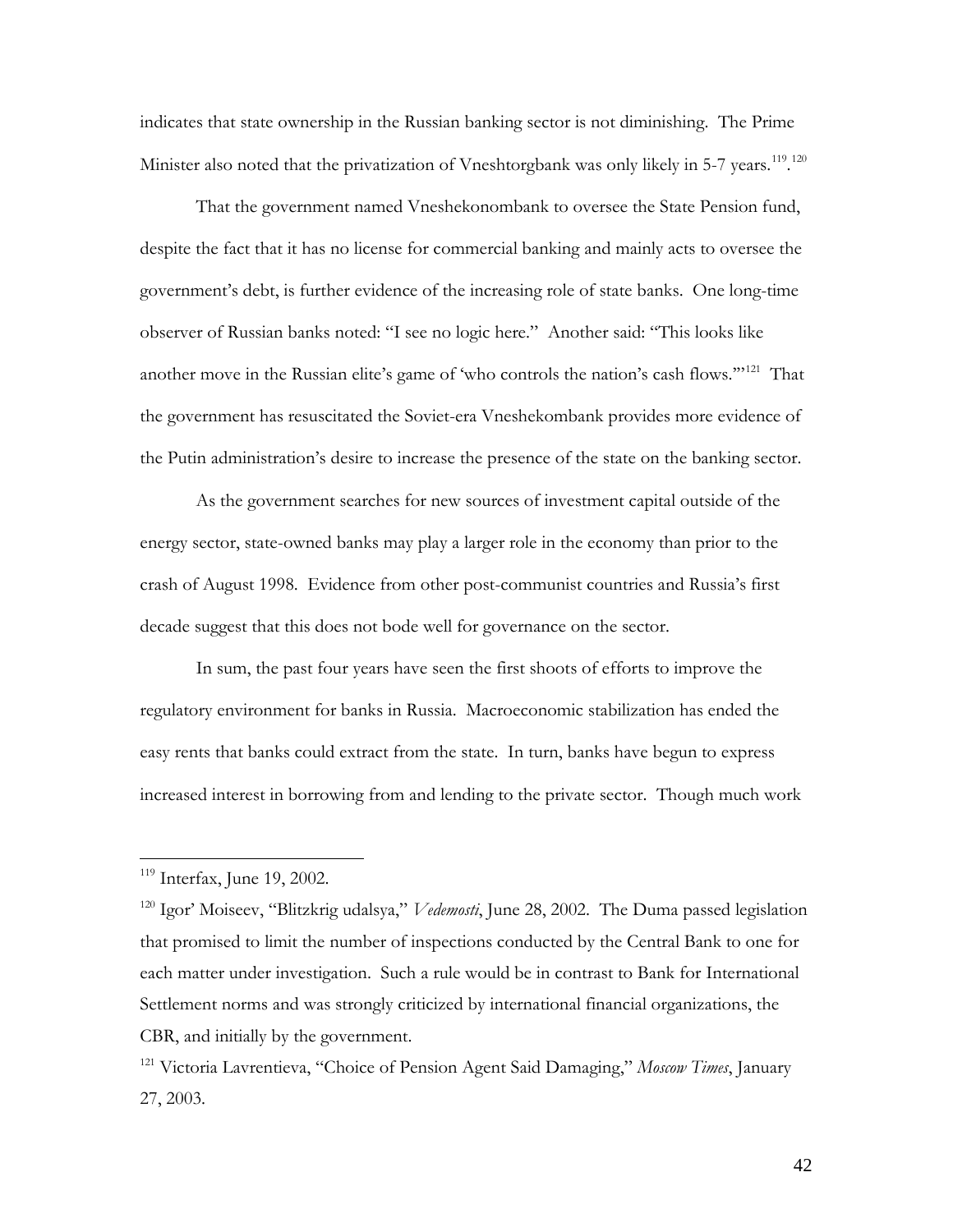remains to translate this interest into higher levels of demand for improved governance, recent budget surpluses have at least created a group of banks that would benefit from better governance. In addition, lower levels of political polarization have increased the supply of efforts to reform the banking sector, as indicated by recent government efforts in support of bank reform. By contrast, continued and expanding state ownership in the banking sector is a clear impediment to improving the governance of banks in Russia. As in the energy sector, the Putin Administration appears intent on keeping the state as a prominent owner in the banking sector for the near future.

#### **Conclusion**

Creating strong banking institutions is a tall order. Yet even by the relatively low standards of the postcommunist world, the Russian banking sector stands out for its weakness. A 2003 World Bank study noted: "despite improvements overall in medium and long-term credit to the real sector, domestic bank credit still plays an insignificant role in financing enterprise capital formation."<sup>[122](#page-42-0)</sup> This essay found that two common arguments about the quality of banking institutions in Russia were lacking. Rapid economic liberalization was not associated with weak institutions on the banking sector, and while there was stronger evidence in support of the state capture argument, it raised as many questions as it answered.

<span id="page-42-0"></span>This essay examined how budget deficits, political polarization, and state ownership of banks shaped the quality of banking institutions. Obviously other factors are important as well, but concentrating on these three factors produces insights that help us understand the development of the Russian state. A focus on how banks benefited indirectly from macroeconomic instability adds some nuance to the state capture argument. In the early

43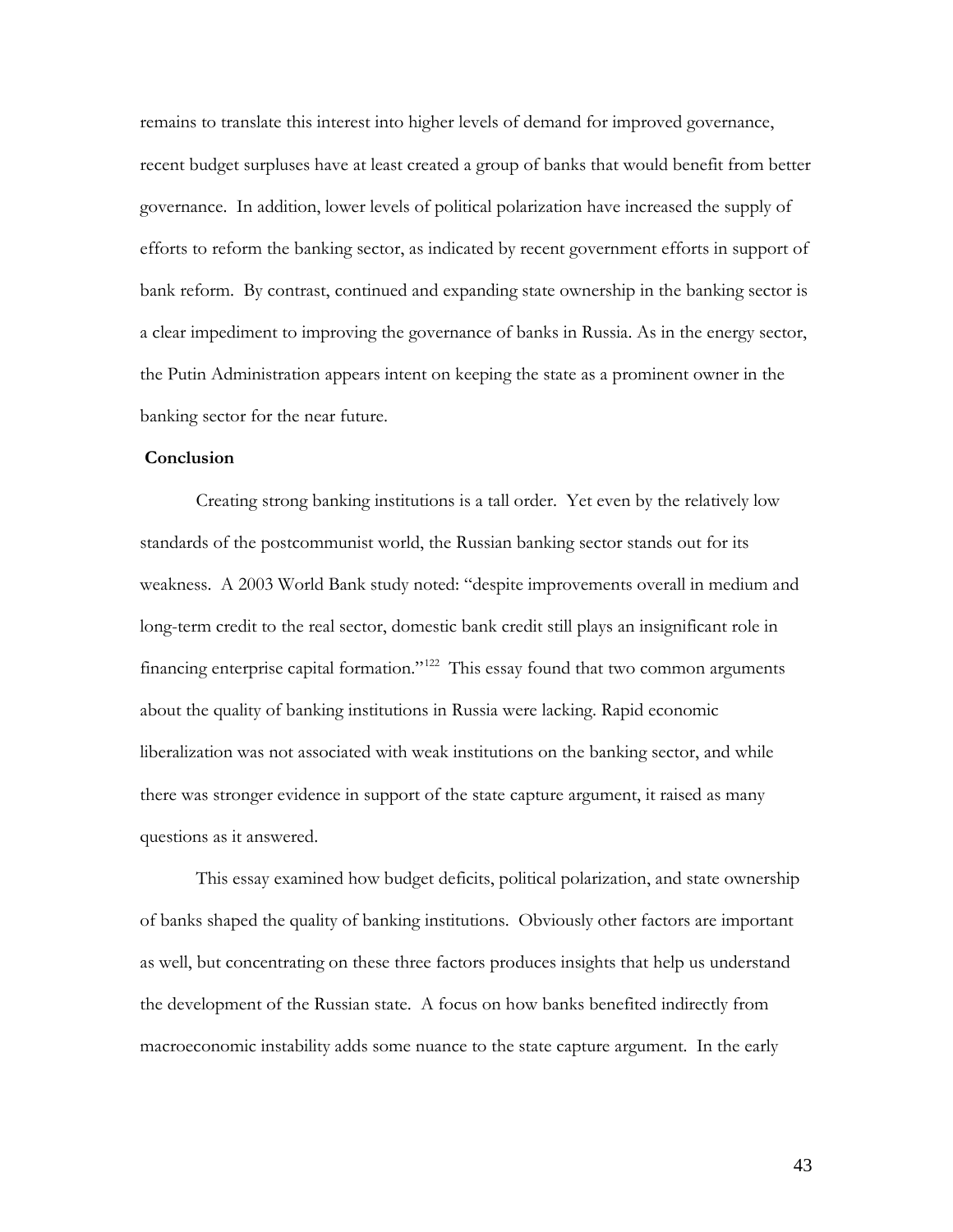1990s, new private banks were unlikely suspects to gain leverage over the state. The agricultural lobby, regional governments, and the natural resource sectors were far more influential players in Russian politics. Indeed, these groups were especially adept at obtaining subsidies from the state in the early 1990s. As the Russian budget deficit ballooned, however, Russian banks became the main financiers of the state deficit. By serving as a critical source of capital for the state, private banks in Russia became well placed to influence policy. The rise of Russian banks suggests that political influence early in the transition need not be translated into greater power later in the transition in a linear fashion. It also suggests the importance of examining state capture from a dynamic rather than a static perspective. Strategically located groups - even weak ones - can grow politically influential off rents generated largely by other, more powerful groups.

Paying attention to the distributional consequences of macroeconomic instability is also important because many have criticized governments in the region for paying too much attention to macroeconomic stabilization and neglecting institutional development. However, a macroeconomic policy that rewards banks for lending to the private sector rather than to the state is essential to raising demand for better governance.

A focus on political polarization between anti-communists and neo-communists provides some insights into why private banks, having grown wealthy in the early and mid-1990s, did not try to strengthen state institutions. Many expected that Russia's nouveauxriches bankers would be willing to invest their efforts in creating a more capable state, if only to protect their property rights. However, private bankers in Russia in the 1990s showed little enthusiasm about regulatory reform, even after they had amassed considerable wealth.

<sup>122</sup> *Russian Economic Report*, August 2003, [www.worldbank.org.ru,](http://www.worldbank.org.ru/) accessed August 20, 2003.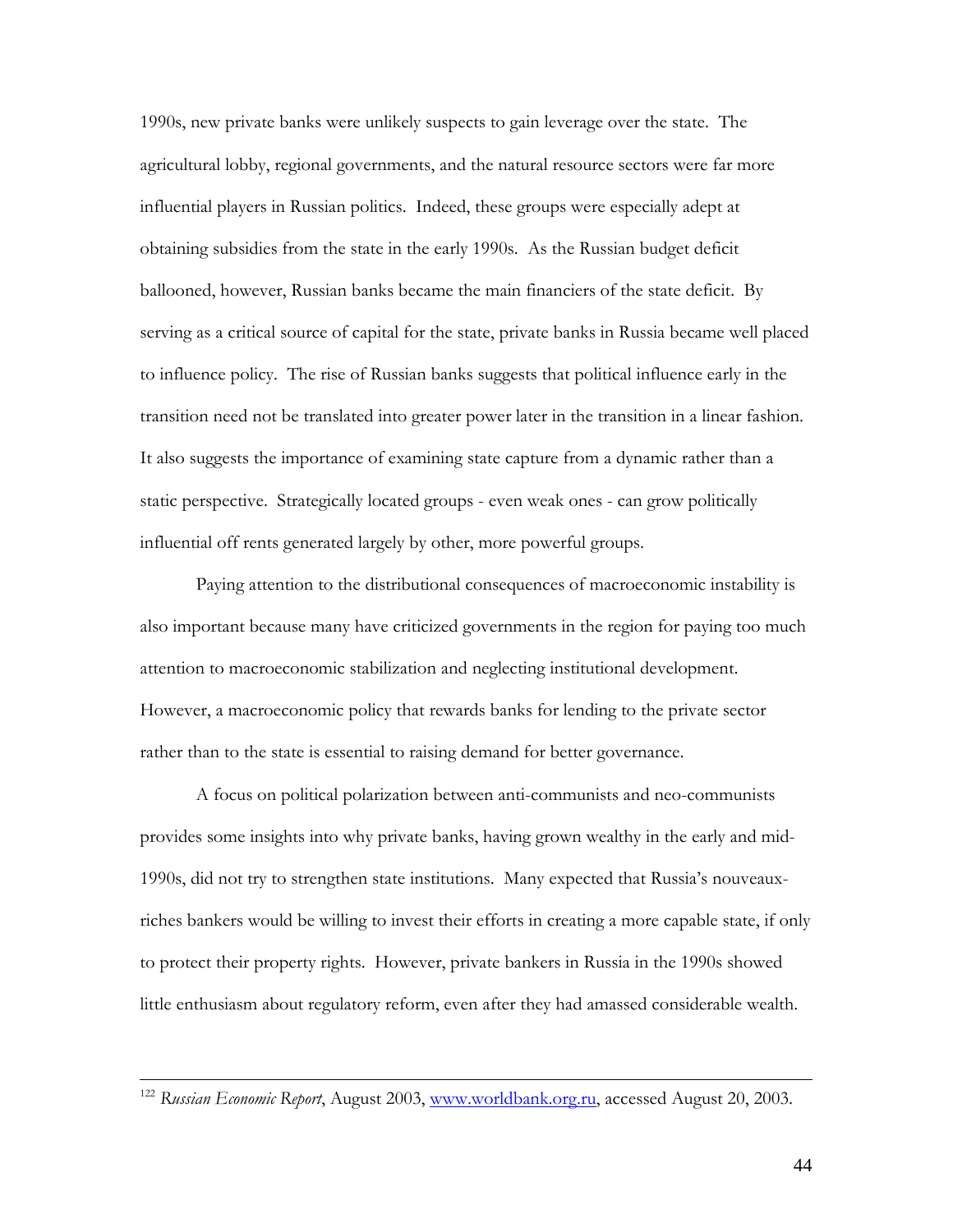One factor that contributed to bankers' lack of support for long-term institutional reform was the extent of political polarization in Russia between neo-communists and anti-communists.<sup>[123](#page-44-0)</sup> Facing the possibility of a sharp change in the direction of policy should President Yeltsin fall from office, bankers were reluctant to invest their efforts in the arduous task of building institutions. In contrast, in other settings where shifts in policy were less likely, banks exhibited considerable demand for improving the quality of institutions. For example, in Poland or Slovenia turnovers in government produced little change in policy in part because all major parties were largely committed to building a market-oriented economy.[124](#page-44-1)

Political clashes between a large neo-communist delegation in parliament and a stridently anti-communist President also made it difficult to pass legislation in Russia. Having to gain support from the Communist Party and an anticommunist executive made passing regulatory reform on the banking sector particularly difficult in the 1990s. In far less polarized political systems like Estonia or Hungary, governments could cobble together legislation while relying on votes from like-minded parties. In Uzbekistan, and other neocommunist dominated political systems, the commitment of the elite to a state-dominated economy also made bargaining between branches of government a relatively minor

<span id="page-44-1"></span><span id="page-44-0"></span><sup>&</sup>lt;sup>123</sup> One alternative is that the new rich did not seek to strengthen the state domestically as long as they could park their money abroad in countries where their property would be protected. See Konstantin Sonin, "Why the Rich May Favor Poor Protection of Property Rights," ms. New Economics School, Moscow, 2002; also Karla Hoff and Joseph Stiglitz, "After the Big Bang: Obstacles to the Emergence of the Rule of Law in Russia," ms. Presented at Annual Meeting of the American Political Science Association, Washington, D.C., September 2002.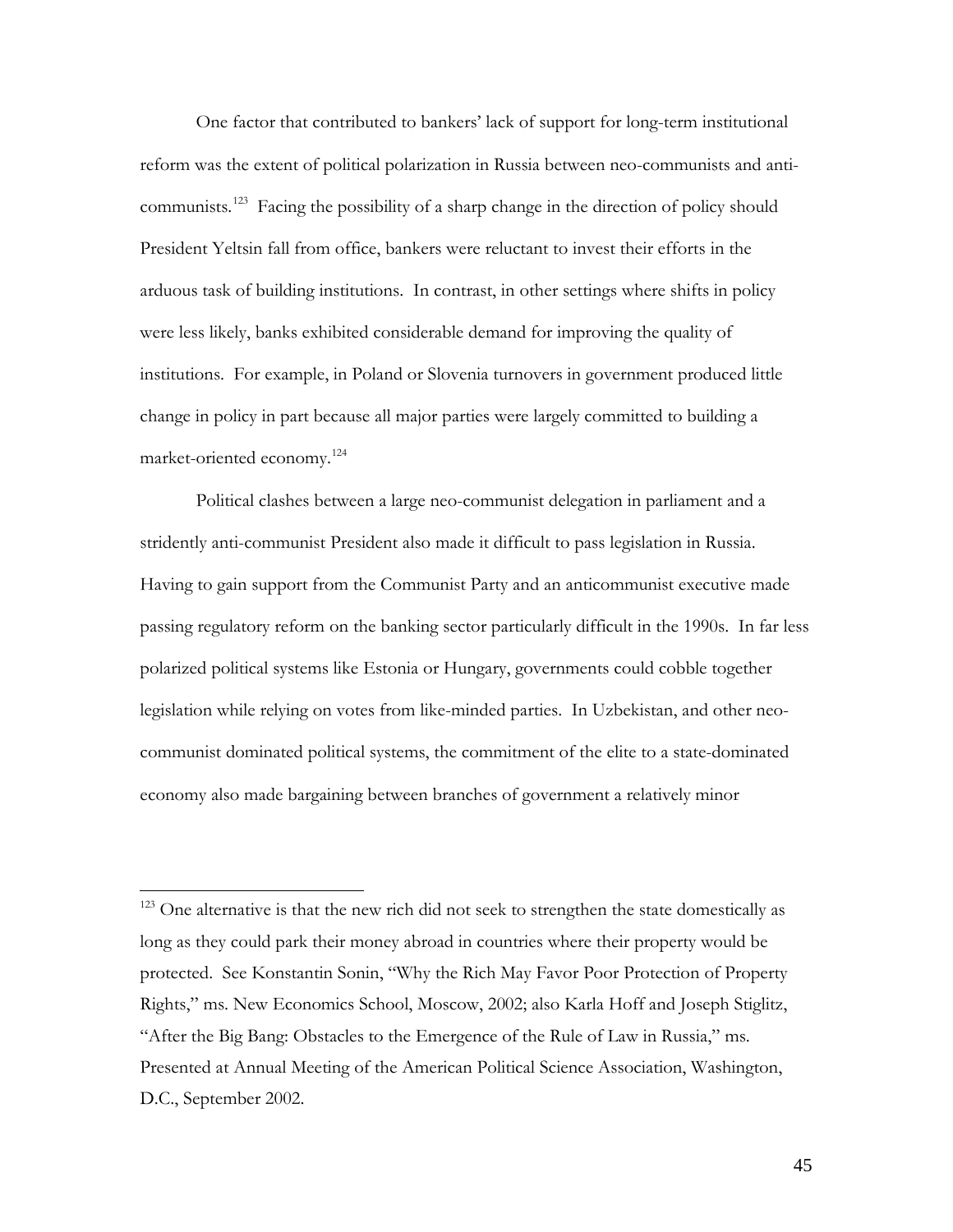problem.<sup>[125](#page-45-0)</sup> However, in Russia, opportunities for compromise between an anti-communist president and a neo-communist led parliament in the 1990s were few and far between. An emphasis on political polarization recognizes that the political environment in which successive Russian governments made policy was far less conducive to building strong state institutions than in other settings where either neo-communists or anti-communists dominated the political scene. It also encourages analysts to trace how political configurations shape the incentives of state officials to strengthen or weaken institutions.

Finally, while many have criticized privatization, or more often the manner in which it was conducted, for weakening state institutions, this essay found that state ownership of banks is far from a solution. Indeed, state ownership of banks carries great risk to building strong regulatory institutions. In the Russian case, state-owned banks blocked regulatory reforms that would level the playing field, such as creating deposit insurance, for more than a decade. Extensive state-ownership has also intensified conflicts of interests within the Central Bank, an organization that operates as both a regulator and a player on the banking sector. A focus on the role of state-owned banks can help us understand why progress in banking reform has been so slow even after financial crash of August 1998 trimmed the wings of Russia's most prominent new private banks.

Taken together these findings call into question the prevailing wisdom about the roots of weak banking institutions in Russia. Moreover, they identify the fault-lines in

<sup>124</sup> See ed. John Bonin, *Banking in Transition Economies: Developing Market Oriented Banking Sectors in Eastern Europe* (Cheltenham: Elgar 1998).

<span id="page-45-0"></span><sup>&</sup>lt;sup>125</sup> Of course, countries experiencing little political polarization that are dominated by parties intent on maintaining state control may have weak banking institutions for other reasons.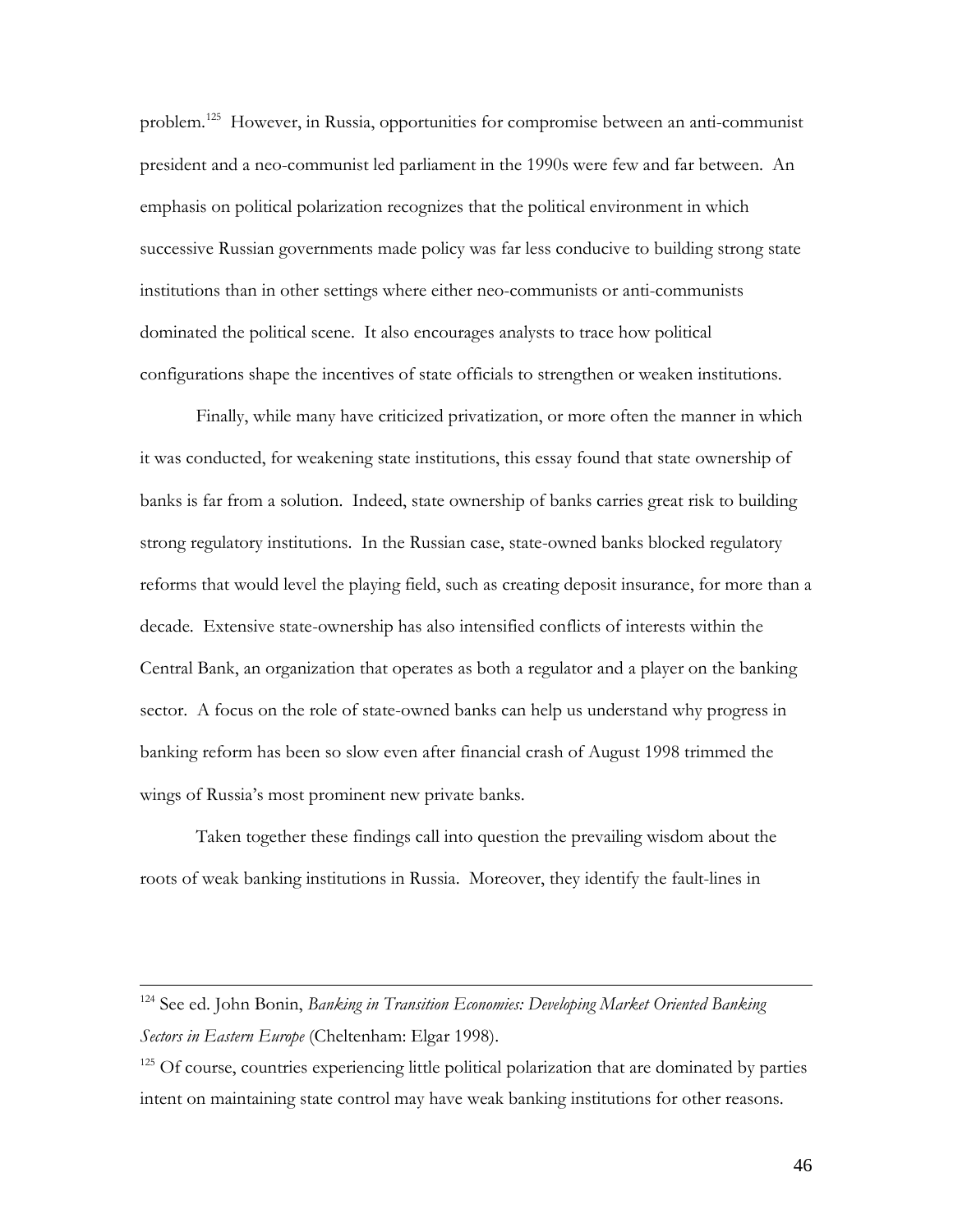Russian politics that shaped state institutions in the 1990s, and will likely continue to do so

for years to come.